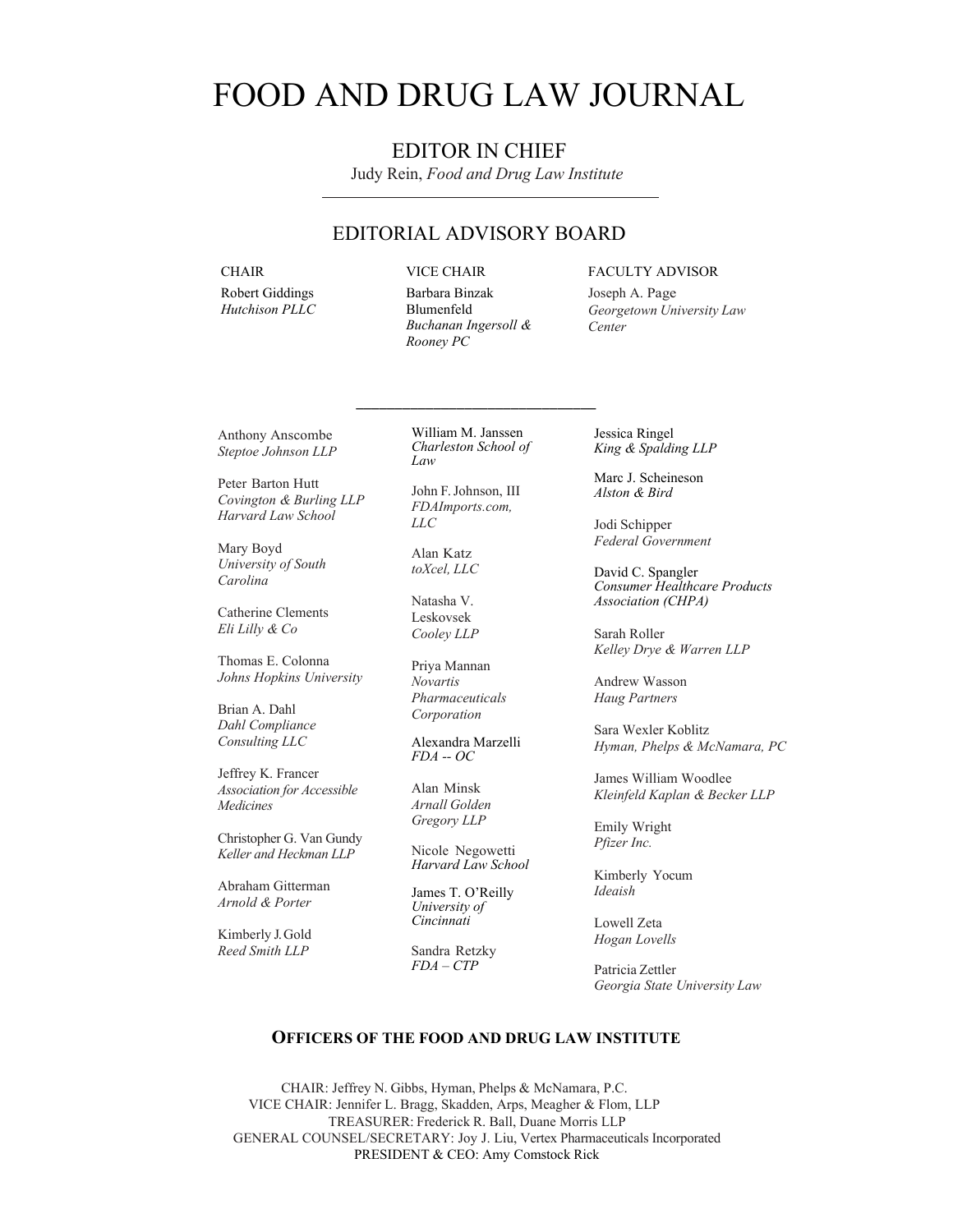# GEORGETOWN UNIVERSITY LAW CENTER 2018-2019

# GEORGETOWN LAW STUDENT EDITORS

## EDITOR IN CHIEF

#### Luke Bosso

| <b>MANAGING EDITORS</b><br>Tabitha Green | Sara Rothman                       |
|------------------------------------------|------------------------------------|
| <b>SYMPOSIUM EDITOR</b>                  | <b>MEDIA EDITOR</b>                |
| Natalie Dobek                            | <b>Ryan Davies</b>                 |
| <b>EXECUTIVE EDITORS</b>                 |                                    |
| Jennifer Malow<br>Melissa Mason          | Kara Schoonover<br>Jeanne Sun      |
| <b>SENIOR STAFF EDITORS</b>              |                                    |
| Angela Haddon<br>Dustin Schaefer         | Katrina Seeman<br>Julia Siegenberg |
| <b>GEORGETOWN LAW FACULTY</b>            |                                    |
| <b>FACULTY ADVISOR</b>                   |                                    |
| Joseph A. Page                           |                                    |
|                                          |                                    |

# FACULTY ADVISORY BOARD

 Oscar Cabrera Gregory Klass David C. Vladeck Lawrence O. Gostin

Lisa Heinzerling Timothy M. Westmoreland John R. Thomas

# O'NEILL INSTITUTE

Eric N. Lindblom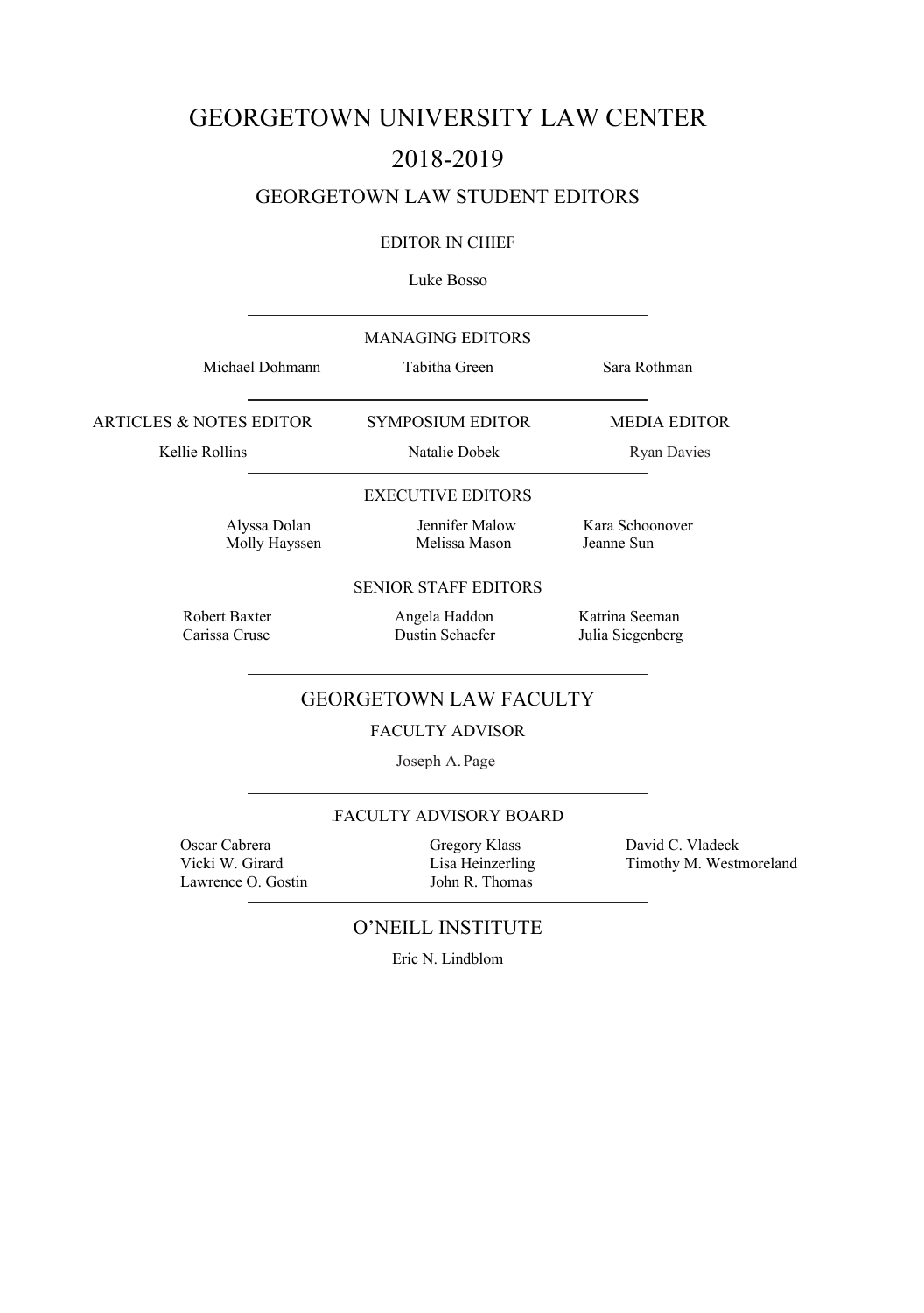# FOOD AND DRUG LAW JOURNAL

**VOLUME 73 NUMBER 3 2018**

**\_\_\_\_\_\_\_\_\_\_\_\_\_\_\_\_\_\_\_\_\_\_\_\_\_\_\_\_\_\_\_\_\_\_\_\_\_\_\_** 

| 361 | When Markets Fail: Patents and Infectious Disease Products<br>Jonathan J. Darrow, Michael S. Sinha, and Aaron S. Kesselheim              |
|-----|------------------------------------------------------------------------------------------------------------------------------------------|
| 383 | Buying and Selling Prioritized Regulatory Review:<br>The Market for Priority Review Vouchers as Quasi-Intellectual Property<br>Oulu Wang |
| 405 | Obsolete to Useful to Obsolete Once Again: A History of Section 507<br>of the Food, Drug, and Cosmetic Act<br>George Maliha              |
| 432 | The Regulation of Private Standards in the World Trade Organization<br>Michael M. Du                                                     |

# Student Note

 465 Taxing Sugar-Sweetened Beverages to Combat the Costs of Obesity: City-Level Taxes and How the Federal Government Should Complement Them *Meaghan Jerrett*



**GEORGETOWN LAW** 

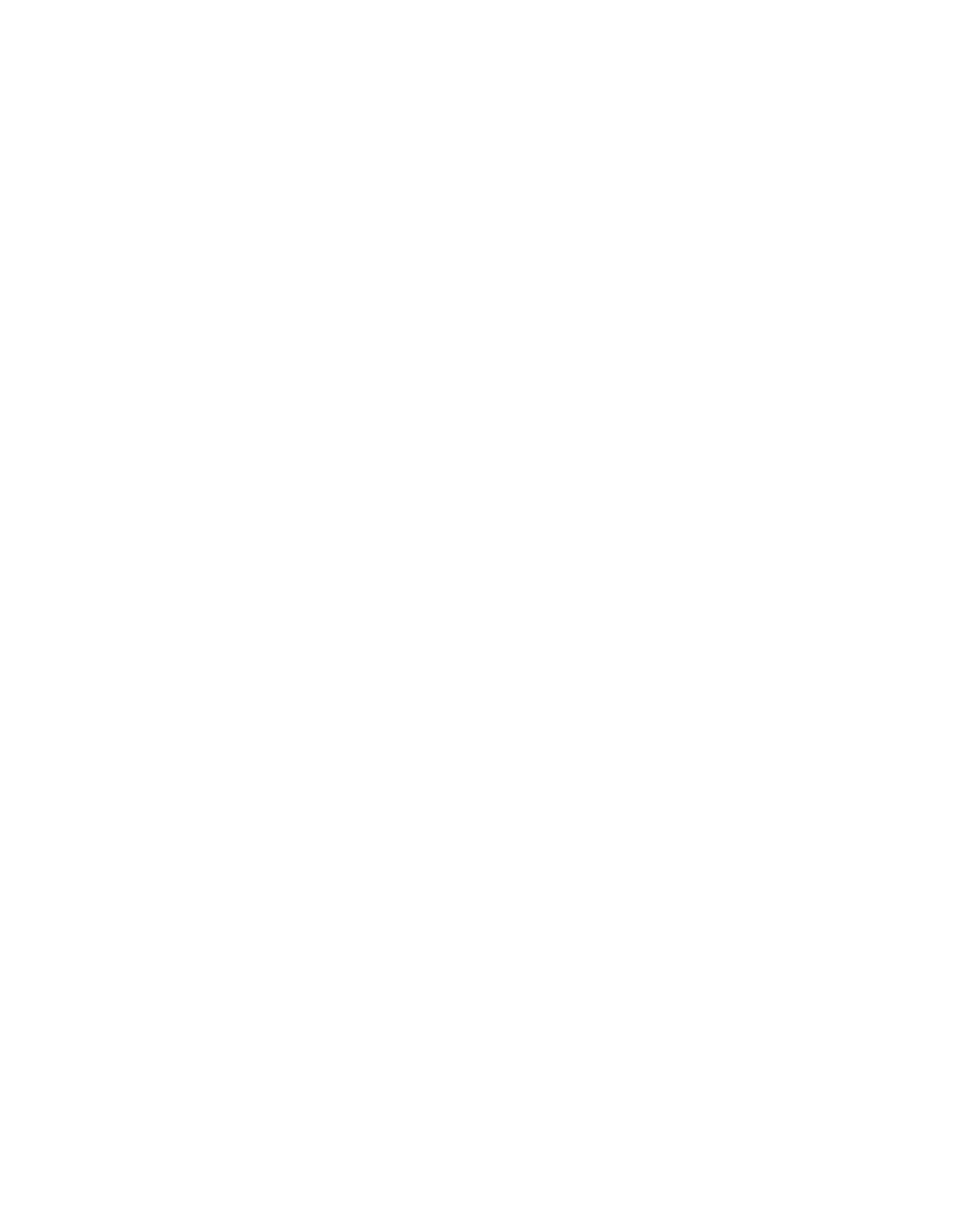# **The Regulation of Private Standards in the World Trade Organization**

# **MICHAEL M. DU\***

Following the proliferation of private standards in global supply chain trade, it has become clear that private standards can have adverse effects on international commerce and world welfare in the same way as government-imposed mandatory regulations. However, the scope of World Trade Organization (WTO) Members' obligation in relation to the regulation of private standards under WTO law remains vague and open to divergent interpretations. This article is premised on the observation that the debate should move beyond the search for the most reasonable interpretation of relevant WTO disciplines, and start to engage normative questions concerning the potential role of the WTO in regulating transnational private authority in global governance. In particular, what justifies the role for the WTO, a multilateral intergovernmental organization, in regulating transnational private standards? If such a role is justifiable, how can the regulatory mechanism be designed and implemented in practice?

#### **I. INTRODUCTION**

Since private standards were raised for the first time as a trade concern in 2005 by Saint Vincent and the Grenadines regarding EurepGAP (now GlobalGAP<sup>1</sup>) standards for bananas destined for sale in the UK supermarkets, they have been a recurrent issue of discussion at the Committee on Sanitary and Phytosanitary Measures (SPS Committee) and the Committee on Technical Barriers to Trade (TBT Committee).2 Private standards are set by non-governmental entities without regulatory authority. Private standards, which are voluntary by definition, include individual firm schemes (e.g., Tesco Nature's Choice, Carrrefour Filière Qualité), collective national schemes (e.g., British Retail Consortium (BRC) Global Standard, Assured Food Standards), and collective international schemes (e.g., GlobalGAP, ISO 22000, Global Food

<sup>\*</sup> Special Professor, School of International Law, China University of Political Science and Law, China; Chair in Chinese and Comparative Law, University of Surrey, UK.

 $1$  Global GAP is one of the leading private standards initiatives in Europe whose membership is open to all relevant food retailers, producers and suppliers which agree to the terms of reference of the organization. It sets voluntary standards for the certification of production processes of agricultural products around the globe. *GLOBALG.A.P History*, http://www.globalgap.org/uk\_en/who-we-are/about-us/history/ index.html (last visited June 2, 2018).

<sup>2</sup> Committee on Sanitary and Phytosanitary Measures, *Note by the Secretariat: Possible Actions For the SPS Committee Regarding SPS-Related Private Standards,* ¶ 1, WTO Doc. G/SPS/W/247/Rev.3, (Oct. 11. 2010); Committee on Technical Barriers to Trade, *Fifth Triennial Review of the Operation and Implementation of the Agreement on Technical Barriers to Trade Under Article 15.4*, ¶ 26, WTO Doc. G/TBT/26 (Nov. 13, 2009).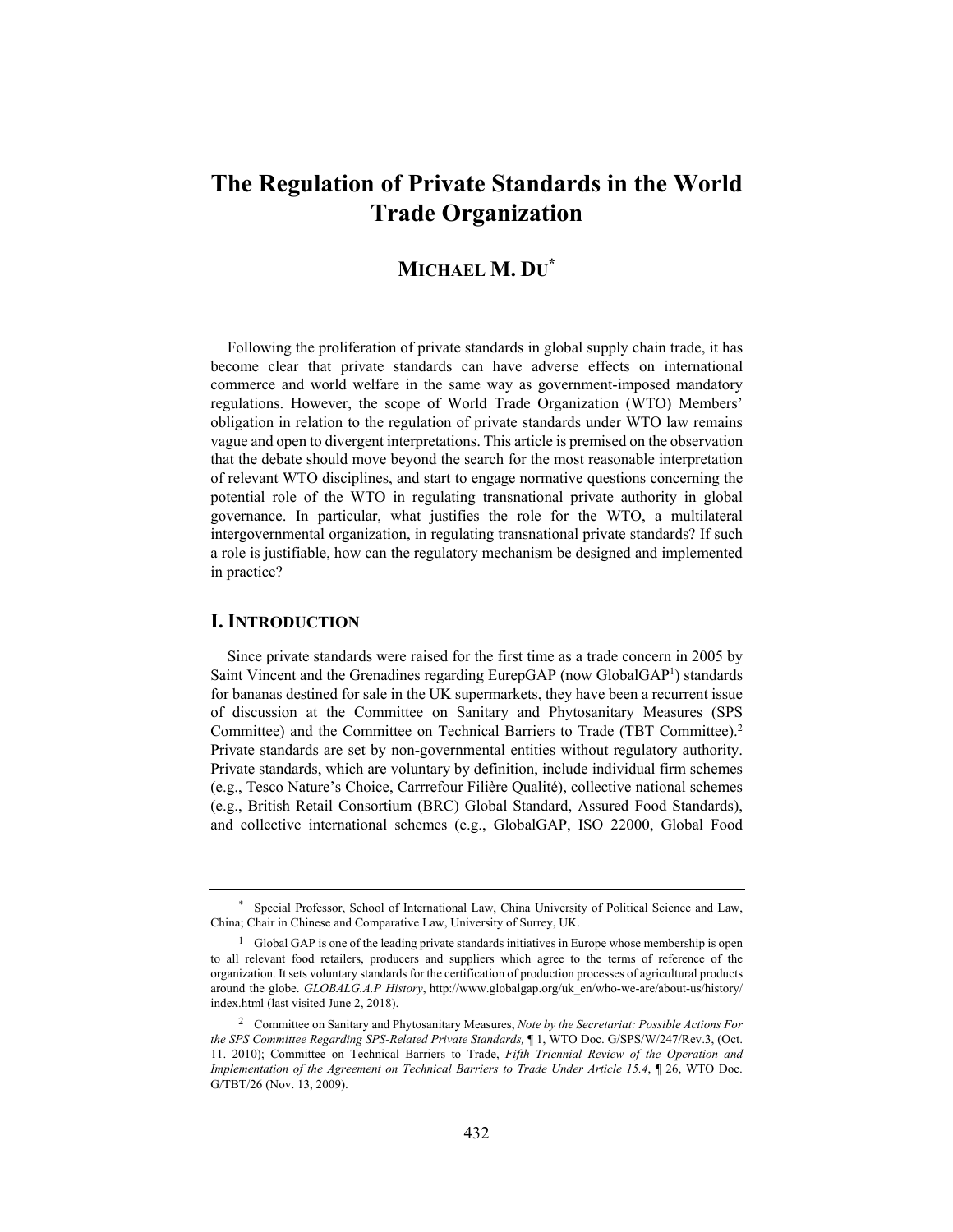Safety Initiative).<sup>3</sup> Private standards may cover all stages of production, from processing to distribution including packaging, certification and/or labeling. They may address all sorts of consumer interests including quality assurance, food safety, environment, social or labor conditions, corporate responsibility and carbon footprint.<sup>4</sup> Being market driven, private standards are more economically efficient, take less time to develop and offer more flexibility in implementation. It is widely acknowledged that private standards play a key role in determining the nature and terms of international trade. 5 In 2007, UNCTAD estimated that there are 400 private schemes with that number increasing.<sup>6</sup>

In principle, WTO Agreements, as an international treaty, only apply to its member states, and not directly to private bodies.<sup>7</sup> Thus, at first sight, it seems odd to discuss the role of the WTO in addressing private standards that are developed and implemented independent of government intervention. Indeed, the traditional view is that private voluntary schemes and purchaser requirements can be regarded as market instruments used by economic actors to ensure that product standards meet the consumer demand in a way that maximizes profits. They are simply a reflection of market forces and therefore do not fall within the scope of current WTO regulation.<sup>8</sup> Following the proliferation of private standards in international commerce in the last decade, however, it has become clear that private standards can have adverse effects on international trade and world welfare in the same way as government-imposed mandatory standards.<sup>9</sup> Although by definition voluntary, in many instances private standards are *de facto* mandatory because they have become an industry norm, or compliance with them is required for suppliers to access the proprietary value chain of transnational corporations and large retailers.10 As most of the initiatives to adopt private standards have emerged in developed countries and have considerably affected developing countries' exports, a large number of developing country governments criticize private standards as new trade barriers that reduce their export opportunities and undermine their rights to development. $^{11}$ 

5 Committee on Sanitary and Phytosanitary Measures, *Submission by Switzerland: Voluntary Standards*", ¶ 3 G/SPS/GEN/967 (Oct. 20, 2009).

6 The Secretariat, *supra* note 3, ¶ 3.

7 Committee on Technical Barriers to Trade, Communication from Canada on Eco- Labeling, 2, WTO Doc. G/TBT/W/9 (July 5, 1995); Rex J. Zadalis, *When Do the Activities of Private Parties Trigger WTO Rules*?" 10(2) J. INT'L ECON. L. 335, 337–338 (2007).

8 Switzerland, *supra* note 5, ¶ 7–8; Denise Prevost, *Private Sector Food- Safety Standards and the SPS Agreement: Challenges and Possibilities*, 33 SOUTH AFR. Y.B. OF INT'L L. 1, 6 (2008).

9 World Trade Organization, *World Trade Report 2012*: *Trade and Public Policies: A Close Look at Non-Tariff Measures in the 21st Century*, at 167.

10 Garry Smith, *Interaction of Public and Private Standards in the Food Chain, OECD Food, Agriculture and Fisheries* 15 (OECD Publishing, Working Paper No. 15, 2009).

11 Miet Maertens & Johan Swinnen, *Private Standards, Global Food Supply Chains and the Implications for Developing Countriesin* (Axel Marx et al. eds., *Private Standards and Global Governance: Economic, Legal and Political Perspectives* 153 (Edward Elgar, 2012), at 153–154.

<sup>3</sup> Committee on Sanitary and Phytosanitary Measures, *Note by the Secretariat: Private Standards and the SPS Agreement*, ¶ 5–6, G/SPS/GEN/746 (Jan. 24, 2007).

<sup>4</sup> Gretchen H. Stanton, Private (Commercial) Standards and the SPS Agreement, Remarks at the Round Table on The Role of Standards in International Food Trade, Washington, D. C. (Sept. 24, 2007); Linda Fulponi, *Private Voluntary Standards in the Food System: The Perspective of Major Food Retailers in OECD Countries*, 31 (1) Food Policy 1, 6–8 (2006).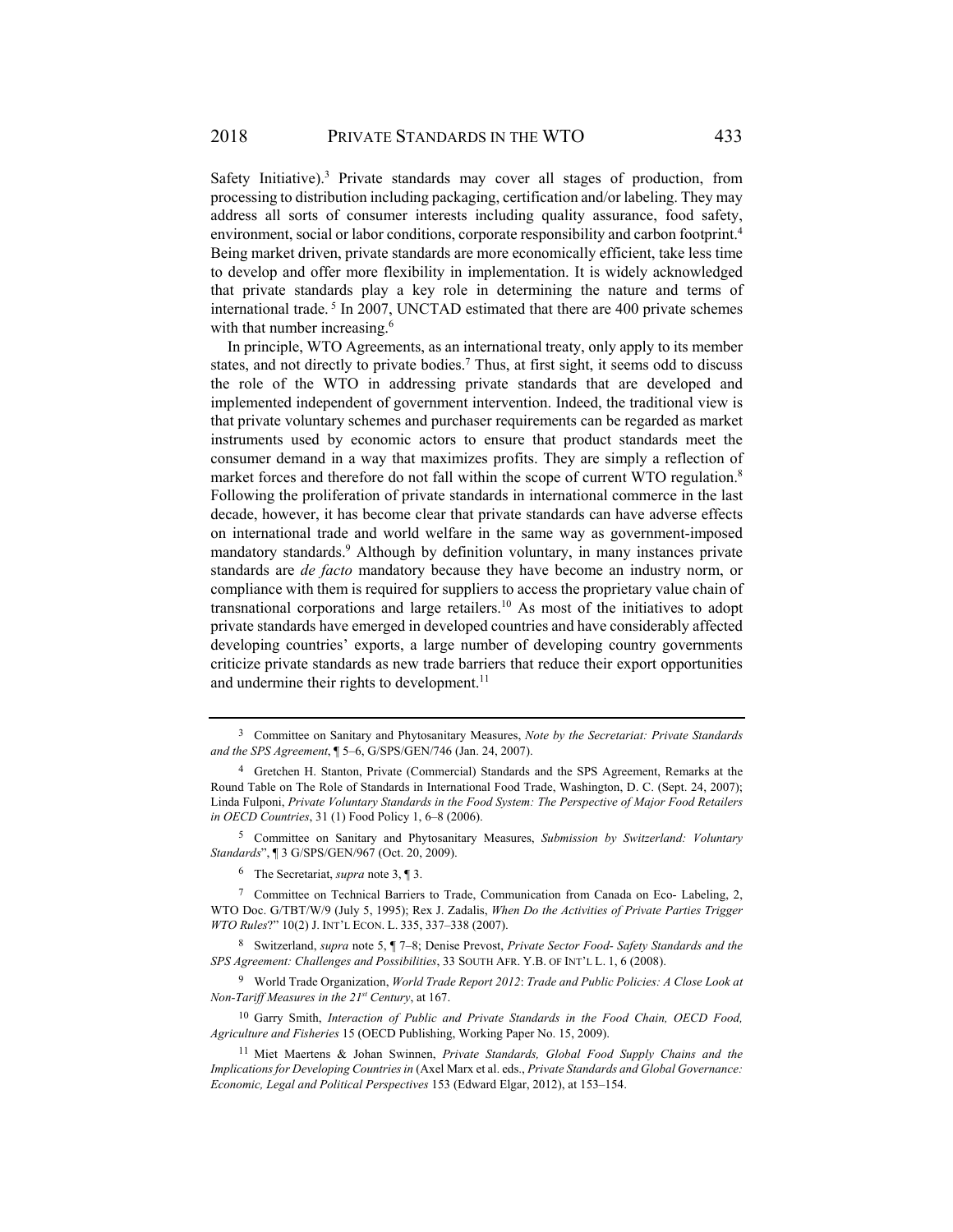Both the TBT and SPS Agreements make some inroads into regulating private standards. Article 13 of the SPS Agreement obliges WTO Members to take "such reasonable measures" as may be available to them to ensure that non-governmental bodies within their territories comply with the relevant provisions of the SPS Agreement. There is a similar provision in Article 4.1 of the TBT Agreement. However, the scope of WTO Members' obligation in relation to the regulation of private standards under both the TBT and SPS Agreements has long been criticized for being vague and open to divergent interpretations.<sup>12</sup> In order to deal with the adverse effects of private standards on international trade, developing countries have repeatedly called for the WTO to put private standards within its normative regulatory framework.<sup>13</sup> Despite intense negotiations on the issue at the WTO SPS committee, little progress has been made so far.<sup>14</sup>

This article is premised on the observation that the debate on the proper role of the WTO in regulating private standards should move beyond the search for the most reasonable interpretation of Article 13 of the SPS Agreement, and start to engage some fundamental normative questions concerning the role of the WTO in regulating private behavior. In particular, what justifies the role for the WTO, a multilateral intergovernmental organization, in regulating transnational private regulation? If such a role is justifiable, how could the regulatory mechanism be designed and implemented in practice? The rest of the paper proceeds as follows. Part II clarifies several definitional puzzles of private standards in the WTO discourse. Part III explains the drivers behind the rise of private standards as well as the pros and cons of private standards from the international trade perspective. Part IV provides a detailed legal analysis of Article 13 of the SPS Agreement and Article 4.1 of the TBT Agreement and introduces the recent developments on private standards at TBT and SPS committees. Part V examines whether the WTO is normatively justified to adopt an aggressive interpretation of existing WTO disciplines or impose additional disciplines on private standards. Part VI concludes.

# **II. THE DEFINITIONAL CHALLENGE OF "PRIVATE STANDARDS"**

# *Defining SPS-Related Private Standards in the SPS Committee*

Despite its common employment at WTO negotiation forums, in policy discourse and academic literature, there remains no consensus on the definition of "private standards" in the WTO context. In response to concerns raised by WTO Members regarding the function of private standards in international trade, the SPS Committee adopted a decision to develop a working definition of SPS-related private standards in

<sup>12</sup> Tomasz Wlostowski, *Selected Observations on the Regulation of Private Standards by the WTO*, 30 POLISH Y.B. OF INT'L L. 205, 209 (2010).

<sup>13</sup> *See, e.g.,* Committee on Sanitary and Phytosanitary Measures, *Communication from Nigeria: Private Standards*, WTO Doc. G/SPS/GEN/1398 (Mar. 16, 2015); Committee on Sanitary and Phytosanitary Measures, *Communication from Belize*: *Belize's Comments on Private Standards*, WTO Doc. G/SPS/W/288 (July 14, 2015).

<sup>14</sup> Committee on Sanitary and Phytosanitary Measures, *Note by the WTO Secretariat: Summary of the SPS Committee Meeting of 22-23 March 2017*, at 33, WTO Doc. G/SPS/R/86 (June 1, 2017).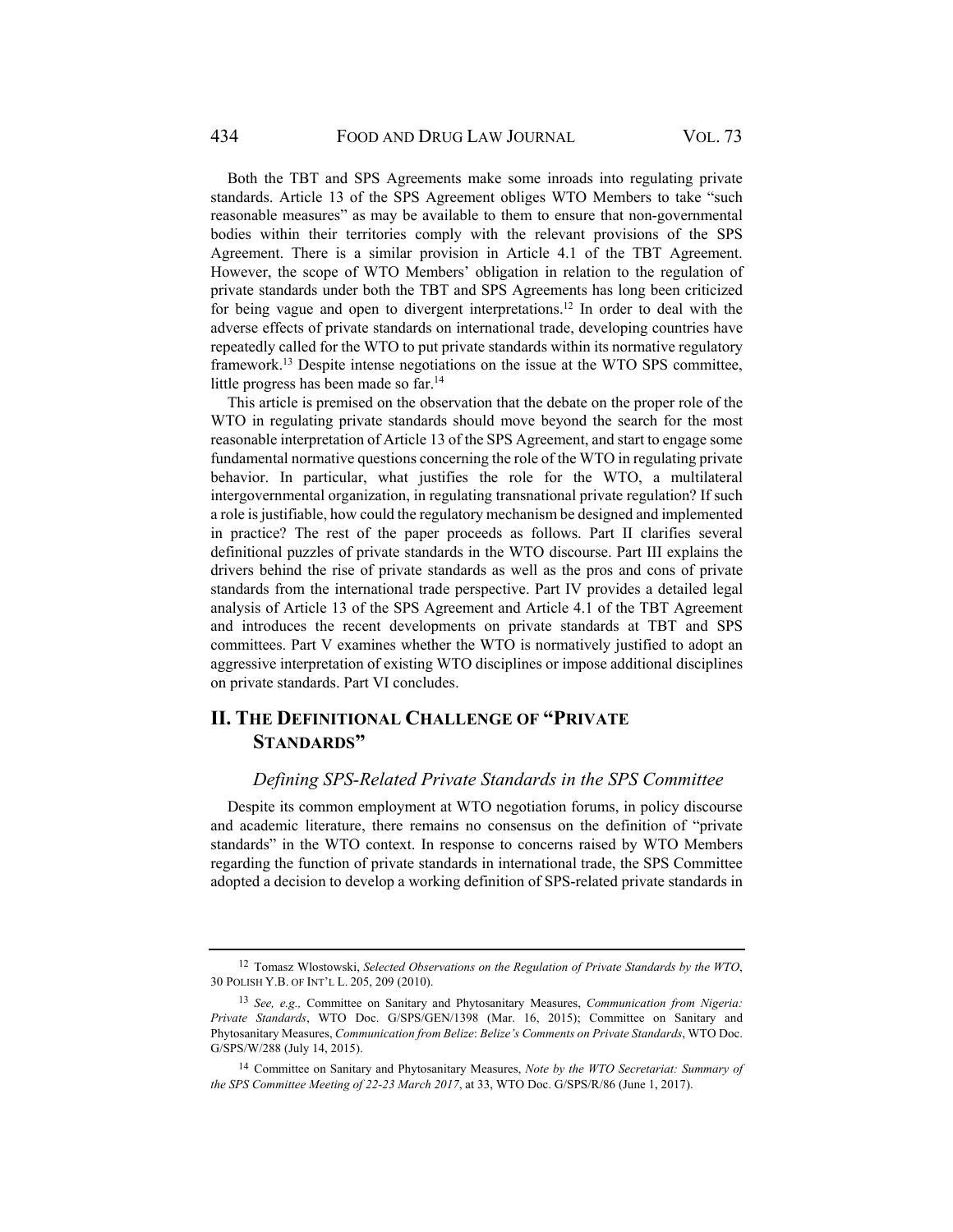March 2011.15 Since then, the SPS Committee's work on private standards has focused on reaching a consensus on a definition of SPS-related private standards. 16

The SPS Committee initially discussed a working definition based on draft definitions prepared by the WTO Secretariat in October 2012.17 The proposed working definition was:

SPS-related private standards are [voluntary, market] requirements which are [developed and/or] applied by [private] [non-governmental] entities in order to protect human, animal or plant life or health.<sup>18</sup>

OR

SPS-related private standards are [voluntary, market] requirements which are [developed and/or] applied by [private] [non-governmental] entities, which may [directly or indirectly] affect international trade, and which relate to one of the objectives of the SPS Agreement [within the territory of the Member].<sup>19</sup>

The working definition also made a number of important clarifications:

- SPS-related private standards include technical requirements, guidelines and recommendations.

- SPS-related private standards can be developed by non-governmental entities themselves, or may be derived from existing private, official or international standards, and are applied for non-governmental entities' commercial objectives as part of a private, commercial and contractual relationship.

- A non-governmental entity is any entity that does not possess, exercise, or is not vested with governmental authority. Non-governmental entities are private entities, including private sector bodies, companies, industrial organizations, enterprises and private standard-setting bodies.

- International standards developed by the Codex Alimentarius Commission (Codex), the International Plant Protection Convention (IPPC) and the World Organization for Animal Health (OIE), three designated international standardizing organizations in the SPS Agreement, are not SPS-related private standards.

- Official SPS measures implemented by a Member (including SPS measures implemented by governments other than the national government, or by non-governmental entities on behalf of a Member) are not SPS-related private standards.

<sup>15</sup> *See generally* Committee on Sanitary and Phytosanitary Measures, *Decision of the Committee: Actions Regarding SPS-Related Private Standards*, WTO Doc. G/SPS/55 (Apr. 6, 2011).

<sup>16</sup> Committee on Sanitary and Phytosanitary Measures, *Review of the Operation and Implementation of the SPS Committee- Draft Report of the Committee*, ¶ 14.2, WTO Doc. G/SPS/W/280/Rev.2 (Nov. 6, 2014).

<sup>17</sup> Committee on Sanitary and Phytosanitary Measures, *Note by the Secretariat: Proposed Working Definition of SPS-Related Private Standards*, WTO Doc. G/SPS/W/265/Rev.2 (Sept. 28, 2012).

<sup>18</sup> *Id*.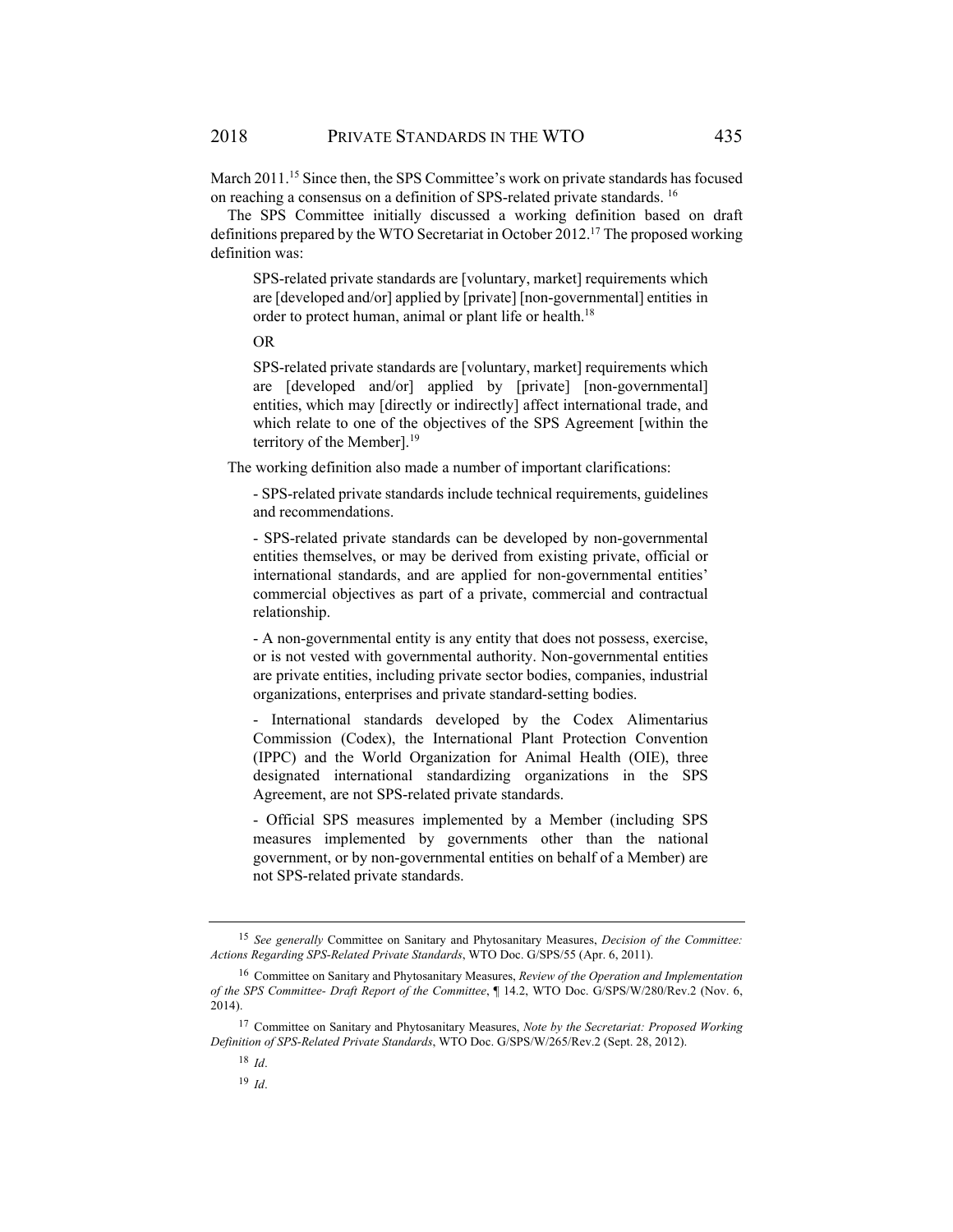- Where an SPS-related private standard becomes an official SPS measure, it is no longer considered to be an SPS-related private standard.<sup>20</sup>

As no consensus emerged from the discussions over the draft definition, WTO Members agreed to set up an "electronic working group" (e-WG) to move the consultation process forward. China and New Zealand, the Co-stewards of the e-WG, tabled a revised working definition in March 2014, namely:

An SPS-related private standard is *a written requirement* or a set of written requirements of a non-governmental entity which are related to food safety, animal or plant life or health and *for common and repeated use*. 21

The new definition has the effect of aligning the definition of SPS-related private standards with the definition of "standard" contained in Annex 1 of the TBT Agreement.<sup>22</sup>

After a number of rounds of consultation, the e-WG proposed a compromise working definition in September 2014 as follows:

An SPS-related private standard is a written requirement or condition, or a set of written requirements or conditions, related to food safety, or animal or plant life or health that may be used in commercial transactions and that is *applied by* a non-governmental entity *that is not exercising governmental authority*. 23

The proposal also included a footnote stating that the working definition did not prejudice the rights and obligations of members under the SPS Agreement or the views of members on the scope of this agreement.

There has been general agreement among WTO Members on the co-Stewards' proposed text for a working definition with the exception of the European Union and the United States, who remain concerned with the use of the terms "non-governmental entity" and "requirement" in the working definition.<sup>24</sup> The EU suggested replacing "non-governmental entity" with "private entity" and deleting the term "requirement." However, the co-Stewards considered it necessary and appropriate to maintain these two terms in the working definition, pointing out that they were used in the SPS Committee Decision from which the mandate of the SPS Committee to develop a working definition of SPS-related private products originates and also that these two terms are not specific to the SPS Agreement. Consequently, the SPS Committee could not reach a consensus on a working definition of SPS-related private standards and agreed to a proposal from the co-stewards of the e-WG for a "cooling off" period to reflect on how to overcome the impasse. The failure to build a consensus on the

<sup>20</sup> *Id*.

<sup>21</sup> Committee on Sanitary and Phytosanitary Measures, *Report of the Co-Stewards of the Private Standards E-Working Group on Action 1 (G/SPS/55),* ¶ 8, WTO Doc. G/SPS/W/276 (Mar. 18, 2014).

<sup>22</sup> *Id.* ¶ 9.

<sup>23</sup> Committee on Sanitary and Phytosanitary Measures, *Second Report of the Co-Stewards of the Private Standards E-Working Group on Action 1 (G/SPS/55)*, ¶ 15, WTO Doc. G/SPS/W/281 (Sept. 30, 2014).

<sup>24</sup> Committee on Sanitary and Phytosanitary Measures, *Report of the Co-Stewards of the Private Standards E-Working Group to the March 2015 Meeting of the SPS Committee on Action 1 (G/SPS/55)*, ¶ 22, WTO Doc. G/SPS/W/283 (Mar. 17, 2015).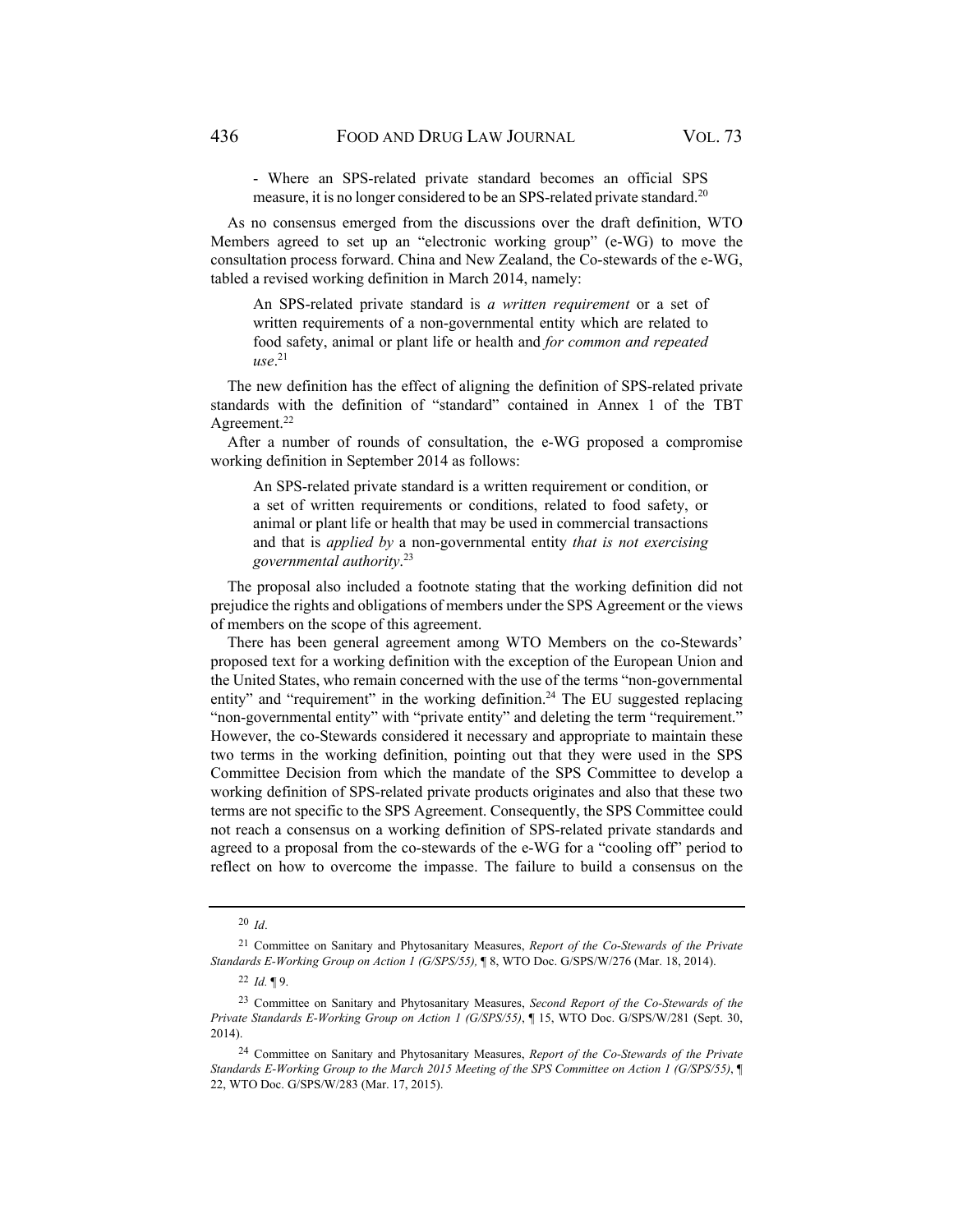definition led to an impasse in the SPS Committee in its adoption of the Fourth Review Report the SPS Agreement since October 2014. WTO Members finally reached a compromise in July 2017 by introducing wording suggesting that WTO members were unable to agree on a working definition of SPS-related private standards.<sup>25</sup>

Resolution of the standoff in negotiation in the SPS Committee seems implausible. The terms "non-governmental entity" and "requirements" are the elements of the definition where most diverse views were expressed. However, as China and New Zealand pointed out, these two terms are widely used by international standardizing bodies such as the OIE and Codex in their definitions of private standards and they had never met any objections. As the chairman of the SPS Committee correctly stated, the disagreement on the definition was not a drafting issue but reflected fundamental divergence of views regarding private standards. Developed countries have held the strong view that private standards fall outside the scope of the SPS Agreement, and hence should have no definition at all, or have an innocuous definition that would not be perceived as acceptance that they come under the aegis of the WTO. <sup>26</sup> This position at least partly reflects the fact that most private standards originate from and are applied in developed countries. Overall producers and retailers in developed countries benefit from the wide adoption of private standards whilst the cost of complying with private standards mainly falls on exporters from developing countries.<sup>27</sup> Moreover, the adoption of private standards is a normal market behavior of private economic actors that a government has little control of in domestic law. Therefore developed countries do not have much incentive to impose additional disciplines on private standards. However, the use of the term "non-governmental entities" in the draft definition echoes the language of Article 13 of the SPS Agreement. To accept that term would imply that the private standards fall within the regulatory scope of the SPS Agreement.

In considering a working definition of SPS-related private standards, the WTO Secretariat prepared a useful summary of existing definitions of "private standards" that are used by various international organizations.28 Based on the existing definitions, it is possible to summarize the core features defining "private standards." First, private standards are established by non-governmental/private entities, i.e., any entity that is not vested with governmental authority. These entities include companies such as transnational corporations and big supermarkets, sectoral trade associations, non-governmental standardizing bodies and other non-governmental organizations. There are myriad differences among categories of private standards schemes in terms of scope, objective, content, and characteristics.

Second, private standards are by definition voluntary in nature, in the sense that exporters are not legally required to comply with private standards. Compliance is a

<sup>25</sup> *WTO Members Adopt Report on Food Safety Agreement*, WTO, https://www.wto.org/english/ news\_e/news17\_e/sps\_13jul17\_e.htm, (last visited June 3, 2018).

<sup>26</sup> Petros C. Mavroidis & Robert Wolfe, *Private Standards and the WTO: Reclusive No More*, 16 (1) WORLD TRADE REV. 1, 13 (2017).

<sup>&</sup>lt;sup>27</sup> Pascal Liu, Private Standards in International Trade: Issues and Opportunities, Presented at the WTO's Workshop on Environment-related Private Standards, Certification and Labeling Requirements (July 9, 2009) (transcript available in the Food and Agriculture Organization of the United Nations website), at 16–17.

<sup>28</sup> *See* Committee on Sanitary and Phytosanitary Measures, *Note by the Secretariat: Existing Definitions of Private Standards in other International Organizations*, at 5–6, WTO Doc. G/SPS/GEN/1334/Rev.1 (Aug. 5, 2014).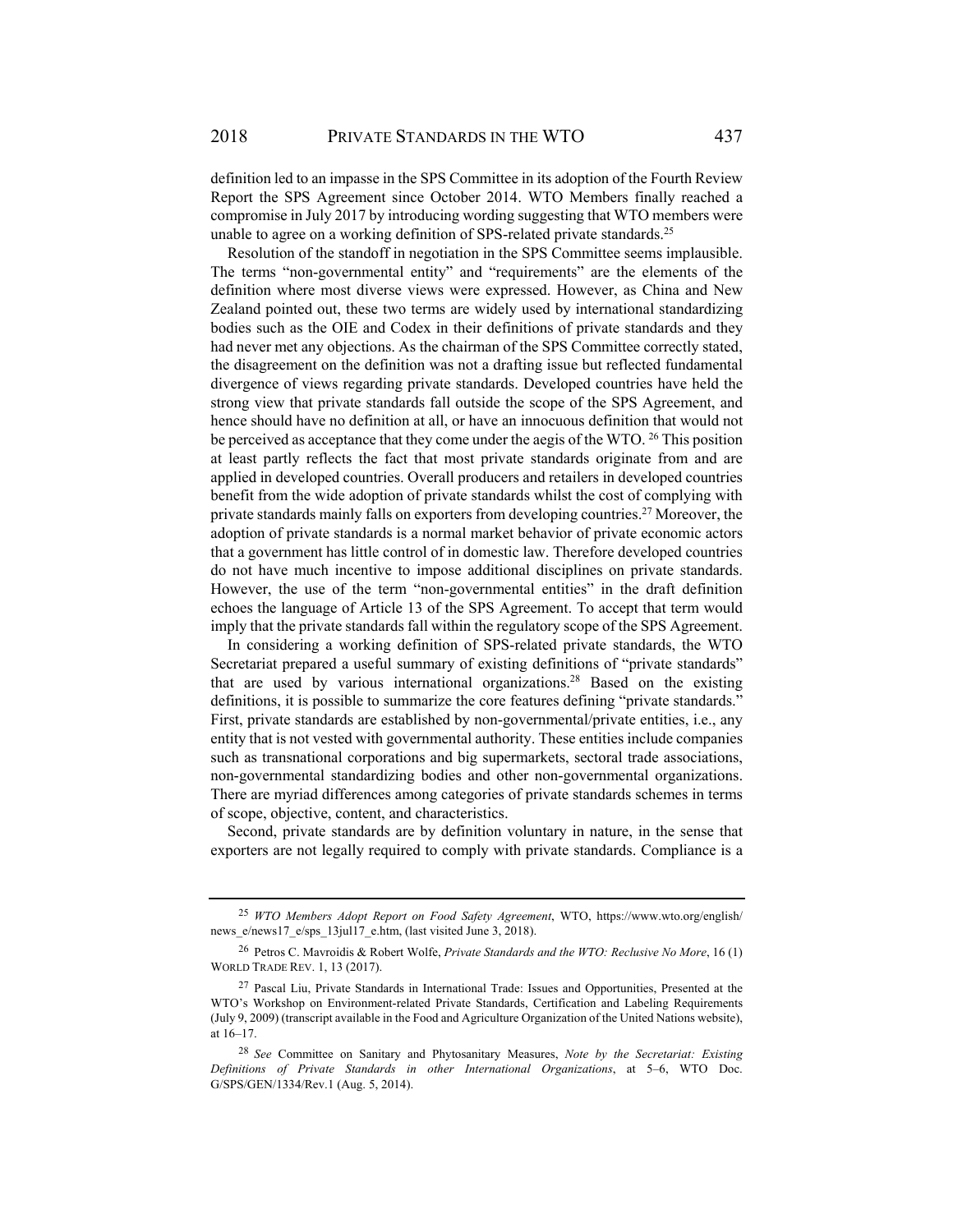choice on the part of the exporter. However, some private standards may be *de facto*  mandatory for access to important markets because of the market power of the nongovernmental entities adopting them. On the other hand, some national nongovernmental standardizing bodies may enjoy a government franchise/mandate to coordinate standards in their respective countries. The standards adopted by these national non-governmental bodies are not private standards. For example, the private sector American National Standards Institute (ANSI) has the responsibility of coordinating national standardization activities and representing the United States at the International Organization for Standardization (ISO) and the International Electrotechnical Commission (IEC). American National Standards accredited by ANSI are not private standards.

Third, private standards may address any aspects of product characteristics, but they predominantly focus on production and process methods. Indeed, one of the defining characteristics of private standards is an increasing focus on the processes by which products are produced.29 Fourth, private standards pursue a wide range of objectives, such as environmental conservation, ensuring food safety, protecting of social and human rights, promoting good agricultural and manufacturing practices, ensuring sanitary safety, and protecting animal welfare. Finally, unlike international standards such as Codex and ISO standards, private standards are not primarily aimed at harmonizing national standards.<sup>30</sup> Non-governmental entities tend to prefer to keep their own brands original. This is because one important objective of private standards is to provide product differentiation, mainly to support claims about credence characteristics.<sup>31</sup>

#### *Private Standards and "International Standards"*

One particularly confusing element in the definition of private standards is the term "non-governmental entities." As a generic term, it makes no distinction between nongovernmental standardizing bodies *recognized* by WTO Members at either national or international levels and other non-governmental/private organizations not so recognized. This conceptual differentiation is not an issue in the context of the SPS Agreement because the SPS Agreement explicitly names Codex, OIE and IPPC as organizations that generate "international standards" regarding food safety, animal health and plant health respectively. Even if the SPS Agreement leaves open the possibility that appropriate standards from other relevant international organizations may also be considered as international standards, the SPS Committee has yet to identify any such organization. In other words, *all* SPS-related standards that are developed and implemented by non-governmental entities are private standards.

However, this conceptual differentiation is of utmost importance in the TBT Agreement because not all technical standards created by non-governmental entities are equal. In the TBT Agreement, for example, "international standard" is defined as a standard adopted by an international standardizing body. In order to qualify as an international standardizing body, the entity in question must have *recognized* activities

<sup>29</sup> Spencer Henson & John Humphrey, *The Impacts of Private Food Safety Standards on the Food Chain and on Public Standard-Setting Processes*, 14 (May 2009).

<sup>30</sup> Yuka Fukunaga, Private Standards and Global Governance: Prospects and Challenges (Dec. 12, 2016), ISS RESEARCH SERIES NO. 62, 8 (Feb. 2017).

<sup>&</sup>lt;sup>31</sup> Credence characteristics are attributes of a product that neither the retailer nor the consumer can verify through direct examination of the product, such as fair trade, eco-friendly, etc.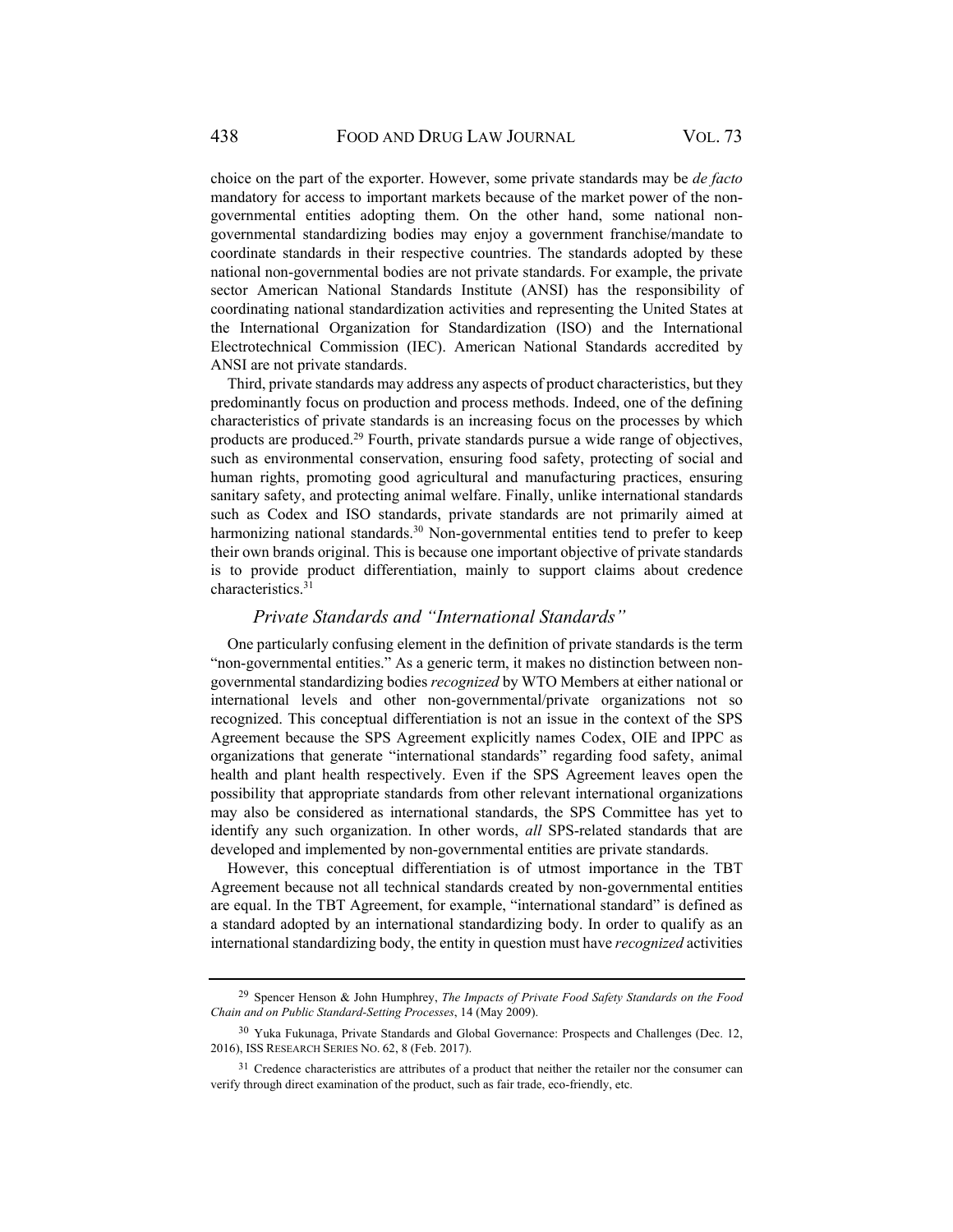in standardization and whose membership is open to the relevant bodies of at least all WTO Members.<sup>32</sup> Significantly, standards developed by non-governmental bodies, one sub-category of private standards, *may* be recognized as "international standards" in the TBT Agreement if certain conditions are fulfilled.<sup>33</sup> ISO, for instance, is a nongovernmental standardizing body whose standards are most likely to be recognized as international standards.<sup>34</sup> In  $US - Tuna$  II, the United States argued that certain nongovernmental standard-setting organizations, such as IEEE (Institute of Electrical and Electronics Engineers) and SAC International (Society of Automotive Engineers), could qualify as an international standardizing body for the purpose of the TBT Agreement. 35 These recognized international non-governmental standardizing bodies follow the TBT principles for developing international standards and comply with the disciplines of Code of Practice in the TBT Agreement.

International standards have assumed special legal significance under both the TBT and the SPS Agreement. WTO Members are obliged to use relevant international standards as a basis for their domestic technical regulations/standards, and domestic standards based on international standards are effectively immunized from challenges in the WTO dispute settlement system.<sup>36</sup> If standards developed by non-governmental entities are endorsed as "international standards," they should no longer be regarded as private standards in view of their special legal status in the WTO law. By contrast, some non-governmental entities either do not follow the TBT principles of developing international standards and the Code of Practice in developing voluntary standards, or they are not recognized international standardizing bodies in the TBT Agreement. In either case, standards adopted are properly considered private standards.

# *Are Private Standards and Public Standards Two Separate Worlds?*

It must be emphasized that the distinction between private and public standards has been increasingly blurred due to changes in the role of states in market regulation. As a good governance strategy, modern governments have actively engaged the private sector to achieve certain policy goals and product standardization is no exception.<sup>37</sup> Public and private standards interact in a variety of ways. For example, many private standards originate from national or international legislation and get refined through private decision-making. In this way, government or intergovernmental regulation forms the framework in which the private standard-setting process takes place. Firms

<sup>35</sup> *See* Panel Report, *United States - Measures Concerning the Importation, Marketing and Sale of Tuna and Tuna Products,* ¶ 7.655, WTO Doc. WT/DS381/R (adopted Sept. 15, 2011).

36 Technical Barriers to Trade Agreement Art. 2. 4 and Art. 2.5, (Jan. 1, 1995).

<sup>32</sup> Appellate Body Report, *United States – Measures Concerning the Importation, Marketing and Sale of Tuna and Tuna Products* (hereinafter *US –Tuna II*), ¶ 359, WTO Doc. WT/DS381/AB/R (adopted June 13, 2012).

<sup>33</sup> Joost Pauwelyn, *Rule-Based Trade 2.0? The Rise of Informal Rules and International Standards and How They may Outperform WTO Treaties*, 17 J. INT'T. ECON. L. 739, 749 (2014); Han-Wei Liu, *International Standards in Flux: A Balkanized ICT Standard-Setting Paradigm and its Implications for the WTO*, 17 J. INT'T. ECON. L. 551, 586 (2014).

<sup>34</sup> International Organization for Standardization, *International Standards and "Private Standards*" (Feb. 2010).

<sup>37</sup> Spencer Henson & John Humphrey, *Understanding the Complexity of Private Standards in Global Agri-Food Chains as They Impact Developing Countries*, 46 (9) J. DEV. STUD. 1628, 1641 (2010).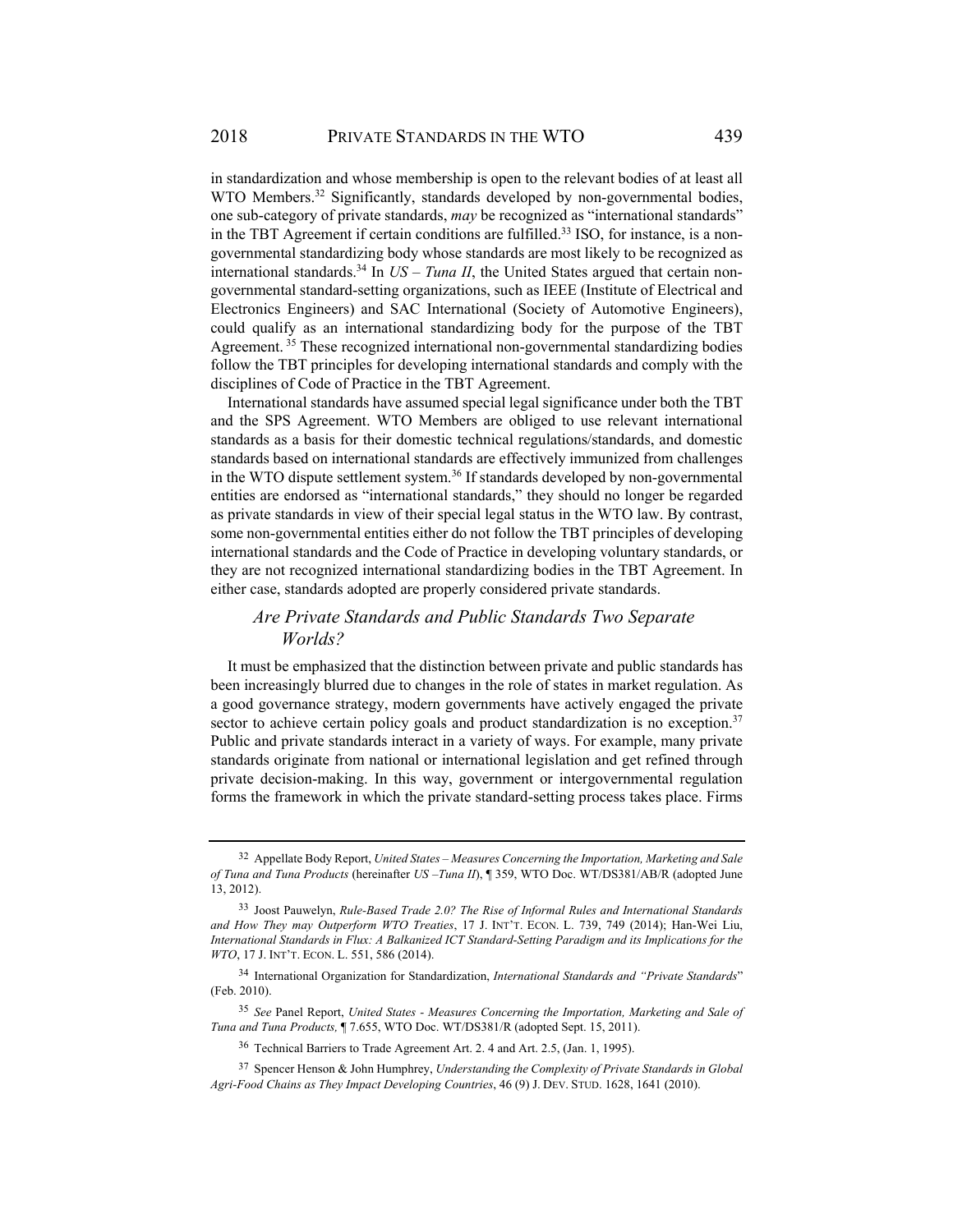are able to undertake conformity assessment of their own to comply with public regulations. What emerges is a process in which private actors further operationalize and refine public standards.38

Relatedly, many public standards are based on technical specifications and initiatives by private standard-setting organizations. Governments may delegate certain tasks to non-governmental entities, and public standards may incorporate, by reference or verbatim, the contents of a private standard for all, or some, of the details thereby making compliance with the private standard a part of, or a presumption of, compliance with a public standard.39 For example, EU directives covering CE marking for telecommunications and electronic products refer to ISO 9000 as a benchmark.<sup>40</sup> The UK Food Standards Agency has instructed enforcement authorities to take account of membership of a "recognized" private farm assurance schemes, such as Assured Food Standards and the Global Food Safety Initiative (GFSI), in determining the frequency of inspection of product facilities.<sup>41</sup> More recently, private standards are increasingly integrated in sustainable public procurement policies.42 In *European Commission v Kingdom of Netherlands*, the province of Noord Holland in the Netherlands internalized private standards EKO label (on organic agricultural production) and the Max Havelaar label (on fair trade) in a public tender and the compliance with these two private standards is regarded as a proof of compliance in the public tender. The European Court of Justice's ruling confirmed that fair-trade principles, and a reference to labels developed by private entities, can be included in public tenders as an award criteria.43 In short, the boundary between "public" and "private" is increasingly blurred and it is better to view the sharp dichotomy as ends on a continuum.44 At any rate, public standards and private standards are not two separate worlds.

# **III. THE PROLIFERATION OF PRIVATE STANDARDS AND THEIR TRADE IMPLICATIONS**

#### *Explaining the Rise of Private Standards in International Trade*

While private standards initially emerged in the area of food safety, they now encompass environmental protection, ethical trading, animal welfare, organic production and so on. It has also become a standard practice for an individual food

<sup>38</sup> Axel Marx, *The Public-Private Distinction in Global Governance: How Relevant is it in the Case of Voluntary Sustainability Standards?* 3 THE CHINESE J OF GLOBAL GOVERNANCE 1, 14 (2017).

<sup>39</sup> ISO, *supra* note 34, at 2.

<sup>40</sup> CE Marking on a product is a manufacturer's declaration that the product complies with the essential requirements of the relevant European health, safety and environmental product directives. *CE Mark FAQs*, EXPORT.GOV, http://2016.export.gov/cemark/eg\_main\_017292.asp.

<sup>&</sup>lt;sup>41</sup> Enforcing Compliance with Food Regulation: Modalities in the Relationship between Public Enforcement Agencies and Private Parties, Eur. Consortium for Pol. Res., Public and Private Food Governance: Politics of Labelling and Food Certification Standards (Sept. 4–7, 2013), https://ecpr.eu/Filestore/PaperProposal/2269ab36-ba69-4965-b9fc-3f1f1f46de56.pdf.

<sup>42</sup> Maria Anna Corvaglia, *Public Procurement and Private Standards: Ensuring Sustainability under the WTO Agreement on Government Procurement*, 19 JIEL 607, 608 (2016).

<sup>43</sup> Case C-368/10, European Comm'n v. Netherlands, ECLI:EU:C:2012:284.

<sup>44</sup> David Vogel, Private Global Business Regulation, 11 ANN. REV. OF POL. SCI. 261, 265 (2008).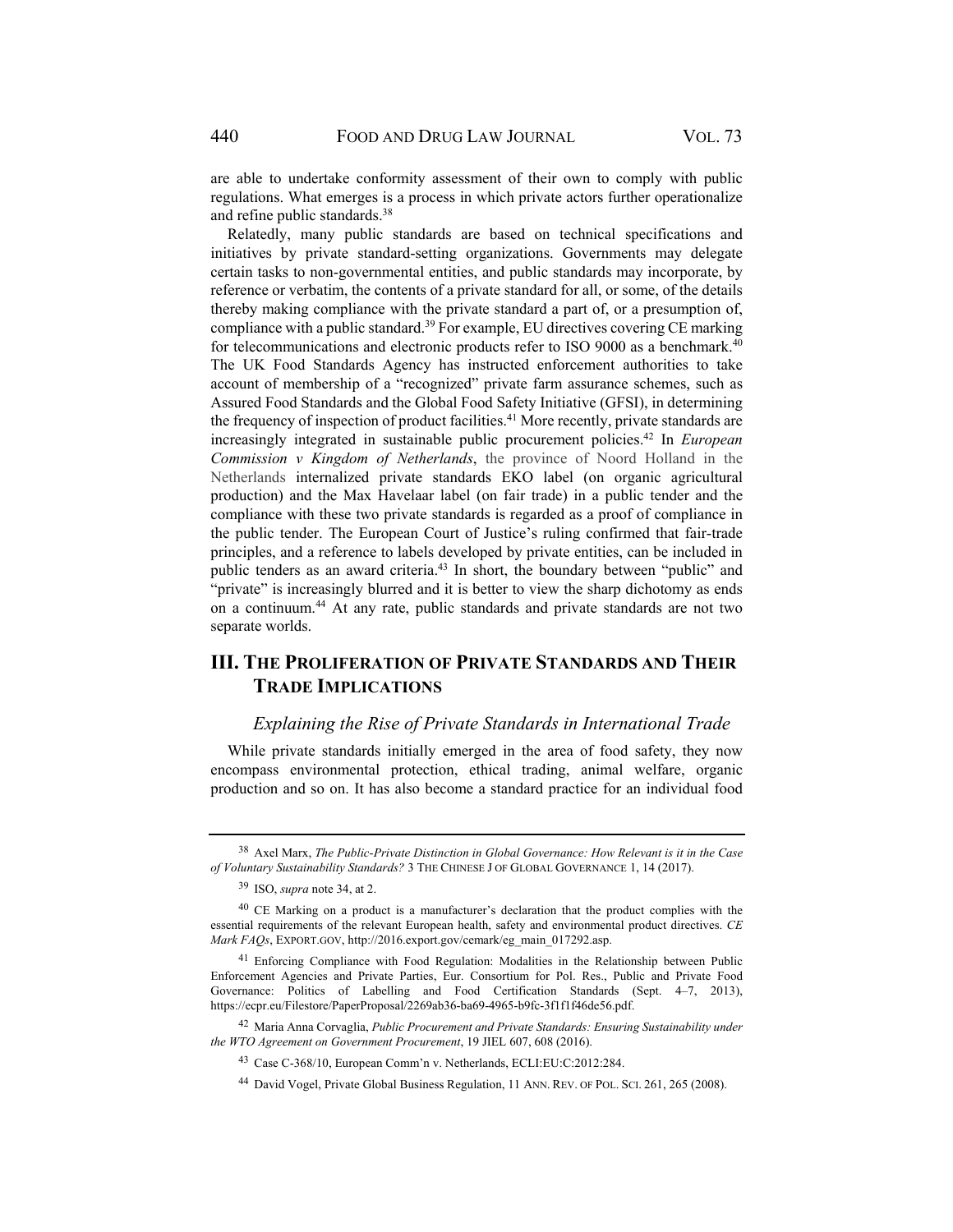safety standard to govern a wide array of product attributes. For example, the GlobalGAP standard for fresh fruit and vegetables covers not only food safety but also specifications relating to environmental impact and employment practices. It is therefore increasingly difficult to make a distinction between food safety standards, environmental standards and social or ethical standards.45 Since food standards are predominantly private standards and formal negotiations on private standard have mainly taken place in the SPS Committee, this article will take private food standards as an example. The same logic, however, applies to private standards in other areas as well.

The proliferation of private food standards in international trade is closely linked to the economic environment as well as institutional and legal frameworks in which the firms operate in the global markets. The first factor is the structural and institutional transformation of global agricultural and food markets. Thanks to rapid progress in information and communication technology and a favorable policy environment encouraging more liberal international trade, the supply chain for agricultural and food products has extended beyond national borders. Global sourcing reduces the cost of food and supplies new food to consumers, but also creates new risks as food is increasingly subject to greater transformation, and transportation and supply chains are fragmented across multiple enterprises. Private standards are therefore a useful tool for multinational enterprises to coordinate their supply chain through standardization of product and process requirements on an international level.46 Relatedly, the expansion of supermarkets in food retailing, both nationally and internationally, has increased retailer market concentration and market power. The Organization for Economic Co-operation and Development (OECD) estimates that in Europe, the five largest retailers account for more than half of all food sales. 47 This structural shift has increased food retailer's bargaining power vis-à-vis other businesses in the supply chain, enabling them to impose private standards onto their suppliers.

Second, high profile food scares, such as the infamous bovine spongiform encephalopathy (BSE) incident in a number of developed countries, have fueled consumer concerns of food safety risks and eroded consumer confidence in prevailing mechanisms of food safety control which focus predominantly on public regulation.<sup>48</sup> Some advances in food technology, such as genetically modified food, have generated further concerns among consumers in the form of so-called "technological risks."49 To counter food scares and to offer confidence when there is a loss of faith in public regulatory systems, firms sign up to voluntary private standards or develop their own. The private standards help differentiate their products and protect or even enhance

<sup>45</sup> Henson & Humphrey, *supra* note 37, at 1633.

<sup>46</sup> Fabrizio Meliado, *Private Standards, Trade and Sustainable Development: Policy Options for Collective Action*, International Centre for Trade and Sustainable Development (ICTSD) Issue Paper 1, 10- 11 (2017).

<sup>47</sup> Linda Fulponi, *Final Report on Private Standards and the Shaping of the Agro-Food System*, 1 ORG. FOR ECON. COOP. & DEV., 10–11.

<sup>48</sup> Grace Chia- Hui Lee Stagiaire, Private Food Standards and Their Impacts on Developing Countries, 1 EUR. COMM'N 9 (2006).

<sup>49</sup> Spencer Henson, *The Role of Public and Private Standards in Regulating International Food Markets*, 4 J. AGRIC. DEV. 63, 67 (2008).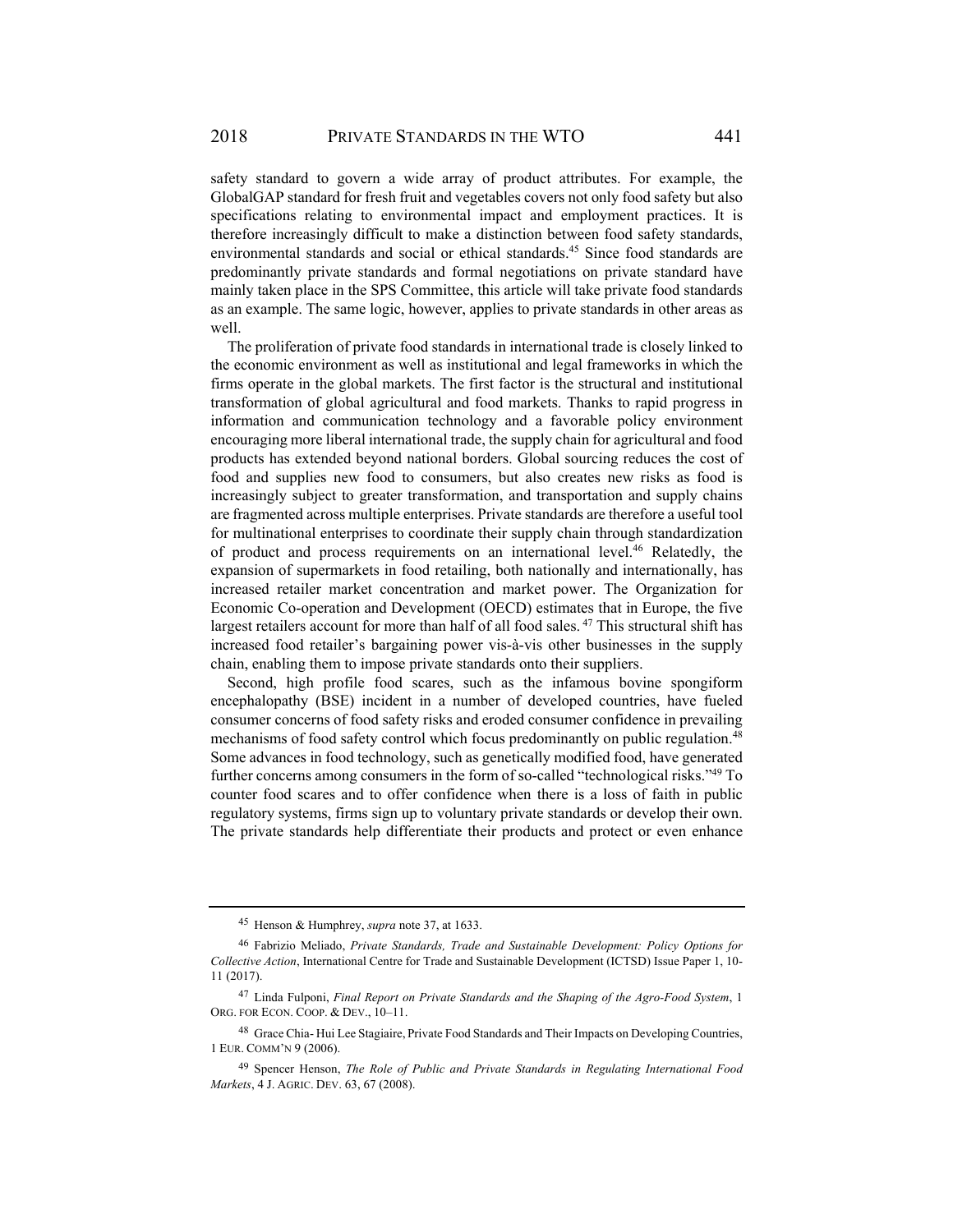their market share in national and international markets, which are increasingly driven by quality-based competition.<sup>50</sup>

Third, broader demographic and social trends have altered the expectations and demands of consumers with respect to food safety and quality. Nowadays many of the quality attributes expected by consumers go beyond the physical traits of food, and include process and production aspects such as animal welfare, environmental impact, labor conditions, and health.<sup>51</sup> Civil society and consumer advocacy groups have also influenced the agendas of private companies by targeting their procurement policies through a variety of media strategies, including media campaigns, organized boycotts or protests against certain retailers, or league tables announcing the most ethical supermarkets.<sup>52</sup> By implementing private standards in this context, firms can supply blends of product and process attributes and communicate them to consumers, which sets them apart from their competitors. Hence, the adoption of private standards could be an important mechanism to minimise reputation risks, to earn and maintain customer loyalty, and to enhance the overall quality image of firm brand.

Next, the legal requirements on companies to demonstrate "due diligence" in the prevention of food safety risks are also a driving force behind the adoption of private standards. For example, in the wake of food scares, the UK passed the Food Safety Act in 1990 under which *any supplier* of a branded product is responsible for the safety of that product. Accordingly, enforcement action could be taken against a wholesaler or a retailer even if the offense is committed by other parties in the food chain (e.g., overseas exporters and food importers), unless the retailer can provide for "due diligence" demonstrating that he has been proactive in ensuring that food from suppliers conforms to legal food safety standards. Both reputation and financial resources are at stake if firms fail to prove due diligence in detecting and preventing problems in the food supply chain.53 Major food retailers in the UK responded to the new law by developing private food safety protocols for their suppliers that were enforced through third-party audits. This "due diligence" requirement was later adopted in the EU Food Law Regulation of 2002 and mostly recently in the U.S. Food Safety Modernization Act in  $2011<sup>54</sup>$  More broadly, recognizing the limits of the traditional command-and-control approach in the global food supply era, governments in OECD countries have been increasingly engaging the private sector in the implementation of good practices to ensure product safety and quality. This partial and progressive shift of responsibility from the public authority to private sector prompts business to develop internal food safety management systems, and reduced the reliance on government inspection services. In this context, private standards might be seen as a reflection of private firms assuming and extending this responsibility.<sup>55</sup>

<sup>50</sup> Fulponi, *supra* note 47, at 9.

<sup>51</sup> *Id.* at 10.

<sup>52</sup> Sally Washington & Lahsen Ababouch, *Private Standards and Certification in Fisheries and Aquaculture: Current Practice and Emerging Issues*, 1 FOOD & AGRIC. ORG. OF THE UNITED NATIONS 19 (2011).

<sup>53</sup> Colin Scott, *Continuity and Change in British Food Law*, 56 MOD. L. REV. 785, 794 (1990).

<sup>54</sup> John Humphrey, *"Food Safety, Private Standards Schemes and Trade: The Implications of the FDA Food Safety Modernization Act",* IDS Working Paper No. 403, 23, 39 (2012).

<sup>55</sup> Washington & Ababouch, *supra* note 52, at 18.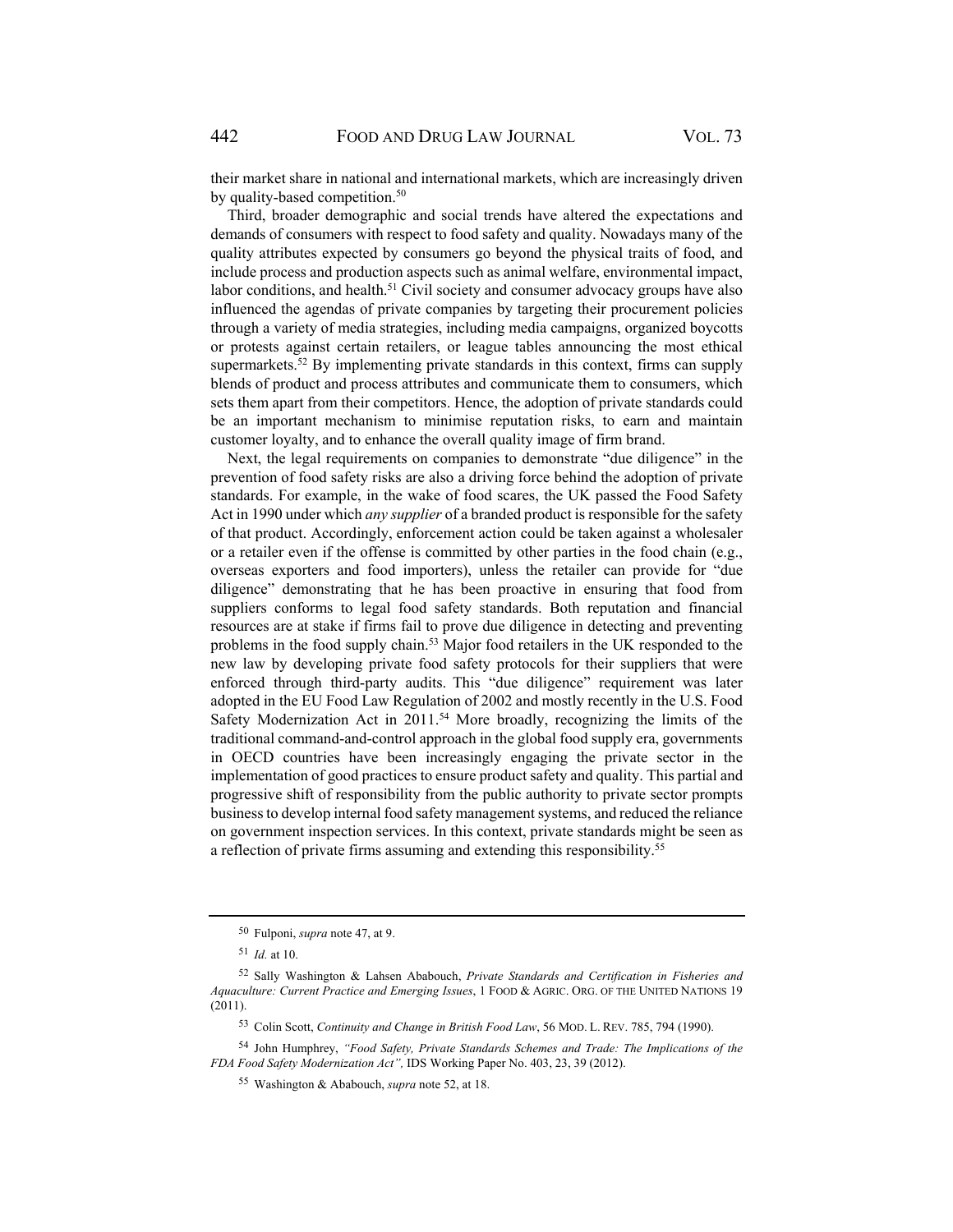In summary, private food standards are institutionalised market instruments to address food chain governance challenges. They appear to be simultaneously a useful tool for the private sector to regulate supply chains, a substitute for inadequate public regulation, a response to increasingly stringent government regulation and potential litigation, and a means of exceeding public regulations to provide credible cases for product differentiation.

## *The Effects of Private Standards on International Trade*

#### *Negative Effects of Private Standards on International Trade*

Private standards can be significant trade barriers. They pose a myriad of challenges, arising from financial, technical and institutional constraints, to exporters, especially small- scale producers or exporters in developing countries.<sup>56</sup> A survey carried out by the WTO Secretariat in 2009 found that most SPS-related private standards were related to food safety. Those cited most often are Hazard Analysis and Critical Control Point (HACCP)<sup>57</sup> requirements, maximum residue limits for pesticides, hygiene practices for meat and fresh fruits, testing laboratories as well as commodity specific standards such as those on bananas, olive oil, etc. The main entities imposing private standards were large retailers such as supermarkets and hypermarkets and products identified as being most affected were fresh produce including fresh fruit and vegetables and fresh, chilled or frozen meat. 58

The trade-impeding effects of private standards may arise from either the content of private standards or the ability of exporters to comply with them. In this regard, it is not surprising that the same type of trade-distorting effects that follow the use of public mandatory standards may arise for private standards as well. To begin with, some private standards are *de facto* compulsory in the international market. This is especially the case where a few supermarket chains control the greatest share of the market, making the compliance with their private standards a prerequisite for exporting to a large number of developed country markets.<sup>59</sup> The choice of whether or not to comply with a voluntary private standard becomes a choice between compliance or be driven out of the market. Those who cannot achieve compliance with private standards will lose market access opportunities and will have to switch to alternative markets.

Furthermore, some private standards exceed not only those of the relevant international standards, but also official national regulations of importing members which are themselves at times more restrictive than the relevant international standards for the same products.<sup>60</sup> For example, many retailers require significantly lower maximum residue limits (MRLs) for pesticides than those of Codex. Some major

<sup>56 ,</sup>WORLD TRADE ORG., Effects of SPS- Related Private Standards- Compilation of Replies, G/SPS/GEN/932/Rev.1 (2009).

<sup>&</sup>lt;sup>57</sup> HACCP is a system that helps food business operators look at how they handle food and introduces procedures to make sure food produced is safe to eat. *See Hazard Analysis and Critical Control Point (HACCP): How to Manage the Food Hygiene and Safety Procedures in your Food Business*, FOOD.GOV.UK (Dec. 20, 2017), https://www.food.gov.uk/business-industry/food-hygiene/haccp.

<sup>58</sup> WORLD TRADE ORG., *supra* note 56.

<sup>59</sup> Tetty Havinga, *Private Regulation of Food Safety by Supermarkets*, 28(4) L. & POL'Y 515, 522– 23 (2006).

<sup>60</sup> Thijs Vandemoortele & Koen Deconinck, *When are Private Standards More Stringent than Public Standards?*, 96(1) AM. J. AGRIC. ECON. 154, 154–55 (2014).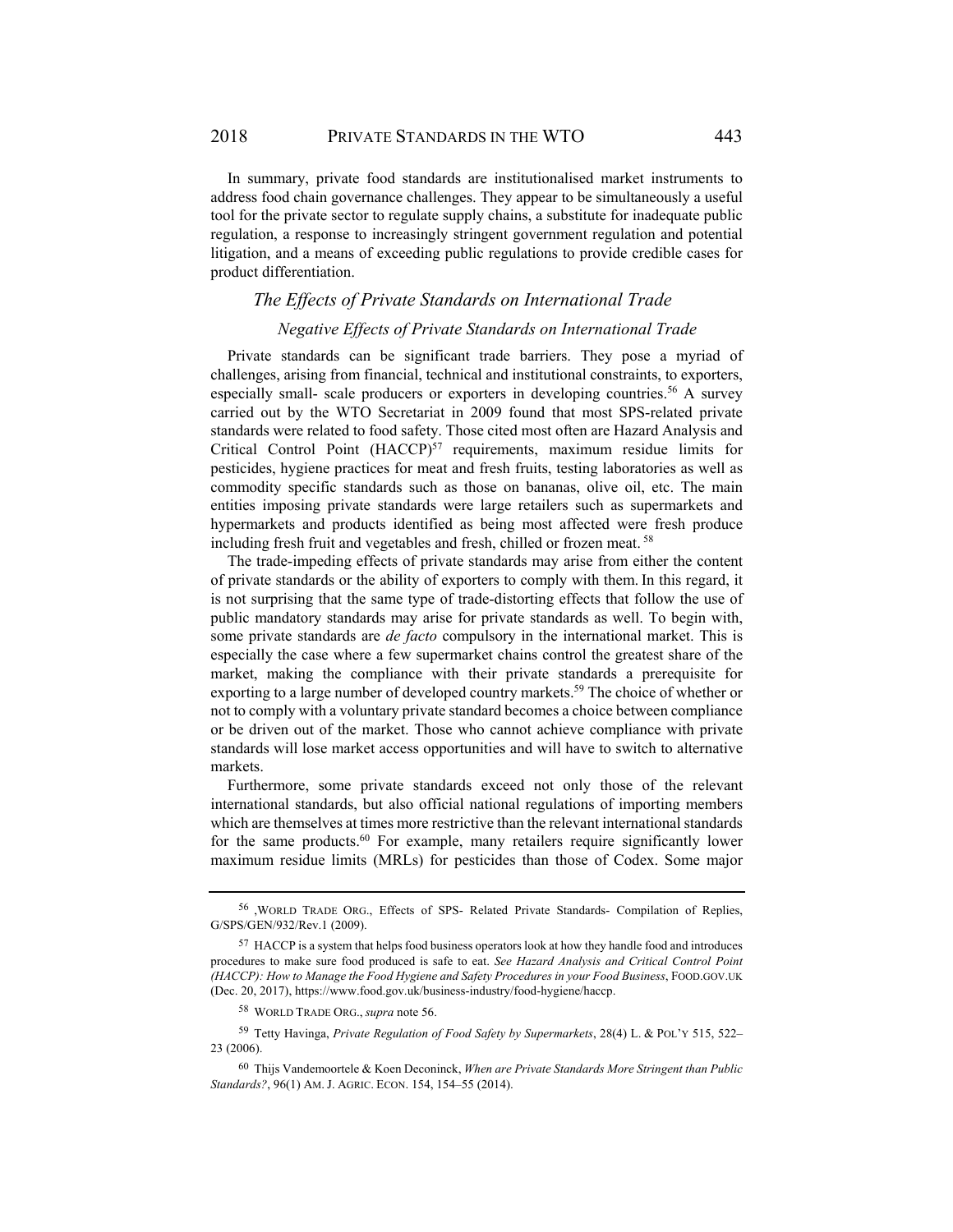German retailers insisted that it would require MRLs to be limited to no more than one third of the EU official requirement. $61$  This results in the exclusion of certain producers from the market even though they could meet official national standards or international standards.<sup>62</sup> In practice, some producers are simply not even aware of relevant international standards and only focus on meeting private standards in their export markets.63 However, such restrictive private standards may have neither scientific justification nor enhanced food safety outcomes for consumers.<sup>64</sup> Private standards are also usually much more specific about how to achieve certain regulatory goals than is the case with public regulations. Contrary to the "equivalence of risk outcome" approach as laid out in the SPS Agreement, most private standards are management systems characterized by requiring "equivalence of systems," in the sense that tight controls are required over the *processes* in which products are produced or processed.65

The highly restrictive private standards lead to high compliance costs, including both the implementation cost and the cost of certification, which are *additional to* what would be incurred to comply with official regulations. Some of these costs occur only initially while others occur on a regular basis. It is estimated that the average annual certification fee may vary between US\$2,000 to US\$8,000 for a private standard.<sup>66</sup> As the costs of compliance are always entirely borne by suppliers (farmers, processors and exporters), large numbers of small suppliers who cannot afford such costs are excluded from high value market segments.<sup>67</sup> To make the situation worse, despite investments needed to obtain certification, compliance with the private standards does not necessarily deliver a price premium. Even if there is a price premium, only a small percentage accrues to producers and most of it is captured by downstream operators in particular retailers.<sup>68</sup> For example, case studies of certified banana exports from the Dominican Republic and Peru found that less than 20% of the premium accrued to the producing country.69

Next, the development process of many private standards is neither participatory nor transparent. Exporters and other stakeholders who are potentially affected by the private standard are either excluded from the standard-setting process entirely or only

<sup>68</sup> *Id.* at 17.

<sup>61</sup> GRACE CHIA- HUI LEE Stagiaire, EUR. COMM'N, PRIVATE FOOD STANDARDS AND THEIR IMPACTS ON DEVELOPING COUNTRIES 1, 27 (2006).

<sup>62</sup> WORLD TRADE ORG., Actions Regarding SPS-Related Private Standards: Communication from Belize, G/SPS/GEN/1374 (Oct. 23, 2014).

<sup>63</sup> WORLD TRADE ORG., *supra* note 56.

<sup>64</sup> Comm. on Sanitary and Phytosanitary Measures, *Submission by the World Health Organization for Animal Health (OIE): Considerations Relevant to Private Standards in the Field of Animal, Health, Food Safety and Animal Welfare*, WTO Doc. G/SPS/GEN/822 (February 25, 2008).

<sup>65</sup> *Id.,* at 17 – 18; *see also* Fulponi, *supra* note 47, at 7.

<sup>66</sup> Vera Thorstensen, Reinhard Weissinger and Xinhua Sun, *Private Standards – Implications for Trade, Development, and Governance*, International Centre for Trade and Sustainable Development (ICTSD) E15 Task Force on Regulatory Systems Coherence Think Piece 1, 3 (2015).

<sup>67</sup> Liu, *supra* note 27, at 6.

<sup>69</sup> Pascal Liu, FOOD AND AGRIC. ORG. OF THE UNITED NATIONS, *Certification in the Value Chain for Fresh Fruits: The Example of Banana Industry* 1, 71–85 (2009).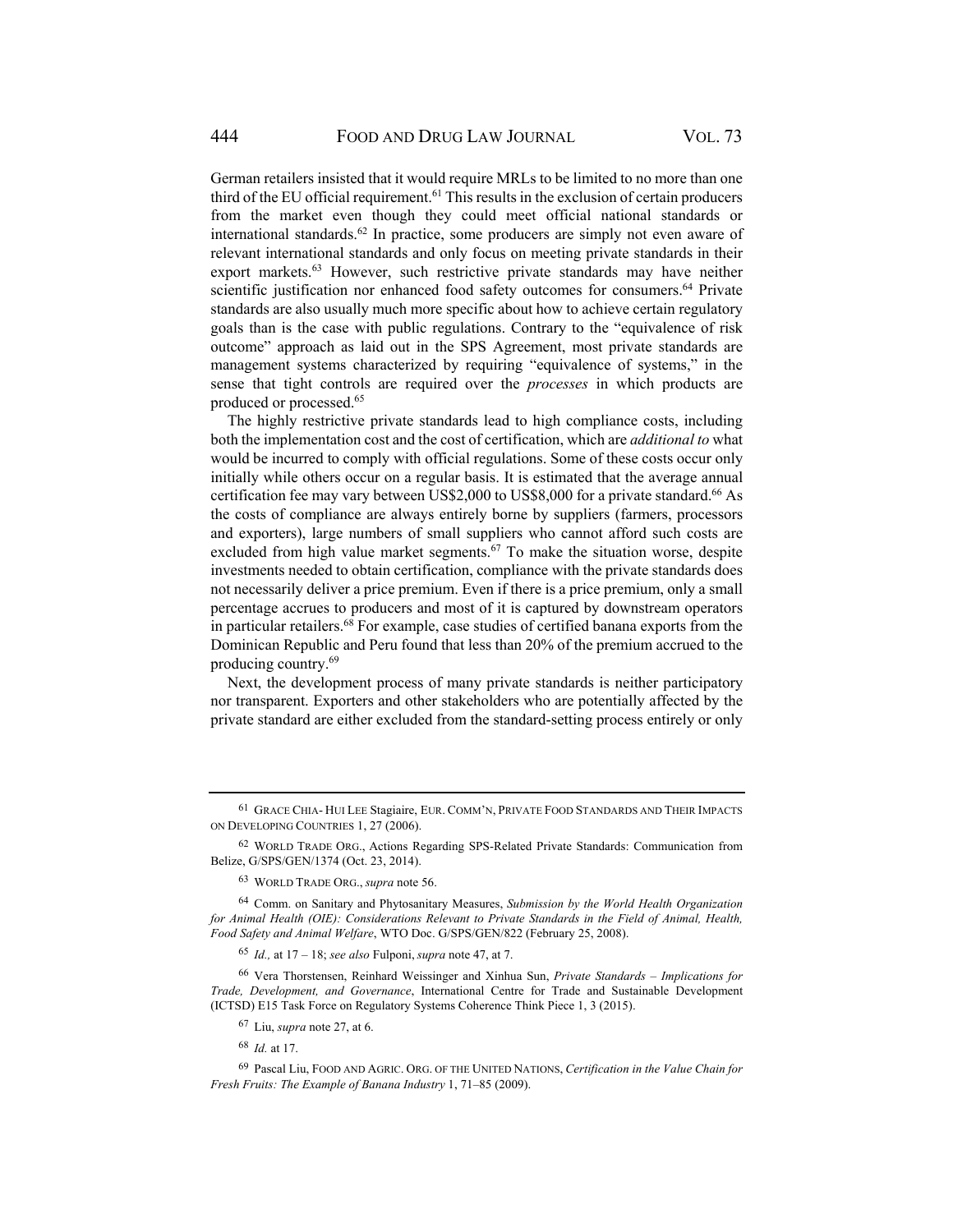given a consultative role.<sup>70</sup> The standard-setting process is opaque and information relating to the development and monitoring of standards is rarely available to the public. Overall, information provision is voluntary, selective and based on self-reports. There are no appeal procedures to correct any defects.<sup>71</sup> Clearly, the requirements of private standards would be more relevant if standards developers involve other stakeholders such as suppliers and independent experts when developing a standard. An inclusive and transparent process would make the compliance with private standards less costly and less complicated.<sup>72</sup>

Finally, and in sharp contrast to the use of harmonised international standards as foreseen in the SPS and TBT Agreement, producers and exporters have to comply with different and potentially conflicting private standards in order to sell to different supply chains. The multiplicity of private standards and the lack of harmonization among them increases the complexity of requirements applicable in a certain sector as well as the compliance and certification costs.<sup>73</sup> Recently, the harmonization and mutual recognition of private standards has been occurring at a much faster rate than before. For example, eight international retailers accepted the GFSI benchmarking of seven major food safety schemes. If a supplier has been certified under one of these food safety schemes, it does not have to be certified under the others to be able to supply any of the eight retailers ("one certified, accepted everywhere").<sup>74</sup>

## *Positive Effects of Private Standards on International Trade*

Despite the fact that the predominant discourse on the trade effects of private standards has focused on how they may act as trade barriers, it is also widely recognised that private standards, alongside the regulatory requirements of export markets, can facilitate international trade. <sup>75</sup> Similar to public regulations, private standards are viewed, at least in part, as a necessary bridge between increasingly demanding consumer requirements and the participation of international suppliers. Private standards provide a common language in supply chains, reducing transaction costs, satisfying evolving consumer demands and promoting consumer confidence in the safety and quality of traded products even if there is no price premium, without which the market for certain products could not be enhanced.<sup>76</sup>

Moreover, compared to government programmes, private standards can be more effective in improving hygiene and safety for farmers and processors in developing countries. Private standards normally provide detailed requirements for every step of the production and processing chain, and a direct incentive to meet these requirements. They reach down to the level of each individual producer or processing plant, avoiding

<sup>70</sup> Doris Fuchs et al*., Actors in Private Food Governance: The Legitimacy of Retail Standards and Multistakeholder Initiatives with Civil Society Participation*, 28 AGRIC. & HUM.VALUES 353, 362 (2011).

<sup>71</sup> WORLD TRADE ORG., *supra* note 56, para 37.

<sup>72</sup> Liu, *supra* note 69, at 15.

<sup>73</sup> Gretchen H. Stanton, *Food Safety-related Private Standards: The WTO Perspective*, in Axel Marx et al (eds), *supra* note 11, at 242.

<sup>74</sup> WORLD TRADE ORG., *supra* note 56, para 46.

<sup>75</sup> Steven Jaffe, Food Safety and Agricultural Health Standards: Challenges and Opportunities for Developing Country Exports, WORLD BANK, Report No. 31207 xi–xii (2005).

<sup>76</sup> Spencer Henson & Steven Jaffee, *Understanding Developing Country Strategic Responses to the Enhancement of Food Safety Standards*, 31(4) THE WORLD ECON. 548, 552 (2008).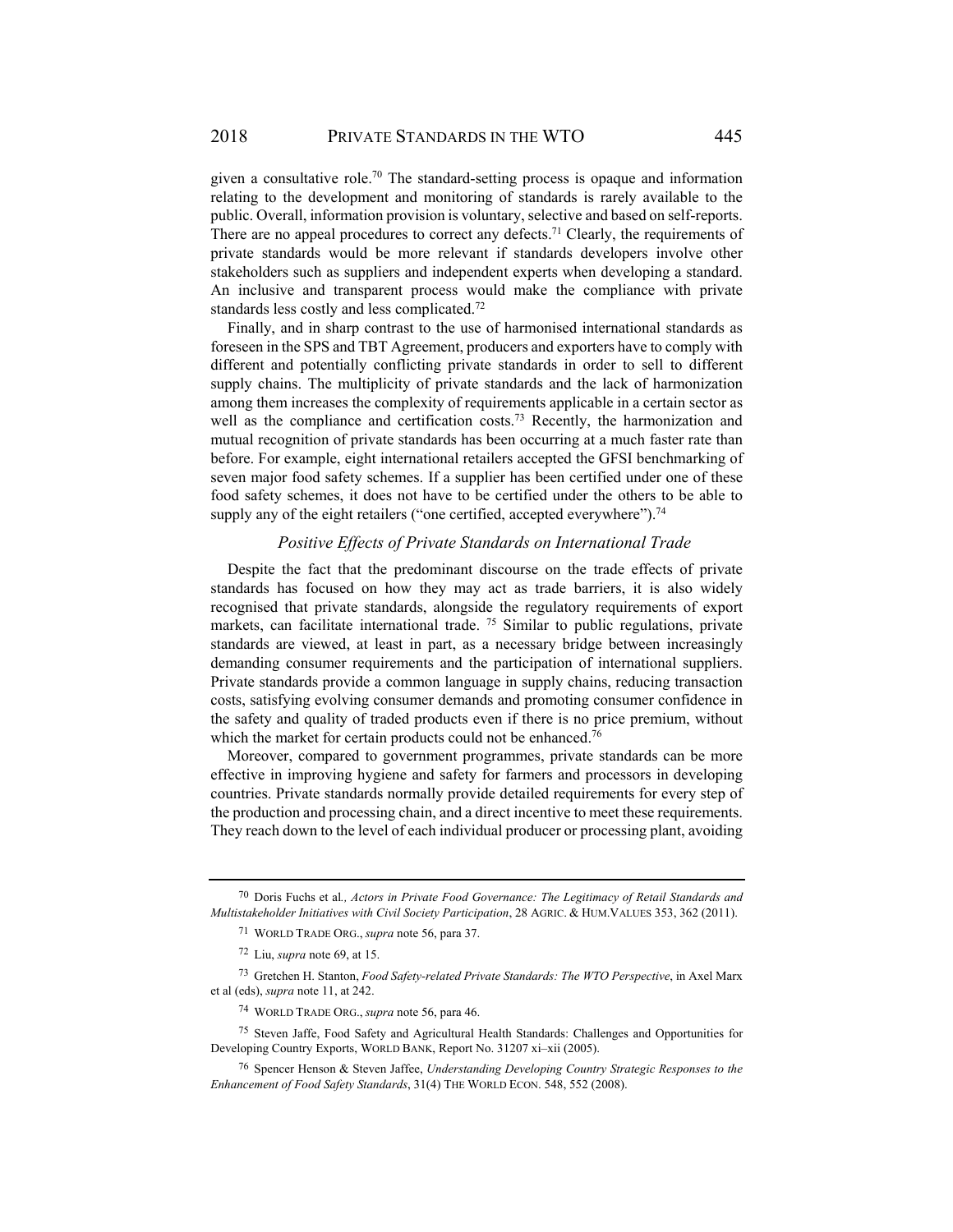some of the delays and problems of more general national or regional programmes.<sup>77</sup> As a result, private standards lead to more standardized farming, processing, and packaging activities, promoting productivity and predictability, and facilitating compliance with international standards.78

Most significantly, some developing countries could utilize potential opportunities offered by the rise of private standards to their competitive advantage. In the real world, where private standards predominate, the key issue for any exporter is to gain access to a buyer's supply chain. If exporters do gain access to these supply chains, the benefits in terms of long-term trade relations through systems of "preferred suppliers" can be significant.  $^{79}$  From this perspective, the challenges associated with compliance with strict private standards can be fundamental catalysts for developing countries to upgrade infrastructure and facilities, build capacity and modernize export supply chains, which in turn provide opportunities to position themselves strategically in key export markets. Empirical evidence confirms that farmers/producers who manage to comply with private standards maintain a stable presence in a number of major export markets and possibly expand their market share, while those who cannot are displaced.80 For example, it is well documented in the literature how Kenya has positioned itself as a globally competitive exporter of fresh and processed vegetables through concerted efforts to upgrade food safety capacity in line with GlobalGAP.<sup>81</sup> Moreover, empirical studies show that through increased attention to the spread and adoption of good practices in the supply of products to export markets, there may be spillover effects into domestic market, including better wages and employment opportunities in the agro-industry, to the benefit of the local population and domestic producers.82 Thus, the associated costs of compliance with private standards may be at least partially offset by an array of benefits.

# **IV. THE STATUS OF PRIVATE STANDARDS UNDER THE WTO LAW: A LEGAL ANALYSIS**

# *Possible Attribution of Private or Hybrid Standards to Government*

As an international treaty, the WTO Agreements primarily regulate government conduct, not conduct of private parties. Consequently, only actions (or omissions) by WTO Members can be challenged in the WTO dispute settlement system. Nevertheless, it is well established in WTO jurisprudence that private actions may nevertheless be attributable to a government because of some governmental

<sup>77</sup> Stanton, *supra* note 73, at 242.

<sup>78</sup> World Trade Org., *supra* note 56.

<sup>79</sup> Catherine Dolan & John Humphrey, *Governance and Trade in Fresh Vegetables: The Impact of UK Supermarkets on the African Horticulture Industry*, 37(2) J. DEV. STUD. 147, 169 (2000).

<sup>80</sup> Steven Jaffee & Spencer Henson, *Standards and Agri-food Exports from Developing Countries: Rebalancing the Debate*, WORLD BANK, Policy Research Working Paper 3348 1, 37–38 (2004).

<sup>81</sup> Steven Jaffee, *From Challenges to Opportunities: Transforming Kenya's Fresh Vegetables Trade in the Context of Emerging Food Safety and Other Standards in Europe, Agriculture and Rural Development*, WORLD BANK, Discussion Paper No.2 at 59 (2003).

<sup>82</sup> Maertens and Swinnen, *supra* note 11, 153–169.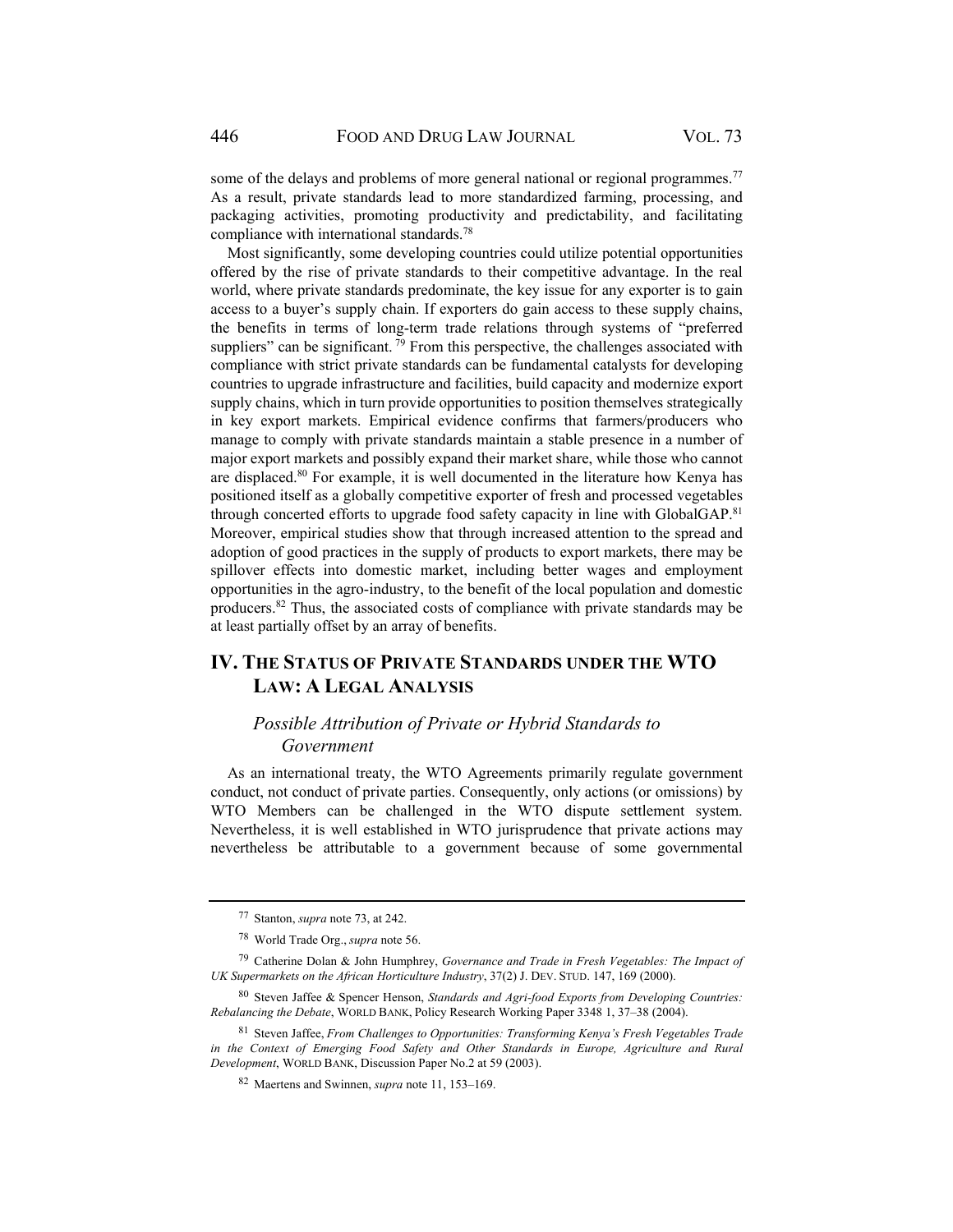. . . the fact that an action is taken by private parties does not rule out the possibility that it may be deemed to be governmental *if there is sufficient government involvement with it*. It is difficult to establish bright-line rules in this regard, however. Thus, that possibility will need to be examined on a case-by-case basis.<sup>84</sup>

The main concern in this respect is that a WTO Member, faced with stringent disciplines under the WTO Agreements, may choose to circumvent them by instructing or simply allowing private entities to carry out activities normally prohibited.85 As noted by the WTO Secretariat, possible examples in which attribution may occur include where a government authority decides to incorporate a standard developed by a private body into its SPS regulation, or a government permits the entry of imports that are certified to comply with a private standard that incorporates or even exceeds the official SPS requirements.<sup>86</sup>

In light of *Japan – Film*, if private standards are rendered mandatory by government support or the government's role in the development and application of the standards then they may be attributable to the government. This possibility of ascribing what appear on their face to be private standards to the government is of particular significance since the boundary of public and private standards has increasingly blurred.<sup>87</sup> It should also be noted that the rule of attribution is independent of any specific obligations that a WTO Member or a non-governmental entity might bear under the WTO Agreements, such as Article 13 of the SPS Agreement to be discussed below.

Precisely under what circumstances will private conduct, such as the application of a private standard by a non-governmental entity, trigger the application of WTO rules and render a WTO Member liable to its trading partners? In *Japan – Semiconductors*, a GATT panel held that two criteria are key to the attribution analysis: whether there were reasonable grounds to believe that sufficient incentives or disincentives by the government existed for the measures to take effect and whether the operation of the measures was essentially dependent on government action or intervention.88 The first inquiry is understood as a refined version of the effectiveness test first outlined in *Japan – Agricultural Restrictions*, in which the panel held that the term "the enforcement of *governmental measures*" should be understood as requiring that the

<sup>83</sup> World Trade Org., *United States: Sunset Review of Anti-Dumping Duties on Corrosion-Resistant Carbon Steel Flat Products from Japan*, WT/DS244/AB/R para. 81 (Jan. 9, 2004); WORLD TRADE ORG., *Japan*:*Measures Affecting Consumer Photographic Film and Paper*, ¶ 10.52, WTO Doc. WT/DS44/R, para. 10.51 (Apr. 22, 1998) [hereinafter Japan-Film Panel Report] ¶ 81, WTO Doc.

<sup>84</sup> *Japan–Film Panel Report*, *supra* note 83, ¶ 10.56.

<sup>85</sup> Santiago M. Villalpando, *Attribution of Conduct to the State: How the Rules of State Responsibility May be Applied within the WTO Dispute Settlement System*, 5 J. INT'T. ECON. L. 393, 408 (2002).

<sup>86</sup> Note by the Secretariat, *supra* note 3, ¶ .17.

<sup>87</sup> Henson & Humphrey, *supra* note 37, at 1641.

<sup>88</sup> Report of the Panel, *Japan–Trade in Semiconductors*, ¶ 109, L/6309, (May 4, 1988), GATT BISD 116 (35th Supp.) at 29 (1988).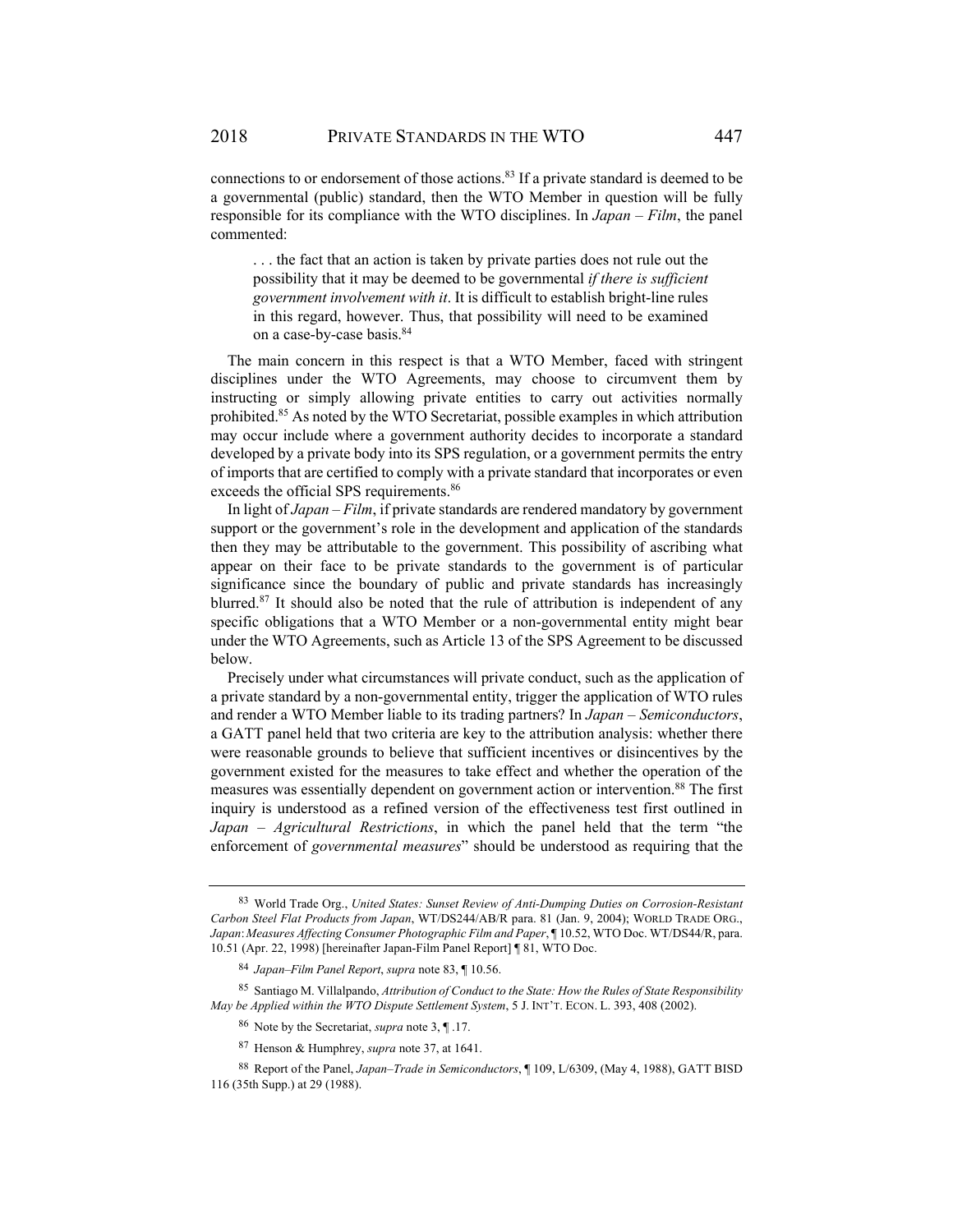measures have to be governmental and that the drafters were primarily concerned with the effectiveness of the measures.<sup>89</sup> Arguably, the effectiveness could be discerned from an examination of the incentives or disincentives offered by the government associated with the compliance of a private measure.<sup>90</sup> In addition, societal structure, cultural expectations and other circumstances, which help shape incentives or disincentives in a particular society, play an important role when evaluating the effectiveness of the private measure. For instance, given the deferential disposition of the private sector to the wishes of governmental authorities in Japan, the panel in *Japan – Agricultural Restrictions* found that the measures at issue proved as effective as legally mandatory directives.<sup>91</sup>

The second inquiry focuses on the level of government involvement in the private action. The panel in *Japan – Film* required *sufficient* government involvement to render a private action a governmental action. However, it remains unclear how "sufficient" ought to be determined in practice. As the panel highlighted, it could only be determined on a case-specific basis. The panel held in *Japan – Film* that the conditions were met when it found that the Japanese government collaborated with the photographic film and paper industry in formulating the practices at issue and then endorsed such practices once developed.<sup>92</sup> The panel also stated that it would be insufficient to merely prove the government provision of some organizational assistance, including the provision of initial start-up funds, or simple government expression of hope that a private measure be respected and observed by those to whom they were made applicable.93 From the panel's approach in *Japan – Film*, to render an otherwise private standard governmental, it would seem essential that the government plays a role in developing and then providing its stamp of approval on the standard under scrutiny, or evidence of some other sort of involvement showing actual contribution to the creation of the standard, accompanied by expressions of government support.94

Other than the general attribution principle articulated in the GATT/WTO jurisprudence discussed above, the SPS Agreement and the TBT Agreement contain far more specific provisions addressing standards developed and implemented by nongovernmental entities. The next two parts will turn to explore the applicability of these provisions to private standards.

#### *Private Standards in the SPS Agreement*

#### *Do Private Standards fall within the Scope of the SPS Agreement?*

When the adverse trade impact of GlobalGAP (then EurepGAP) was first raised in the SPS Committee in 2005, the EC simply responded that GlobalGAP was not an official EC body, and that any GlobalGAP standards should not be viewed as EC

<sup>89</sup> Report of the Panel, *Japan–Restrictions on Imports of Certain Agricultural Products*, ¶ 5.4.1.4, L/6253, (Nov. 18, 1987), GATT. BISD 163 (35th Supp.), at 61–62 (1988) [hereinafter GATT Panel Report, *Japan–Agricultural Restrictions*].

<sup>90</sup> Zadalis, *supra* note 7, at 343.

<sup>91</sup> GATT Panel Report, *Japan–Agricultural Restrictions*, *supra* note 89, ¶ 5.4.1.1.

<sup>92</sup> *Japan–Film Panel Report*, *supra* note 83, ¶ 10.176–10.180.

<sup>93</sup> *Id.* ¶ 10.190–10.194.

<sup>94</sup> *See* Zadalis, *supra* note 7, at 346.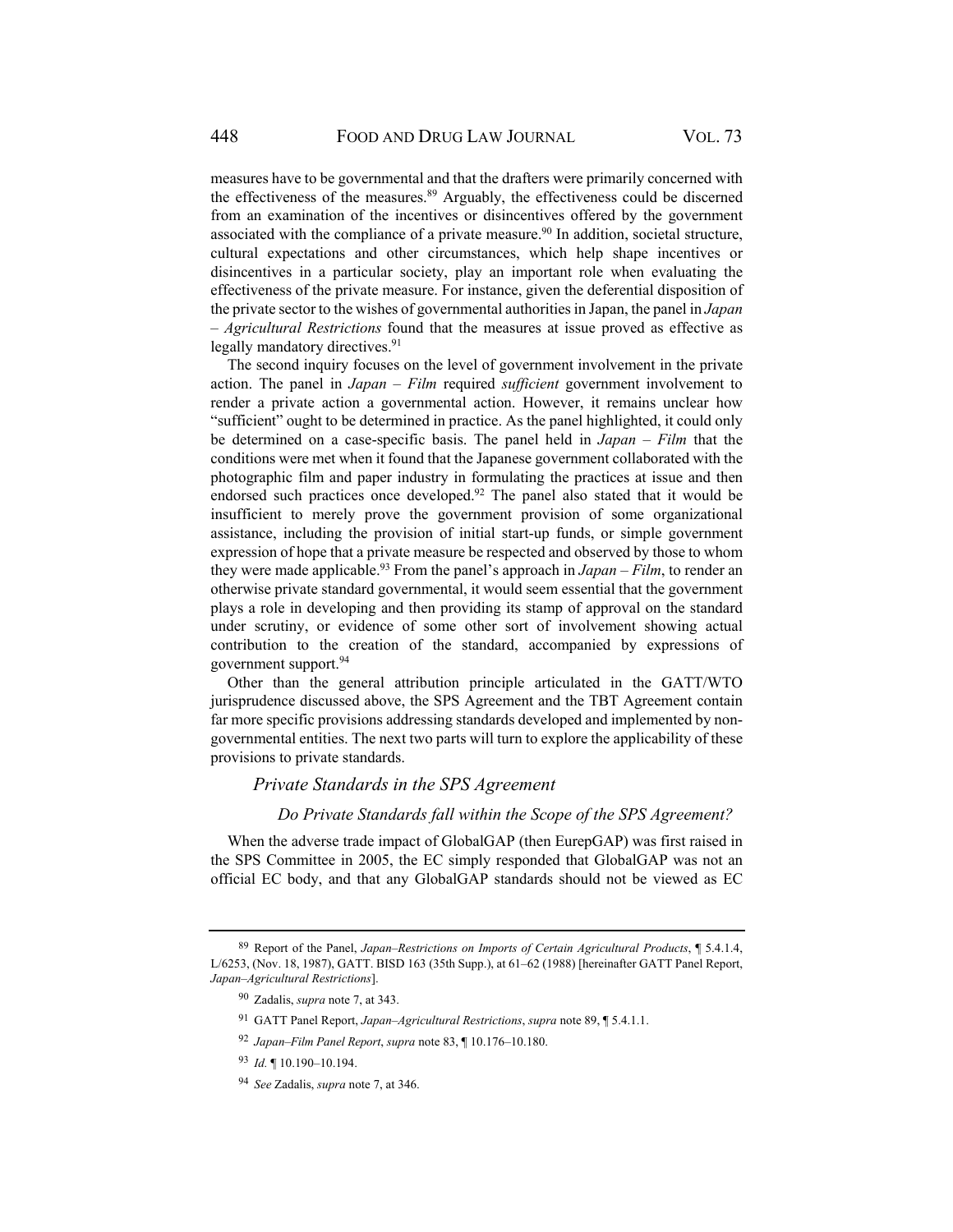requirements.95 The EC's position simply reflects a long-held view that exclusive private actions independent of government intervention are not regulated by WTO rules.96 Indeed, most provisions of the SPS Agreement, including the preamble and the basic rights and obligations in Article 2, explicitly refer to the rights and obligations of WTO Members, suggesting that the SPS Agreement deals exclusively with WTO Members' actions. Moreover, in *EC – Biotech Products*, the panel held that the form of an SPS measure can only be "laws, decrees or regulations", i.e., governmental acts. 97

As China argued, the major difficulty with this position is that it is not unambiguously supported by a textual reading of the relevant SPS texts.98 It appears that Article 1.1 of the SPS Agreement "applies to all SPS measures directly or indirectly affecting international trade, without explicitly limiting this application to SPS measures taken by governmental authorities."<sup>99</sup> Annex A (1) of the SPS Agreement further defines SPS measures as including all relevant laws, decrees, regulations, requirements and procedures applied to protect human, animal or plant life or health from specified risks. Likewise, neither the definition nor illustrative list of SPS measures excludes measures imposed by private entities. Furthermore, it is not clear on what basis the panel in *EC – Biotech Products* considered that an SPS measure could only take the *form* of a governmental act. A textual reading of the second paragraph of Annex A (1) does not explicitly lead to such a distinction between the form element and the nature element.<sup>100</sup>

Nevertheless there is additional circumstantial evidence supporting the argument that SPS-related private standards with no governmental links do not fall under the legal definition of SPS measures. First, Annex A (1) of the SPS Agreement refers to SPS measures as "all relevant laws, decrees, regulations, requirements and procedures." Though there is no relevant case law under the SPS Agreement, all past GATT/WTO panel reports interpreted these terms, including the term "requirement," under Article III:4 of the GATT as demanding some degree of government involvement.101 Second, the emergence of private standards largely postdates the negotiation of SPS Agreements in 1980s. Thus the trade law issues related to private standards were simply unforeseen by the drafters of the SPS Agreement.<sup>102</sup>

Finally, the regulatory scope of the SPS Agreement may also be considered in light of the objective and purpose of the SPS Agreement. If we understand the objective of

<sup>95</sup> Christiane Wolff and Michael Scannell, Implication of Private Standards in International Trade of Animals and Animal Products" Paper for 76th General Session of World Organization for Animal Health, at 2., 76 SG/10 (May 25–30, 2018).

<sup>96</sup> Switzerland, *supra* note 5, ¶ 7–8.

<sup>97</sup> *European Communities – Measures Affecting the Approval and Marketing of Biotech Products (EC – Biotech)*, WT/DS291/R, ¶ 7.149, 7.162. (adopted Nov. 21 2006).

<sup>98</sup> Summary of the SPS Committee Meeting of 30 June – 1 July 2016, ¶13.7, Note by the Secretariat, WTO Doc. G/SPS/R/83 (Aug. 9 2016).

<sup>99</sup> Note by the Secretariat, *supra* note 3, ¶ 15.

<sup>100</sup> Alessandra Arcuri, *The TBT Agreement and Private Standards*, in (eds), RES. HANDBOOK ON THE WTO AND TECHNICAL BARRIERS TO TRADE 485,516 (Tracey Epps and Michael J. Trebilcock eds., 2013).

<sup>101</sup> WTO Analytical Index, GATT 1994 – Article III (Jurisprudence), at 56–57, https://www.wto.org/ english/res\_e/publications\_e/ai17\_e/gatt1994\_art3\_jur.pdf.

<sup>&</sup>lt;sup>102</sup> Submission by the United Kingdom, Private Voluntary Standards within the WTO Multilateral Framework*,* ¶ 25, G/SPS/GEN/802 (Oct. 2007).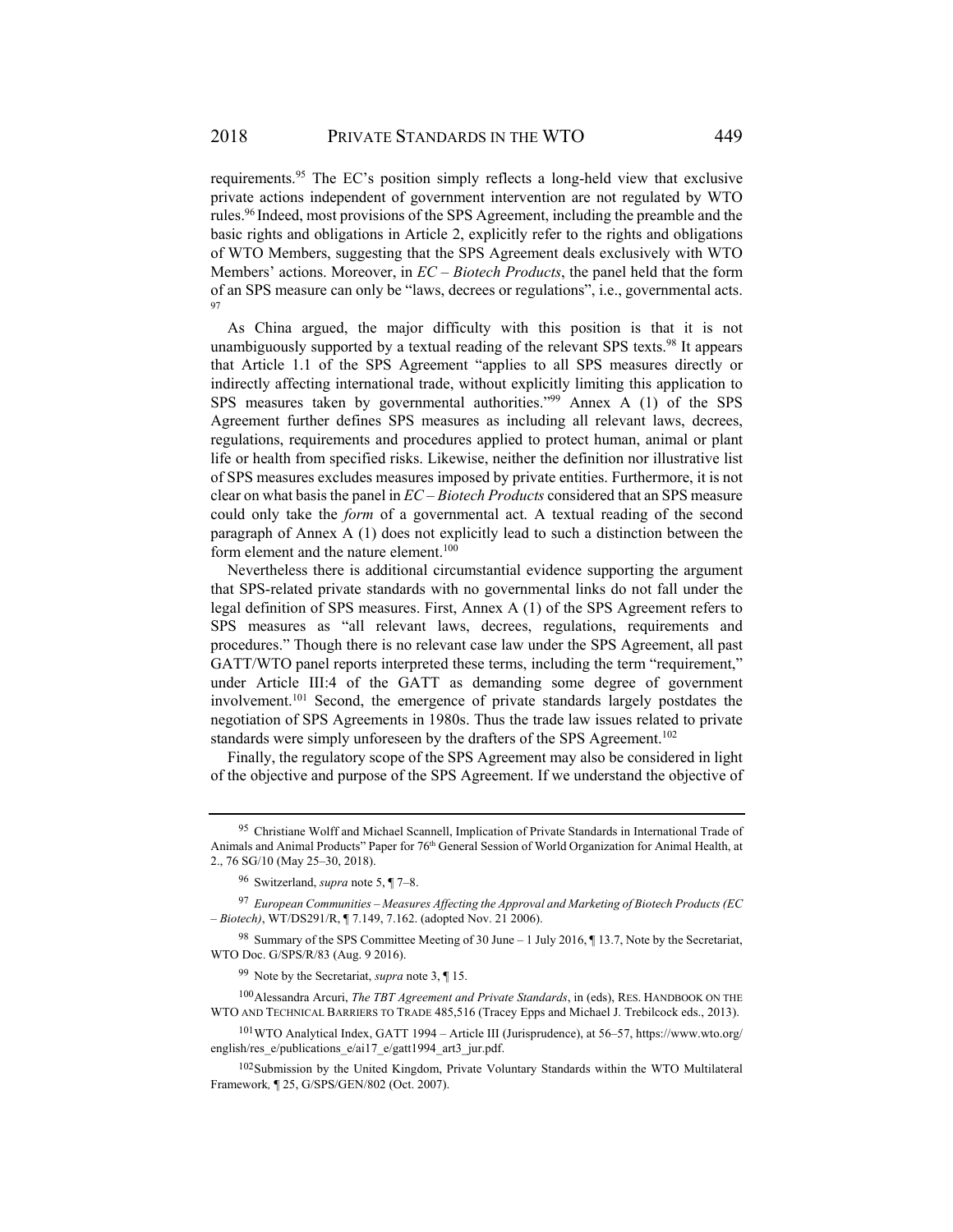the SPS Agreement as to achieve a balance between the sovereign right of WTO Members to protect health in their territories, and the need to prevent protectionism under the guise of SPS regulation, the application of its disciplines to private sector bodies would not seem to further this objective. There is no evidence showing that private standards are motivated by protectionism. Their actions may raise concerns in the area of anticompetitive practices such as abuse of dominant position, but SPS Agreement is not designed to address such a problem.<sup>103</sup> On the other hand, if we understand the objective of the SPS Agreement as to eliminate all unnecessary barriers to trade, then a strong argument may be made that private standards fall with the ambit of the SPS Agreement. On this point, it is frequently argued that this is not the object and purpose of the SPS Agreement.<sup>104</sup>

#### *Article 13 of the SPS Agreement*

Even if private SPS standards fall within the definition of SPS measures, the application of the SPS Agreement would have to take place through the mediation of WTO Members because the WTO law generally does not have direct legal effect in a Member's domestic legal order. A key provision in the SPS Agreement directly relevant to private standards is Article 13, which provides:

Members shall formulate and implement *positive measures* and mechanisms in support of the observance of . . . the agreement by *other than central government bodies.* Members shall take such *reasonable measures* as may be *available* to them to ensure that *non-governmental entities* within their territories, as well as regional bodies in which relevant entities within their territories are members, comply with the *relevant provisions* of this agreement. In addition, Members shall not take measures which have the effect of, directly or indirectly, requiring or encouraging such regional or non-governmental entities . . . to act in a manner inconsistent with the provisions of this Agreement. Members shall ensure that they rely on the services of non-governmental entities for implementing sanitary or phytosanitary measures only if these entities comply with the provisions of this Agreement.

Three key terms in Article 13 need to be clarified. First, do the terms "*other than central government bodies"* and '*non- governmental entities*' cover private standardssetting bodies and private standards- applying economic actors such as retailers and supermarkets? If they are covered, then WTO Members have a legal obligation to take positive or reasonable measures to ensure that they comply with the SPS Agreement. It is important to note here that the SPS Agreement does not impose obligations directly on entities other than central government bodies or non-governmental entities *themselves* but on WTO Members. The obligations contained therein apply irrespective of whether private standards setters and users have accepted the SPS Agreement.

With regard to "other than central government bodies", three types of organizations could potentially be included: regional bodies, non-governmental entities and local

 $103$  *Id.* at 91–92.

<sup>104</sup> Boris Rigod, *The Purpose of the WTO Agreement on the Application of Sanitary and Phytosanitary Measures (SPS)*, 24 EUROPEAN J. OF INT'L L. 503 (2013), at 529–530.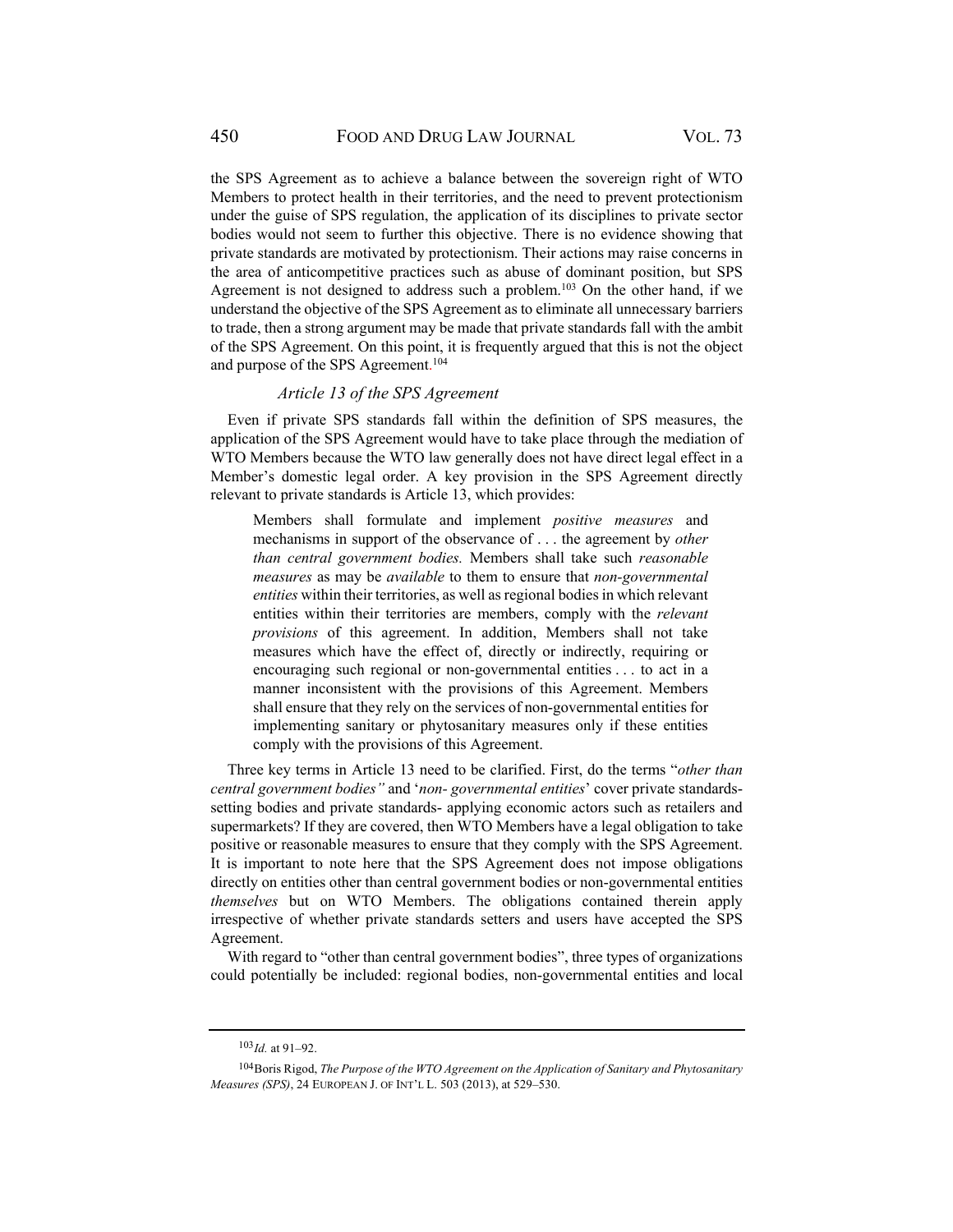government bodies.105 Given that Article 13 contains a more specific obligation directly relating to non-governmental entities, "other than central government bodies" should be narrowly interpreted as including only the other two categories. In *Australia – Salmon* 21.5 panel report, the panel held that sanitary measures taken by the state government of Tasmania, being an "other than central government" body as recognized by Australia, are subject to the SPS Agreement.<sup>106</sup>

The meaning of "non-governmental entities" in Article 13 is not defined in the SPS Agreement, nor is there any WTO case law offering much guidance. Some suggested that useful reference might be made to a similar definition contained in the sister TBT Agreement.<sup>107</sup> Annex 1.8 of the TBT Agreement defines "non-government body" as "Body other than a central government body or a local government body, *including* a nongovernmental body which has legal power to enforce a technical regulation". One commentator commented:

Although this definition is rather vague and open-ended, it is possible to argue that, in the light of the context and purpose of the SPS and TBT Agreements, "non- governmental entities" are not individual economic operators (or their associations) but rather private entities which have been entrusted by government with the performance of certain tasks or which have otherwise a special status as regards the development and implementation of SPS/TBT rules.<sup>108</sup>

This narrow reading of "non-governmental entity" not only echoes the traditional view that the WTO law does not regulate private market behaviors with no governmental interference, but also seems to be congruent with the negotiation history of the SPS Agreement. Private standards were quite rare in the 1980s and the WTO negotiators never anticipated the application of the SPS Agreement to private standards during the Uruguay Round.109 They were more concerned with WTO Members' evasion of the SPS disciplines by developing SPS requirements through independent agencies or regional networks of regulators with government links. Since these agencies and networks operate independently of government in many WTO Members, they may be regarded as non-governmental entities.<sup>110</sup> However, these standards play a pivotal role in the market place and in some areas such as food safety they are frequently incorporated in national regulation.

This narrow reading of "non-governmental entities" dovetails well with a systemic and harmonious interpretation of the relationship between Annex A (1) and Article 13 of the SPS Agreement. Arcuri argues that the prerequisite of the application of Article 13 is that the measure at issue falls within the purview of the SPS Agreement because Article 13 only applies to SPS measures as defined in Annex A (1). If one takes the view that private SPS standards fall outside the scope of the SPS Agreement, then it

<sup>105</sup> *Submission by the United Kingdom*, *supra* note 102, at 54.

<sup>106</sup> *Australia – Measures Affecting Importation of Salmon – Recourse to Article 21.5 of the DSU by Canada*, WT/DS18/RW, ¶ 7.13 (adopted 20 March 2000) [hereinafter *Australia - Salmon*].

<sup>107</sup> Stagiaire, *supra* note 48, at 34-35; Henson, *supra* note 49, at 76.

<sup>108</sup> Joost Pauwelyn, *Non- Traditional Patterns of Global Regulation: Is the WTO Missing the Boat?,* in CONSTITUTIONALISM, MULTILEVEL TRADE GOVERNANCE AND SOC. REG. 199, 210 (Christian Joerges and Ernst U Petersmann ed., 2006).

<sup>109</sup> *Submission by the United Kingdom*, *supra* note 102, at 78.

<sup>110</sup> Prevost, *supra* note 8, at 19–20.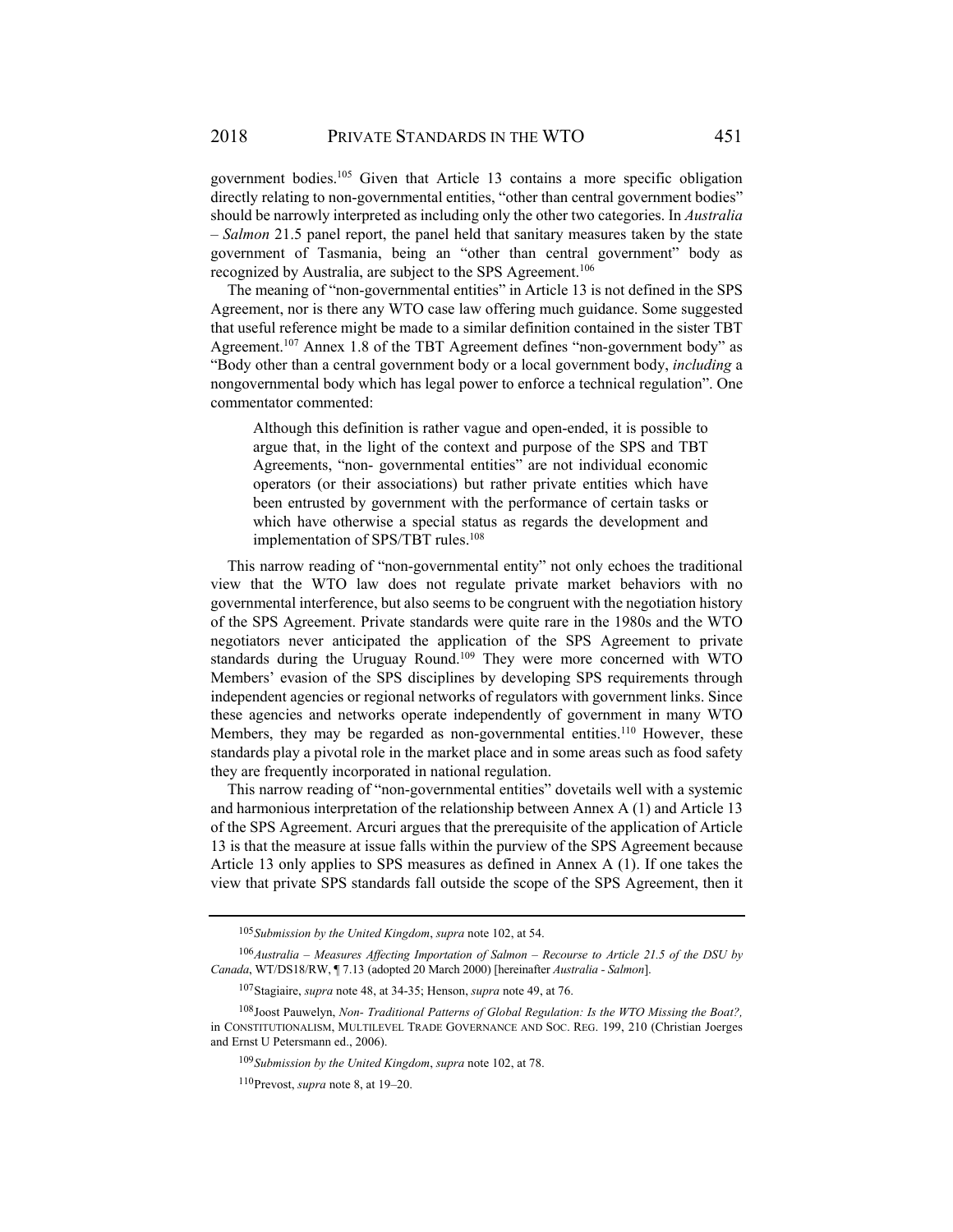becomes unnecessary to discuss the application of Article 13 to them.<sup>111</sup> If this reading is correct, then it only makes sense if the scope of "non-governmental entities" is restricted to those private entities which have been delegated with certain governmental functions since only then the private SPS standards approved or implemented by non-governmental entities could meet the criteria of SPS measure defined in Annex A (1).

However, a narrow interpretation of "non-governmental entities" is not well supported by a textual reading of the relevant provisions. It is clear that the use of the word "including" in Annex 1.8 of the TBT must be taken to mean that the provision is only providing an example of what may constitute a "non-governmental body". By implication, it acknowledges the existence of non-governmental bodies which do not have the legal power to enforce a product standard. Therefore, it could be argued that "non-governmental entity" under the SPS Agreement also includes other private bodies that have not been trusted by government with certain tasks, but which operate or are established within the territories of a Member, including both standard- setting and standard- applying organizations.<sup>112</sup>

In summary, though the argument that Article 1.1, Annex A (1) and Article 13 only cover governmental and quasi-governmental SPS measures is highly plausible, it is not conclusive. An alternative interpretation could be that Article 13 is independent of Annex A(1) of the SPS Agreement. Whereas Annex Article 1.1 and Annex A (1) *may*  refer only to government acts, Article 13 may well extend WTO Members' obligation to monitor private SPS standards from all non-governmental entities. In *Australia – Salmon*, the panel held that the term "measure" contained in Article 1.1 SPS must be construed in light of the obligation contained within Article 13.113 It could at least be argued that a narrow reading of non-governmental entities is not completely justified by a textual analysis of the SPS Agreement.

The second question is, *assuming* that all private standards-setters are "nongovernmental entities" covered by Article 13, what are "reasonable measures" that WTO Members are obliged to take? In the first place, it should be noted that this is a best-endeavor obligation rather than an obligation of outcome, in the sense that the limits of the obligations a WTO Member bears must take into account various factors which may be member-specific.<sup>114</sup> For example, such a determination must take into account the legal and constitutional arrangements of a particular WTO Member. What is reasonable for one WTO Member, for example, because the central government has legal authority to coerce private standards setters, may not be reasonable for another member that has different legal and constitutional arrangements.<sup>115</sup>

Some suggested that inspiration may be drawn from Article XXIV:12 of the GATT 1994, which imposes a similar obligation on WTO Members to "take such reasonable measures as may be available" to ensure compliance with the GATT by regional and

<sup>111</sup> Arcuri, *supra* note 100, at 518.

<sup>112</sup> Donal Casey, *Private Food Safety and Quality Standards and the WTO*, 7 U. C. DUBLIN L. REV. 65 (2007), at 81-82; Samir R Gandhi, *Regulating the Use of Voluntary Environmental Standards within the World Trade Organization's Legal Regime: Making a Case for Developing Countries*, 39 J. OF WORLD TRADE 855 (2005), at 867-68.

<sup>113</sup> Panel Report, *Australia –Salmon*, *supra* note 106, ¶ 7.13.

<sup>114</sup> Jan Wouters and Dylan Geraets, *Private Food Standards and the World Trade Organization: Some Legal Considerations*, 11 WORLD TRADE REV. 479, 486 (2012).

<sup>115</sup> *Submission by the United Kingdom, supra* note 102, at 33.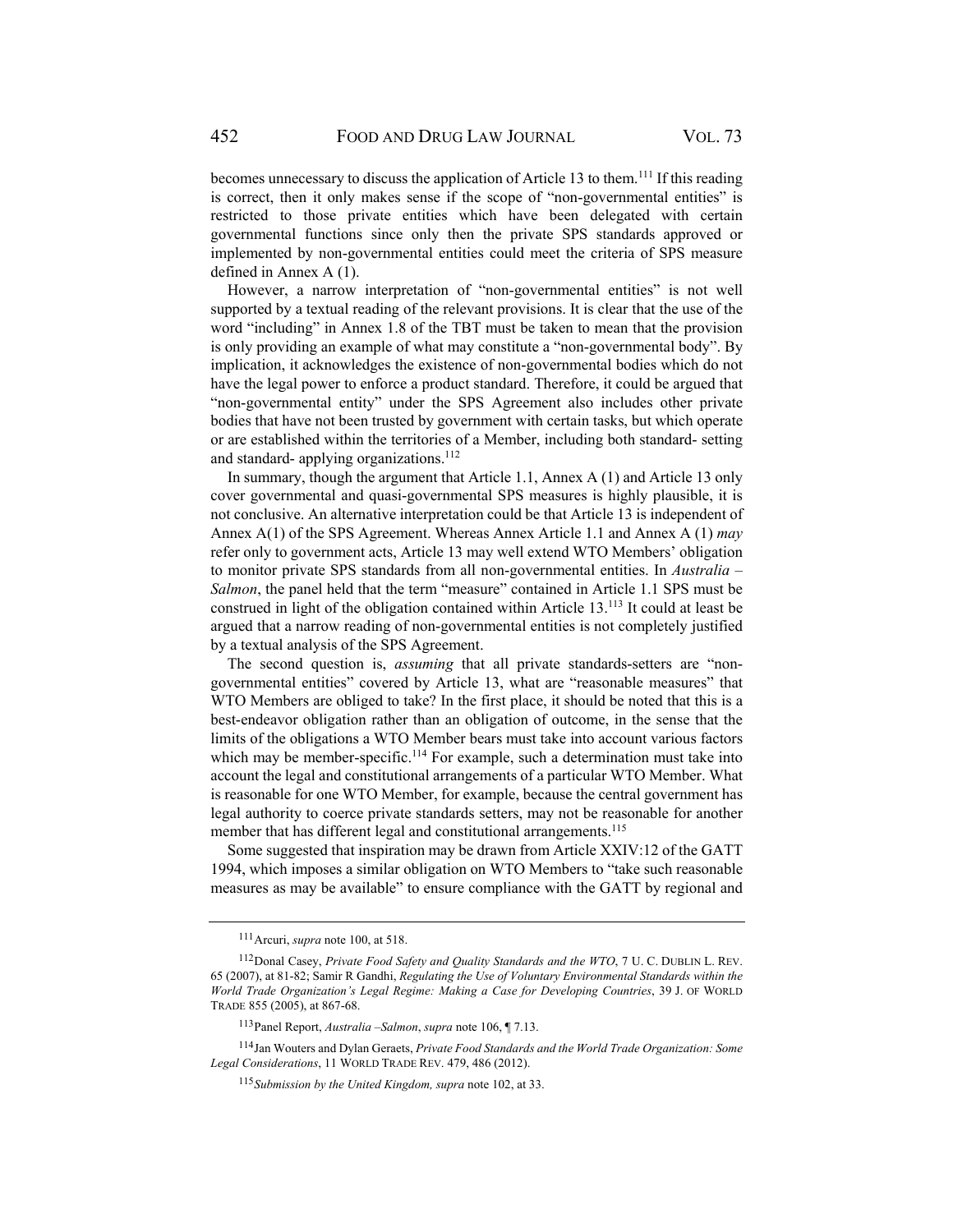local governments and other authorities within its territories. In *Canada – Gold Coins*  (1985), the GATT panel held that, first, it would be for the Contracting Parties, not the defendant Canadian government, to decide whether Canada had met its obligations to take "reasonable measures"; and second, the basic principle in determining which measures are "reasonable" for purposes of this article, the consequences of the nonobservance of the provisions of the GATT by local government for trade relations with other contracting parties "are to be weighed against the domestic difficulties of securing compliance."116 The GATT Panel in *Canada – Alcoholic drinks* (1992) further held that to examine whether Canada had demonstrated that it had taken all reasonable measures available, Canada would have to show that "it had made *a serious, persistent and convincing effort* to ensure compliance . . . with the provisions of the GATT Agreement."<sup>117</sup>

It is not clear to what extent the GATT panels' findings on "reasonable measures" as embodying an onerous positive duty in Article XXIV:12 GATT are relevant in the context of Article 13 of the SPS Agreement. The key difference between these two provisions is clear: while GATT Article XXIV:12 addresses a Contracting Party's obligation regarding regional and local governments which exercise governmental authority, Article 13 deals with non-governmental entities. It seems logical that while a higher level of central government intervention may be regarded as "reasonable" in the case of regional and local governments, or with respect to some non-governmental entities with substantial government links, it may be inappropriate in the case of nongovernment organizations or private economic actors without such links.118 Otherwise it would put SPS measures adopted by non-governmental entities with no government links in the same position as governmental SPS measures. This will be contrary to the requirement of WTO Members taking only "reasonable measures" to ensure compliance. At any rate, it would appear inappropriate to require that WTO Members enact legislation obliging all private bodies to comply with the SPS Agreement.

Finally, *assuming* that private standards are covered by the SPS Agreement and that WTO Members have a positive obligation to ensure that all non-governmental entities, including retailers and industry consortium, comply with "relevant provisions" of SPS Agreement, what are these relevant provisions? For the TBT Agreement, Article 4.1 makes it clear that all recognized non-governmental standardizing bodies should follow the CGP. However, there is no corresponding part of CGP in the SPS Agreement. It may be argued that "relevant provisions" do not refer to all provisions of SPS Agreement. Otherwise it would result in a set of absurd and disproportionate requirements on non-government bodies.<sup>119</sup>

## *Private Standards in the TBT Agreement*

#### *Are Private Standards Covered by the TBT Agreement?*

The SPS Agreement only applies to SPS measures as defined in Annex A (1). Given that many private standards pursue objectives not covered by the SPS Agreement such

<sup>116</sup> Report of the Panel, *Canada–Measures Affecting the Sale of Gold Coins*, ¶ 68–69, L/5863 (Sept. 17, 1985) (unadopted).

<sup>117</sup> Report of the Panel, *Canada–Import Distribution and Sale of Alcoholic Drinks by Canadian Provincial Marketing Agencies*, ¶ 5–37, DS17/R (Feb. 18 1992), GATT.

<sup>118</sup> Prevost, *supra* note 8, at 23.

<sup>119</sup> *Submission by the United Kingdom*, *supra* note 102, at 57.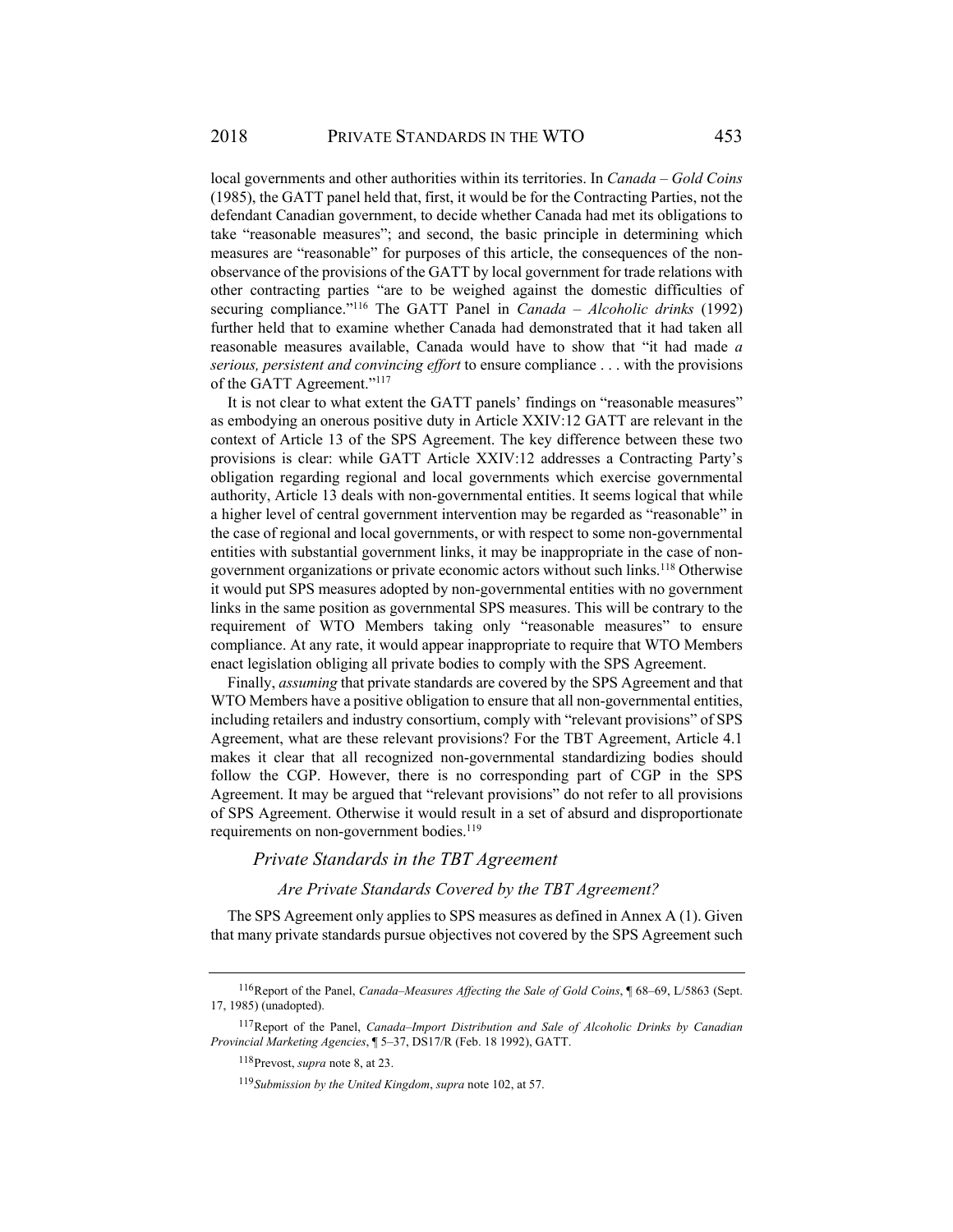as environmental protection, ethical issues and labor standards, elements of these standards would potentially fall within the TBT Agreement.<sup>120</sup> To apply the TBT Agreement, a threshold question is whether private standards fall within the definition of "standard". If not, whatever trade effects of these schemes would not be of concern to the WTO. Annex 1 (2) of the TBT Agreement defines 'standard' as:

Document approved by a *recognized body*, that provides, for common and repeated use, rules, guidelines or *characteristics for products or related process and production methods*, with which compliance is *not mandatory*. It may also include or deal exclusively with terminology, symbols, packaging, marking or labeling requirements as they apply to a product, process or production method.

To meet the definition of "standard", three elements must be met. First, the standard must be approved by a "recognized body". Second, it must provide rules, guidelines or characteristics for product or related PPMs. Third, the compliance with a standard is not mandatory.

From the definition above, the most important element is whether the nongovernmental body that approved a private standard is a *recognized body*. There should be no doubt that both a government body (be it central, local or regional) and a non-governmental body could be a "recognized body" for the purpose of Annex 1 (2). Furthermore, some "classical" non-governmental standardizing bodies at both international level, such as ISO and IEC, and national level, such as the ANSI and the European Standards Organizations are "recognized bodies".121 However, given that there is no definition of "recognized body", or any features that a "recognized body" should possess, whether a particular non-governmental body other than the classical non-governmental standardizing bodies is a "recognized body" for the purpose of the TBT Agreement is anyone's guess.

It was suggested that useful reference might be drawn from the WTO Appellate Body's interpretation of "recognized activities" in  $US - T$ *una II*.<sup>122</sup> For the purpose of the TBT Agreement, the AB held that the evidence of recognition by WTO Members as well as evidence of recognition by national standardizing bodies would be relevant.<sup>123</sup> Contrarily, some argued,<sup>124</sup> evidence of recognition by the market and industry would not suffice. The meaning of the term "recognize," as the Appellate Body reasoned, ranges from a factual end (acknowledgement of the existence of something) to a normative end (acknowledgement of the validity or legality of something). The factual and normative dimension of the concept of "recognition" constitute cumulative requirements.125 The factual dimension of "recognition" would appear to require, at a minimum, that a WTO Member is aware, or has reason to expect,

<sup>120</sup> Technical Barriers to Trade Agreement Art. 1. 5, Jan. 1, 1995.

<sup>121</sup> Arcuri, *supra* note 100, at 502; Panagiotis Delimatsis, "*Relevant International Standards" and "Recognized Standardization Bodies" under the TBT Agreement*, THE LAW, ECON. & POL. INT'L STANDARDIZATION 104, 127 (2015).

<sup>122</sup> Delimatsis, *supra* note 121, at 128.

<sup>123</sup> *US –Tuna II*, *supra* note 32, ¶ 363.

<sup>124</sup> CIEL & ISEAL, "International Standards and Technical Barriers to Trade", R053- Legal Opinion Summary (July 2006), https://www.ciel.org/wp-content/uploads/2015/03/ISEALCIEL\_Legal\_Opinion TBTR053\_Jul06.pdf.

<sup>125</sup> *US –Tuna II*, *supra* note 32, ¶ 361.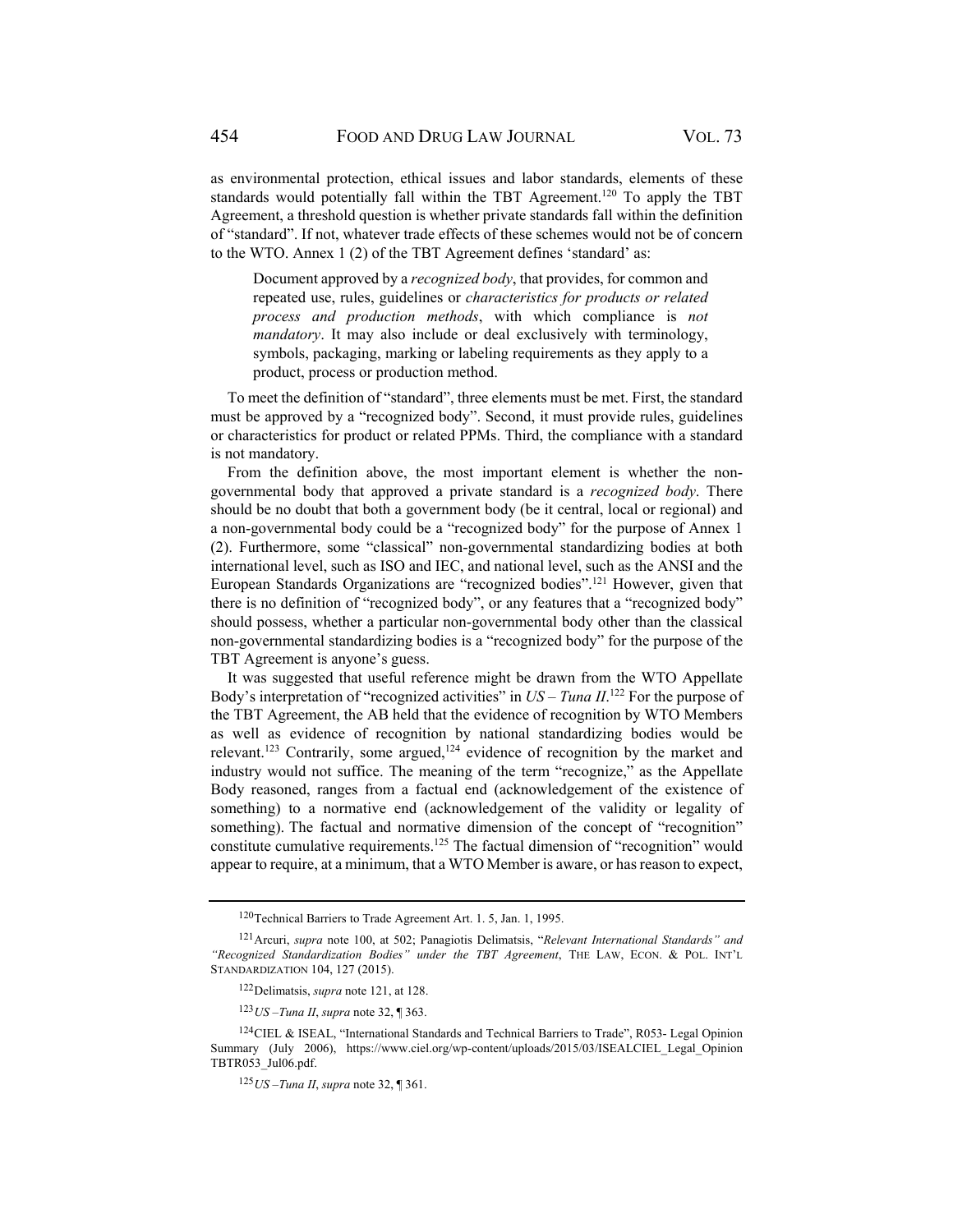that the body in question is engaged in standardization activities.<sup>126</sup> For the normative dimension of the concept, a WTO Member's participation in the standardizing body's standardizing activities or the recognition of the resulting standard could suggest that the body's activities are recognized.<sup>127</sup> It is not necessary that the preparation and adoption of standards is a principal function of a recognized body. Finally, it would be easier for a standardizing body to be recognized if it has complied with the TBT Committee Decision on Principles for the Development of International Standards.

If the AB's interpretation of "recognised activities" offers any useful guidance to the interpretation of "recognised bodies," it is that for a private standard to meet the definition of "standard" in the TBT Agreement, the non-governmental entity that approves the standard must be *recognised* by WTO Members. The link of WTO Members' official recognition is critical in the determination of whether the TBT Agreement is applicable to a specific private standard. It further leads to the conclusion that such a determination must be made on a case-by-case basis as non-governmental entities differ and WTO Members view them differently. It also appears that there is a clear distinction between a WTO Member recognizing the existence of a nongovernmental entity and standards it develops and the attribution of the standard to a WTO Member. The latter demands a much higher level of government involvement as discussed in part IV.1 above.

Applying this analytical framework to private standards, it is unlikely that private standards with little or no governmental involvement or endorsement fall within the definition of "standard" in the TBT Agreement. A "recognized body" cannot be interpreted as any body that is legally registered and operates its business in a lawful manner, as this overly broad interpretation will deprive the meaning of "recognised body". In this regard, it is interesting to note that in the Annex 1 of the final text of Standards Code after the Tokyo Round, an Explanatory Note provides that the definition of "standard" does not cover technical specifications prepared by an individual company for its own production or consumption requirements. The note, however, was dropped from the TBT draft in the Uruguay Round and was not included in the final TBT text.<sup>128</sup> It was not clear why this important clarification was dropped. Nevertheless, it is not convincing to argue that such an omission may indicate that the Members wanted to leave the concept of "standard" more open-ended to include standards developed or implemented by retailers or distributors as explained above.

## *Article 4.1 of the TBT Agreement*

Under Article 4.1 of the TBT Agreement, WTO Members are obliged to take such reasonable measures as may be available to them to ensure that non-governmental standardizing bodies within their territories accept and comply with the Code of Good Practice (CGP) for the Preparation, Adoption and Application of Standards. Moreover, WTO Members shall not take measures which have the effect of, directly or indirectly, requiring or encouraging such standardizing bodies to act in a manner inconsistent with the CGP. Similar to Article 13 of the SPS Agreement, what constitutes "non-

<sup>126</sup> *Id*. at 362.

<sup>127</sup> *Id*. at 392.

<sup>128</sup> Comm. on Trade and Environment & Comm. on Technical Barriers to Trade, *Note by the Secretariat: Negotiating History of the Coverage of the Agreement on Technical Barriers to Trade with regard to Labeling Requirements, Voluntary Standards, and Processes and Production Methods Unrelated to Product Characteristics*, WTO Doc. WT/CTE/W/10 (Aug. 29, 1995).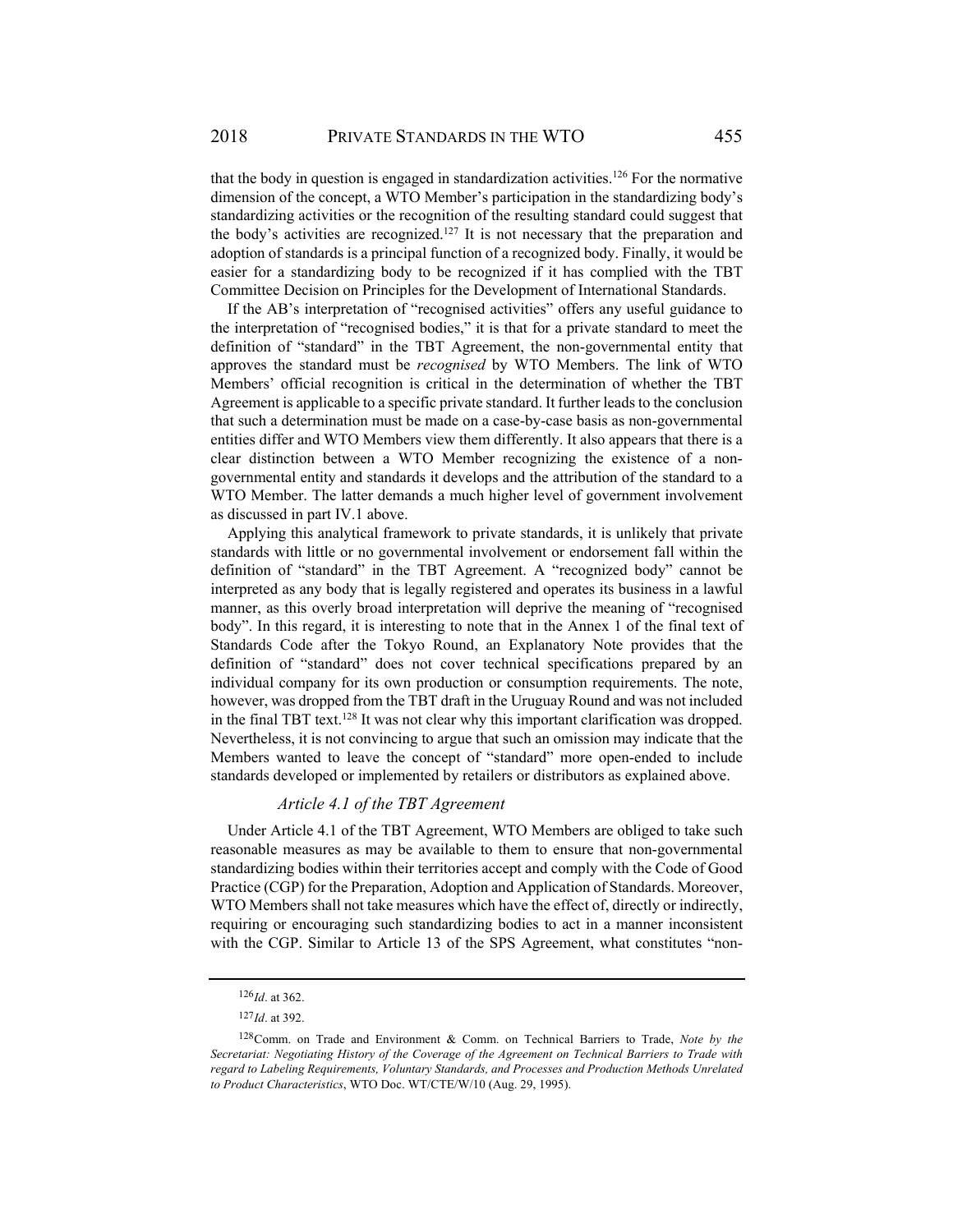governmental standardizing bodies" and "reasonable measures" is undefined. All the complexities that were explored with regard to Article 13 of the SPS Agreement in section IV.2.2 above are relevant to the interpretation of Article 4.1 of the TBT Agreement as well.

Nevertheless, there is one crucial difference between the TBT and the SPS Agreement. WTO Members are specifically required under the TBT Agreement to ensure acceptance and compliance with the CGP by non-governmental bodies. By contrast, there is no such special annex addressing standards by non-governmental entities in the SPS Agreement.<sup>129</sup> It should also be noted that the CGP does not impose obligations directly on non-governmental standardizing bodies themselves but on WTO Members. The obligations contained therein apply to a WTO Member irrespective of whether or not non-governmental standardizing bodies within its territory have accepted the CGP.

The CGP is designed to regulate all voluntary standards. It is open to acceptance by all standardizing bodies within a WTO member, whether at the central, local or nongovernmental level. Standardizing bodies that accept the CGP assume many obligations that also apply to mandatory technical regulations, including transparency and stakeholder participation, non-discrimination, least-trade restrictiveness, use of international standards as benchmarks, avoidance of duplication or overlap with the work of other standardizing bodies in the national territory or with the work of relevant international or regional standardizing bodies, and performance-based standards instead of design-based standards. There are proven good practices in standard setting that are particularly useful and relevant to private standards developed at the national and regional levels. For those private standards claiming to be international standards or to have international influence, the Decision adopted by the TBT Committee on principles for the preparation of international standards in November 2000 is particularly relevant. This decision clearly stipulates that when international standards are elaborated, the principles of transparency, openness, impartiality and consensus, effectiveness and relevance, coherence, and development dimension ("Six Principles") should be observed.<sup>130</sup>

In practice, WTO Members have been reluctant to pressure private bodies to comply with the CGP.<sup>131</sup> Nevertheless, many non-governmental standard-setting bodies that aspire to make their standards recognized by the WTO are engaged in increasingly proactive efforts to show that they developed their standards through open, transparent and accountable processes. They voluntarily comply with, or even go beyond, the specific requirements of the CGP and Six Principles where appropriate. For example, the International Social and Environmental Accreditation and Labelling (ISEAL) Alliance's Code of Good Practice, which defines effective standards-setting processes for social and environmental standards, is based on the CGP and Six Principles.132

<sup>129</sup> Erik P. Bartenhagen, *The Intersection of Trade and the Environment: An Examination of the Impact of the Technical Barriers to Trade Agreement on Ecolabeling Programs*, 17 VA. ENVTL. L.J. 51, 72 (1991).

<sup>130</sup> Comm. on Sanitary and Phytosanitary Measures, *Communication from China: Actions Regarding SPS-related Private Standards*, WTO Doc. G/SPS/GEN/1261 (July 8, 2013).

<sup>131</sup> Steven Bernstein and Erin Hannah, *Non-state Global Standard Setting and the WTO: Legitimacy and the Need for Regulatory Space*, 11 J. INT'L ECON. L. 575 (2008), at 588.

<sup>132</sup> ISEAL Alliance, *Setting Social and Environmental Standards: ISEAL Code of Good Practice* (Dec. 2014).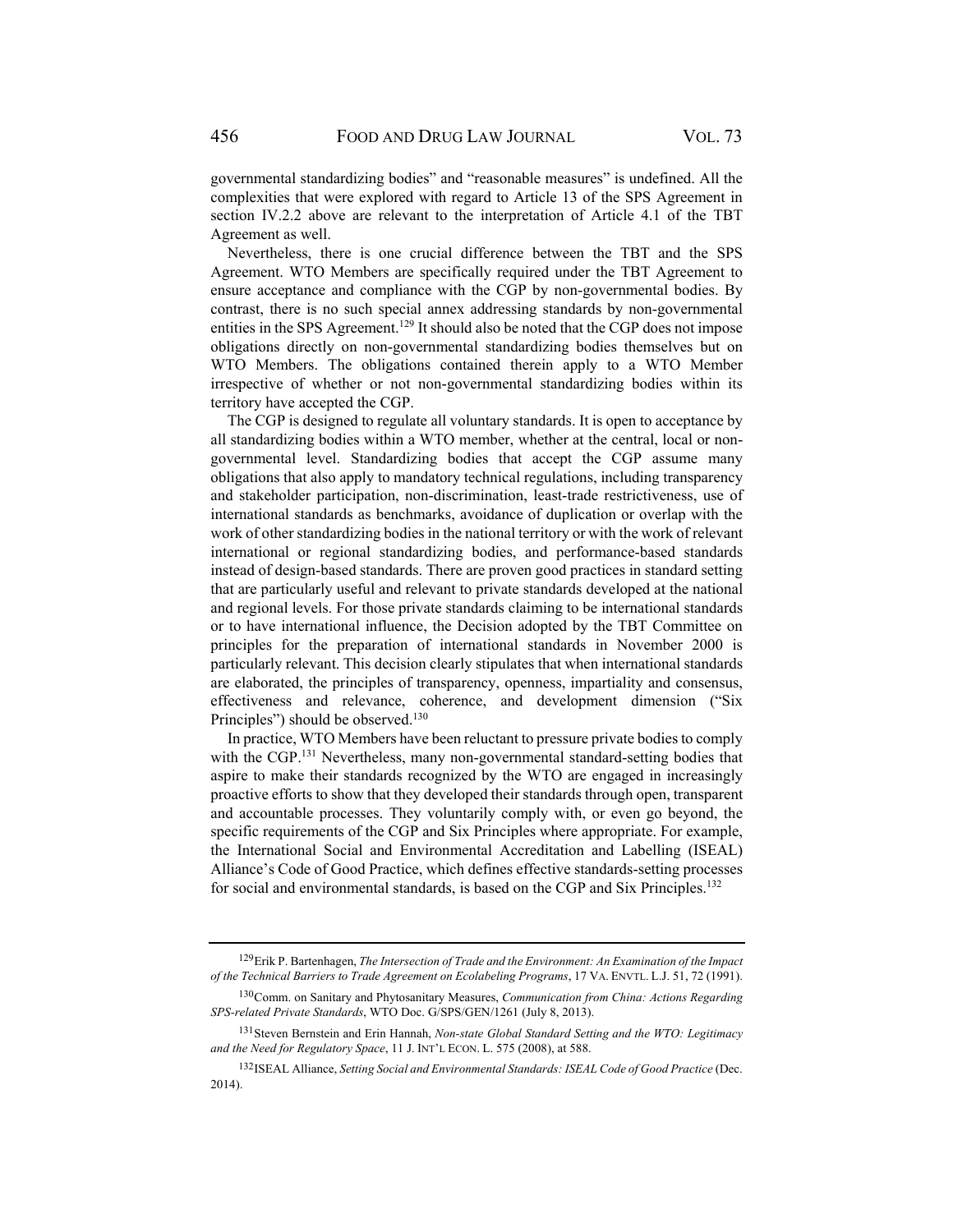In summary, a legal analysis of the relevant WTO law yields few definitive answers. Though it is unequivocal that standards developed by certain national and international non-governmental entities that are recognized by WTO Members or enjoy a special link with a WTO Member's government are covered by the TBT and SPS Agreement, it is less clear to what extent the they are applicable to standards developed by nongovernmental entities that do not enjoy such special links governments. The discussions at the SPS and the TBT Committees demonstrate that WTO Members hold divergent views on these issues and it is unlikely that a consensus will be reached any time soon.

# **V. THE NORMATIVE DIMENSION OF PRIVATE STANDARDS IN THE MULTILATERAL TRADING SYSTEM**

# *Is there a normative case for WTO Oversight of Private Standards?*

As could be seen from the discussions above, the legal analysis could not take us very far in delineating the role of the WTO in regulating private standards. A more fundamental question thus emerges: is there a normative case for the WTO to regulate private standards? Why isn't it a desirable option to leave private standards unregulated as they are simply normal commercial practices in a free market? The starting point to answer this question is to appreciate the growing concerns of developing countries over the profound impact of private standards on international trade and international standardization harmonization. As detailed in part II of this paper, private standards play an important governance role in international trade and their far-reaching consequences affect a wide range of actors, in particular small producers from developing countries. Despite their trade restrictive effects, the multilateral trade regime does not govern them effectively. Moreover, the proliferation of private standards has undermined the process of international harmonization of standards, introducing a new layer of governance that further fragments national markets with which exporters must comply. As Argentina forcefully pointed out in the SPS Committee:

The International Community had generated international agreements to ensure that trade standards were not unnecessarily stringent so as to act as barriers to international trade, and countries had devoted time and financial and human resources to attend all the international meetings where standards were discussed, developed and implemented. If the private sector was going to have unnecessarily restrictive standards affecting trade, and countries had no forum in which to advocate some rationalization of these standards, twenty years of discussions in international fora would have been wasted.<sup>133</sup>

Argentina's concerns are fully shared by the OIE, an intergovernmental organization officially recognized in the SPS Agreement as an international reference point of relevant international standards on animal health and safety. The OIE warned that private standards may undermine the science-based and democratically adopted

<sup>133</sup> Comm. on Sanitary and Phytosanitary Measures, *Note by the Secretariat: Summary of the Meeting Held on 29-30 June 2005*, G/SPS/R/37/Rev.1 (Aug. 18, 2005).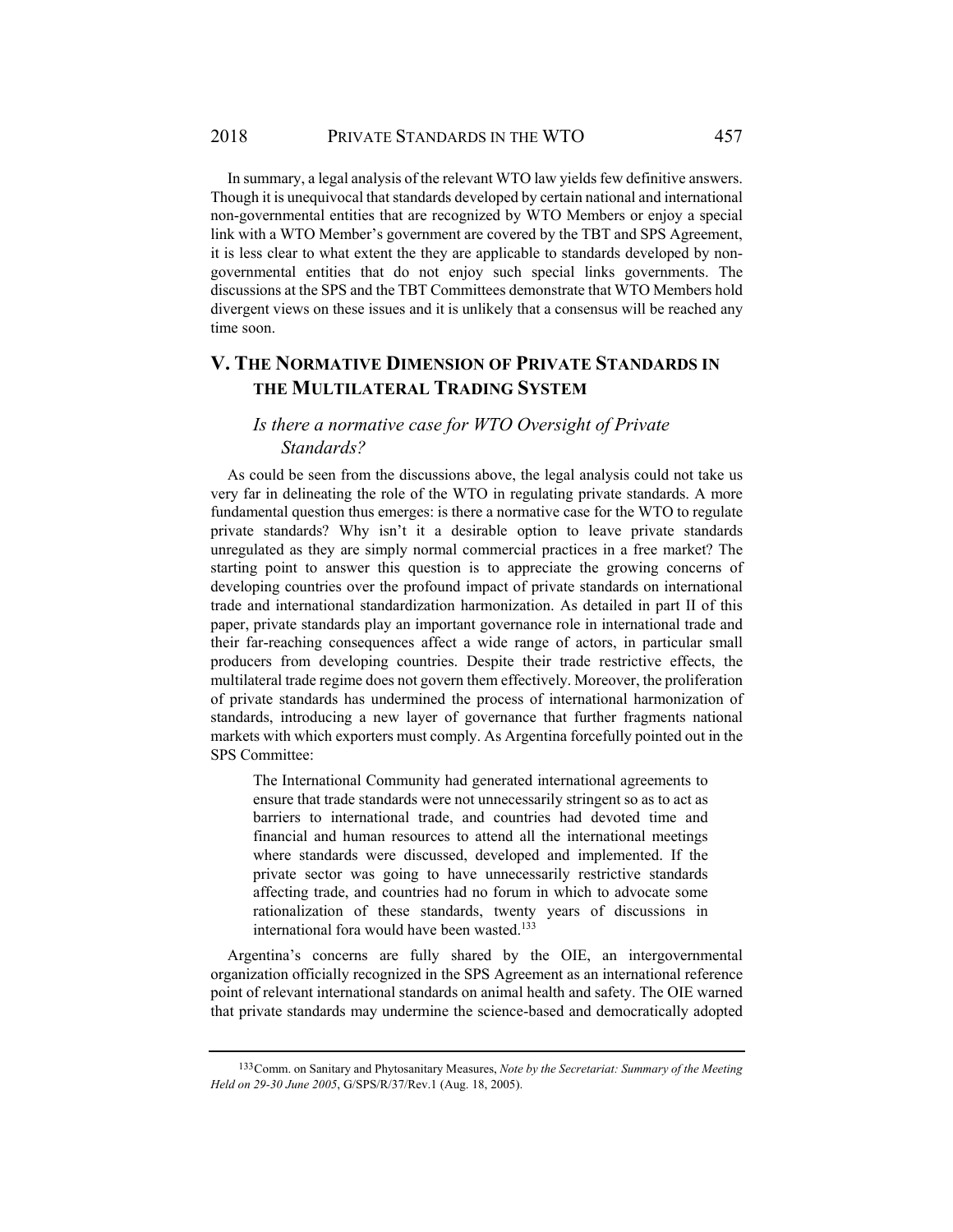standards of public international organizations and there is reason to believe that "many private standards are not consistent with SPS obligations."<sup>134</sup>

These concerns have triggered a heated debate over the legitimacy of private standards as a governance tool in international trade. If compliance with a private standard has become a precondition for access to important markets, the private standard in question has direct effects on actors who are obliged to adopt it. Naturally there will be concerns about the private standard along the same lines as government regulations, such as is it proportionate to the risk, is it scientifically-based, is it adopted through a democratic and open process and is the burden of compliance distributed fairly?<sup>135</sup> In the case of public regulations, it could be argued that there exists a "double" accountability" guarantee. Governments are accountable to both their citizens and to the WTO.136 There are multilateral rules governing standard setting, obligation of notification, provision of information and mechanisms for dispute settlement. By contrast, applying various indicators including participation, transparency, responsiveness and accountability in evaluating a range of private standards, researchers found that they are either lacking or in need of major improvement.<sup>137</sup> The case study of GLOBALG.A.P., for example, confirms that it still views itself as a private actor essentially accountable only to its direct constituencies, and not necessarily to the general public such as representatives of consumers, producers and exporters from developing countries, environmental and labor organizations.<sup>138</sup>

Admittedly, many of the accusations leveled against private standards are debatable. For instance, despite their negative trade effects on some producers, it is also uncontroversial that private standards have made positive contribution to enhanced food safety and quality in the food supply chain. A systemic review of the relevant literature shows that overall producers tend to be better off financially when participating in private standards schemes. Indirect positive effects, including better relationships with buyers, marketing guarantees, enhanced quality and increased yields, technical support and training as well as increased access to credit, can even outweigh direct financial impact of private standards.<sup>139</sup> As existing empirical studies have applied different theoretical approaches and diverse methodologies to very different commodities and geographic contexts, great caution has to be taken when drawing any macro-level conclusions.<sup>140</sup> Nevertheless, there is ample evidence supporting the argument that private standards do indeed result in a positive social, economic and environmental impact and a better livelihood for producers and their surrounding community. The positive impact of private standards may actually

<sup>134</sup> Comm. on Sanitary and Phytosanitary Measures, *supra* note 64.

<sup>135</sup> Fuchs et al., *supra* n 70, at 353–367; Nicolas Hachez & Jan Wouters, *A Glimpse at the Democratic Legitimacy of Private Standards: Assessing the Public Accountability of GLOBALG.A.P.*, 14 J.INT'L. ECON. L. 677, 677–710 (2011).

<sup>136</sup> Liu, *supra* note 27, at 15.

<sup>137</sup> Fuchs et al., *supra* note 70, at 364–365.

<sup>138</sup> Hachez & Wouters, *supra* note 135, at 710.

<sup>139</sup> International Trade Centre [ITC], *The Impact of Private Standards on Producers in Developing Countries: Literature Review Series on the Impacts of Private Standards – Part II*, at 23–24, ITC Doc. MAR-11-201.E (2011).

<sup>140</sup> ISEAL, State of the Art in Measuring the Impacts of Social and Environmental Standards (2008), at 5.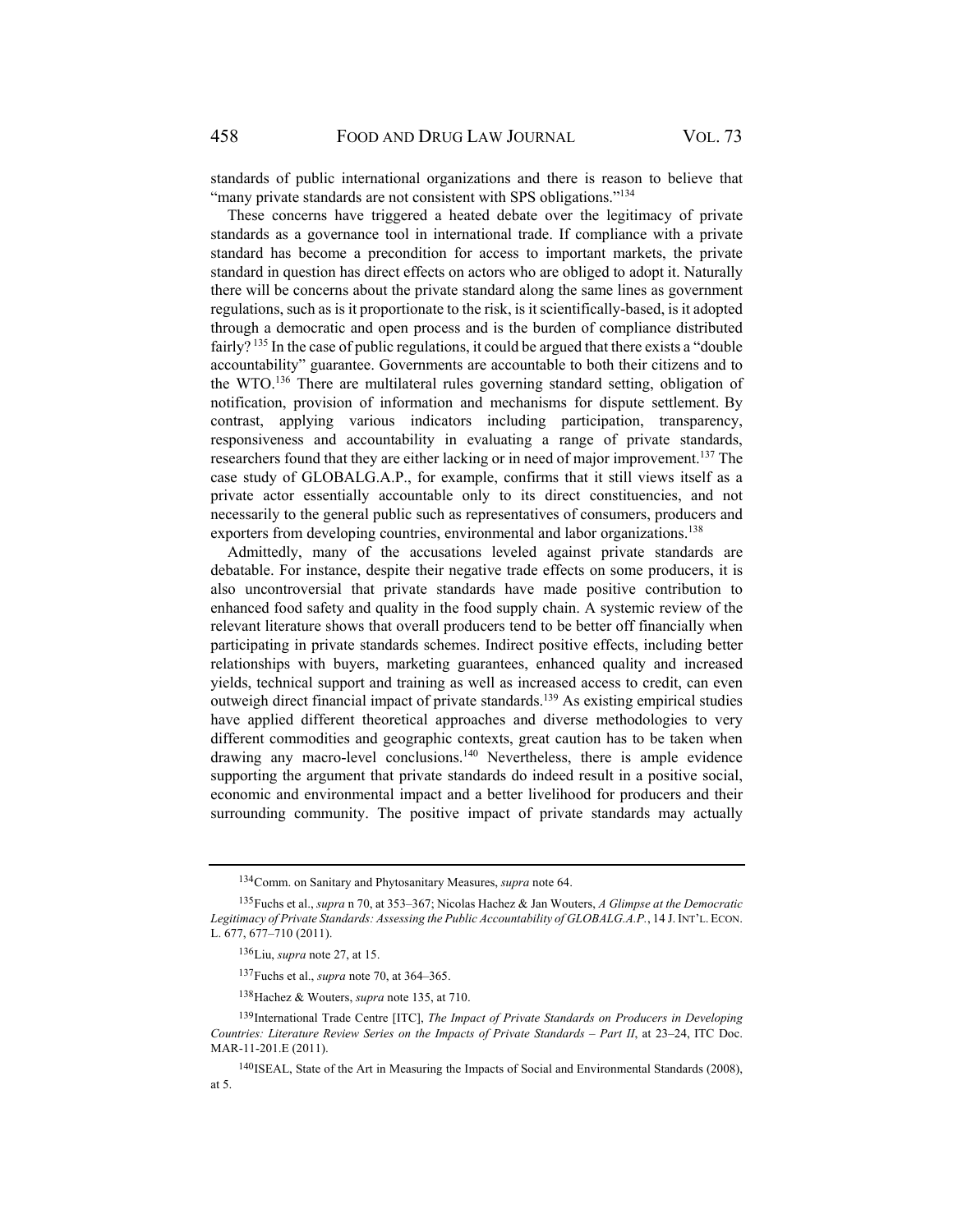outweigh the costs to comply with them.141 Therefore, observing the issue merely from a trade and development perspective may lead to an incomplete conclusion on the costs and benefits of private standards as a mode of governance.<sup>142</sup>

Moreover, it is far from a foregone conclusion that the rise of private standards has necessarily undermined the public regulation, including international standards adopted by intergovernmental standardizing organizations. In this regard, it is important to ascertain whether the relation between governmental and private schemes is competitive or complementary.<sup>143</sup> On the one hand, public and private governance mechanisms may overlap as potentially competing regulatory spheres at the transnational level. On the other hand, the existing research suggests that by and large private standards are considered to be complementary to, rather than a substitute for, public standards. In many cases private standards build on the existing public standard infrastructure. The public standards or norms usually establish the minimum requirements for food products and the results to be achieved, while private standards translate public standards into specific tools and operationalizing processes, laying out a road map followed by private firms in order to meet and often exceed these regulatory obligations and international standards.<sup>144</sup> The higher requirements of private standards not only provide additional security against non-compliance with regulatory requirements and the erosion of brand capital, but also act as an important strategy for private firms to differentiate their products, achieve market segmentation, signal such changes to consumers and maintain a competitive positioning in the market. 145

Of course, private standards do not confine themselves to areas where public regulations have defined the requirements, they can also "fill a void" as a substitute for missing or ineffective public regulations. For example, private standards may extend to ethical trade, environmental impact and social accountability that are not covered or not effectively governed by public regulation. In addition, it has been reported that private standards developed by some multinational food retailers for their home markets have been applied in less developed countries where public regulations are ineffective to the advantage of local consumers. In this way, private and public standards are less antagonistic and can be mutually reinforcing, contributing to total system efficacy and resulting in higher quality food being available in national and global markets.146

<sup>141</sup> However, a number of studies found mixed to negative evidence on the impact of private standards on the net income for producers, where the increased earnings did not compensate for the additional costs and increased labour involved in complying with private standards. *See, e.g.,* Nicolien M. Van Der Grijp et al., *European Retailers as Agents of Change towards Sustainability: The Case of Fruit Protection in Brazil*, 2 ENVTL. SCI. 31, 31–46 (2005).

<sup>&</sup>lt;sup>142</sup> Ching-Fu Lin, *Public-Private Interaction in Global Food Safety Governance*, 69 FOOD & DRUG L.J. 143, 159 (2014).

<sup>143</sup> Yoshiko Naiki, *The Dynamics of Private Food Safety Standards: A Case Study on the Regulatory Diffusion of GLOBALG.A.P.*, 63 I.C.L.Q. 137, 146 (2014).

<sup>144</sup> Spencer Henson & John Humphrey, *The Impacts of Private Food Safety Standards on the Food Chain and on Public Standard-Setting Processes*, FOOD AND AGRICULTURE ORGANIZATION OF THE UNITED NATIONS [FAO] & WORLD HEALTH ORGANIZATION [WHO] 1, 12–13 (2009), http://www.fao.org/3/ai1132e.pdf.

<sup>145</sup> Smith, *supra* note 10, at 23.

<sup>146</sup> Joanne Scott, *The WTO Agreement on Sanitary and Phytosanitary Measures: A Commentary,* 310 (1st ed, 2007).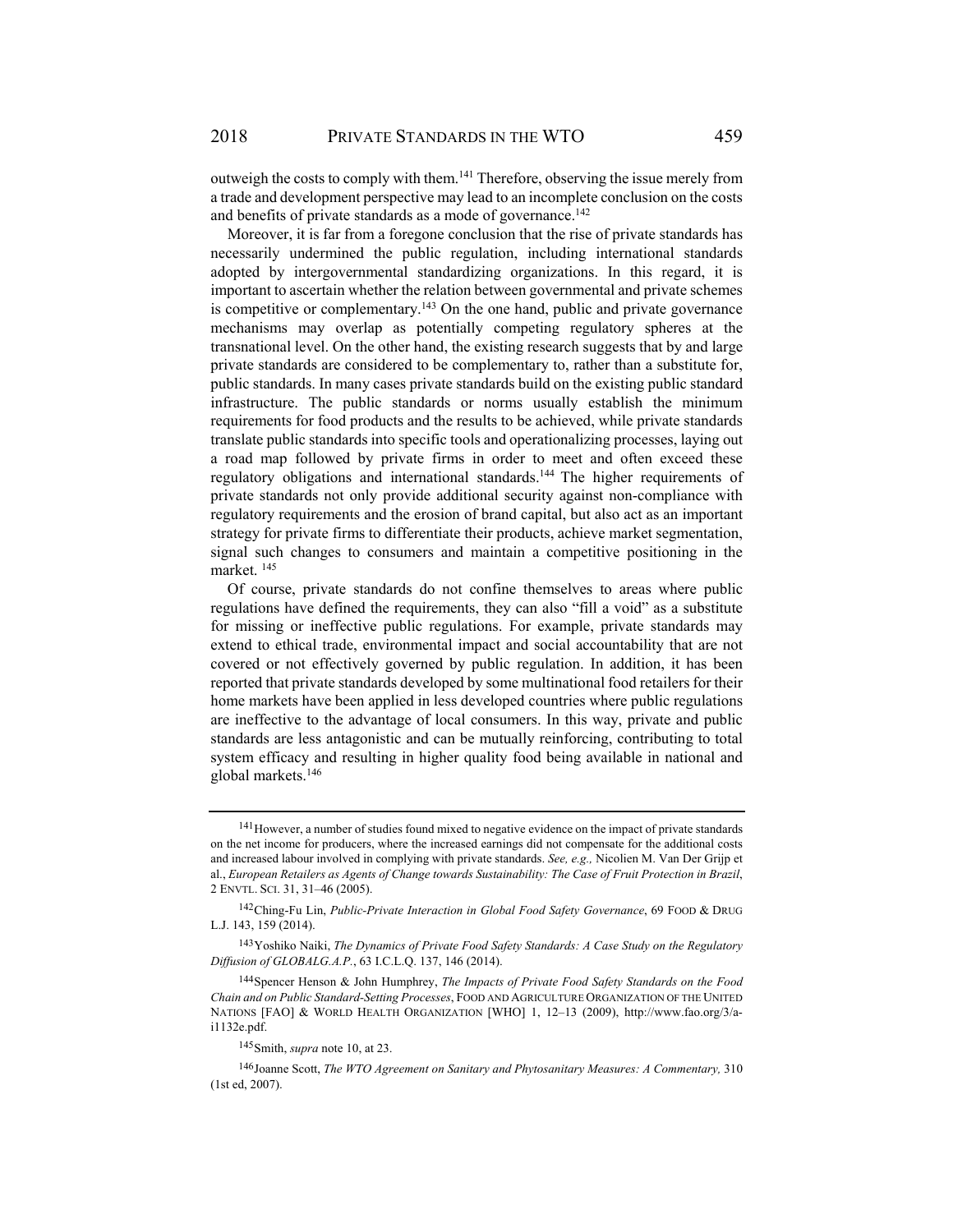Lastly, on the legitimacy of private standards debate, it should be noted at the beginning that legitimacy has a plurality of meanings and it has been deployed by actors at all levels of the international system to refer to different meanings.<sup>147</sup> The existing research often explicitly or tacitly understood legitimacy in global governance as democratic legitimacy, and that the democratic character of a norm makes it legitimate. Since private standards' narrow pursuit of corporate profits rather than public goods and their lack of electoral mandate or democratic representativeness, it is widely claimed that they suffer from a "legitimacy deficit."<sup>148</sup> However, for reasons of limited resources and efficient operations, it will never be realistic to ensure a fully open and participatory process for all potential stakeholders in setting standards, public or private.149 Moreover, even intergovernmental standardizing organizations do not meet the requirements used to assess the legitimacy of private standard-setters.<sup>150</sup> Take Codex as an example. The lack of speed and complexity of the standards-setting process within Codex has long been a cause of concern.151 It has also long been questioned to what extent Codex is truly representative of stakeholder interests, particularly within developing countries. Due to lack of resources and lack of expertise, developing countries are less able to participate in Codex decision-making process effectively. An independent evaluation of the Codex found that 96% of lowincome countries and 87% of middle-income countries participate less than they would like.<sup>152</sup> While the Codex does allow significant participation from nongovernmental organizations as observers, various procedural and power-allocating practices at the Codex skew the decision-making in favor of state interests. Within the non-state groups present at the Codex, there is a heavy bias towards industry interests, with many fewer active consumer and public interest groups.<sup>153</sup> The elevation of Codex standards as quasi-binding in an effort to harmonize heterogeneous product standards in international trade in the SPS and TBT Agreements has further exacerbated the existing deficiencies in Codex decision-making.154

By contrast, with the limited membership, narrower focus and more common interests of the firms and organizations involved, private standards are often developed more rapidly and more agile in responding to a wide range of continually evolving

149 Jason Potts et al., *The State of Sustainability Initiatives Review 2014: Standards and the Green Economy*, International Institute of Sustainable Development (2014), at 59.

150 Sam F. Halabi & Ching-Fu Lin, *Assessing the Relative Influence and Efficacy of Public and Private Food Safety Regulation Regimes: Comparing Codex and GlobalG.A.P. Standards*, 72 FOOD & DRUG L.J. 262, 288–289 (2017).

151 Henson & Humphrey, *supra* note 144, at 40.

152 W. Bruce Traill et al., *Report of the Evaluation of the Codex Alimentarious and Other FAO and WHO Food Standards Work*, FOOD AND AGRICULTURE ORGANIZATION OF THE UNITED NATIONS [FAO] & WORLD HEALTH ORGANIZATION [WHO] 1, 14, http://www.who.int/foodsafety/codex/en/codex\_eval\_ report\_en.pdf.

153 Michael A. Livermore, *Authority and Legitimacy in Global Governance: Deliberation, Institutional Differentiation and the Codex Alimentarius*, 81 N.Y.U. L.R. 766, 783–86 (2006).

154 Ming Du & Fei Deng, *International Standards as Global Public Goods in the World Trading System*, 43 LEGAL ISSUES ECON. INTEGRATION 113, 115 (2016).

<sup>147</sup> Christopher A. Thomas, *The Uses and Abuses of Legitimacy in International Law*, 34 OXFORD J. LEGAL STUD. 729, 733 (2014).

<sup>148</sup> Steven Bernstein & Benjamin Cashore, *Can Non-State Global Governance be Legitimate? An Analytical Framework*, 1 REG. & GOVERNANCE 347, 351 (2007); Hachez & Wouters, *supra* note 137, at 683.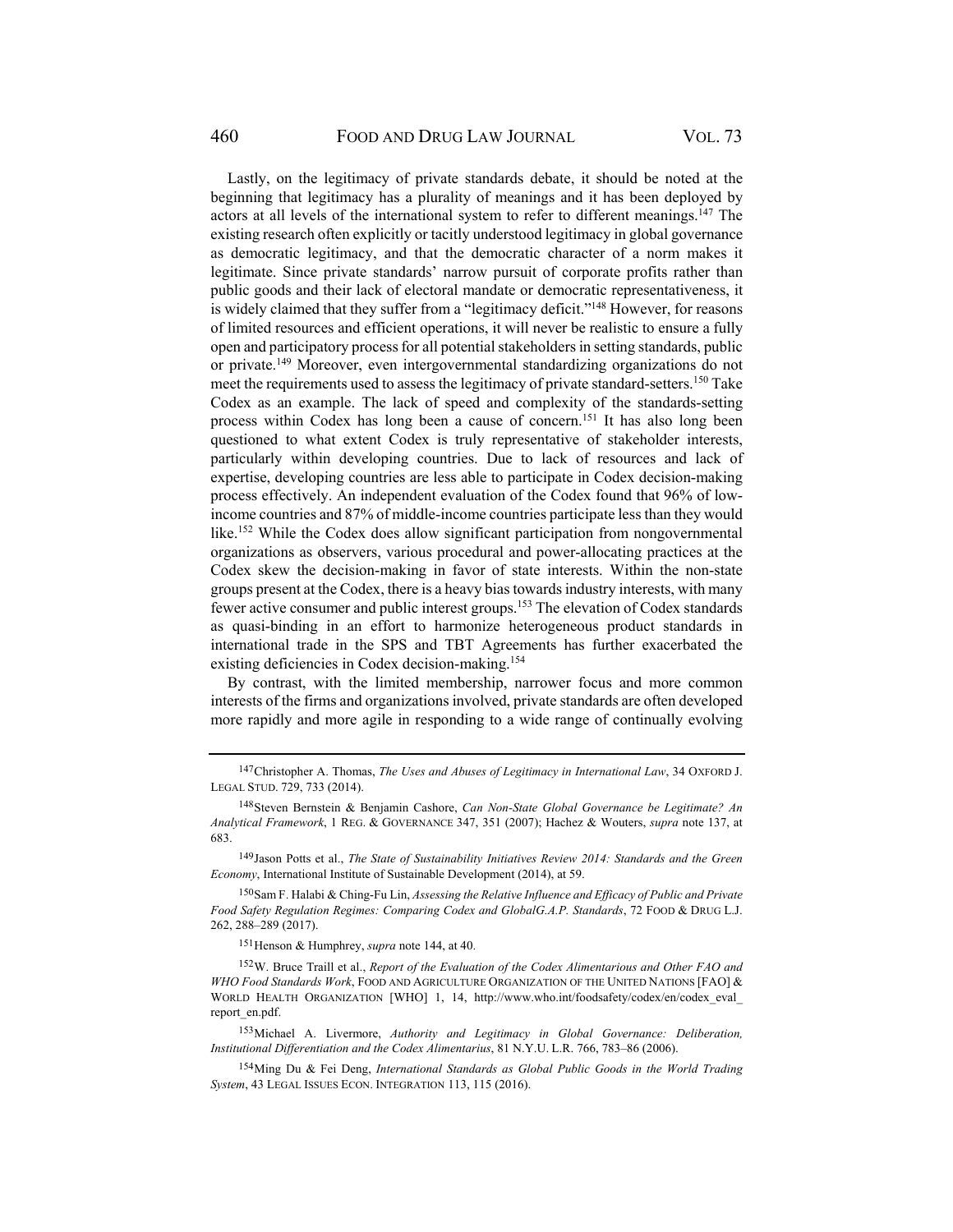consumer preferences than Codex. Moreover, some private organizations such as GlobalG.A.P., GFSI and ISEAL have become significantly more open over time and come to incorporate a wider range of stakeholders, to the extent that some argue that the interests of developing country producers are heard more loudly in GlobalGAP than in Codex.155 These paradoxes clearly call for a reconceptualization of legitimacy of non-state actors in global governance.

# *The Prospect of Private Standards Regulation in the WTO Framework*

In view of the market-driven nature of most private standards and their complex, and many would argue positive, economic welfare effects, one view holds that WTO Members should ensure that the trade regime leaves "transnational policy space" for private standards setting rather than try to create additional rules on what standards to accept. It is further argued that this is essential to make progress in areas where states have been unwilling, or found it difficult, to negotiate in the WTO and other forums. <sup>156</sup> By contrast, the opposing view holds that private standards may distort trade as much as government conduct and the governance role of such private standards is too great to allow them to remain reclusive.<sup>157</sup> Traditional international law offers very limited possibilities to discipline or control soft norms created by non-state actors. In failing to explicitly address the increasingly important non-traditional patterns of regulation, such as those reflected in soft norms created by non-state actors, there is a risk that WTO law has become "under-inclusive".158

In response to widespread concerns raised by WTO Members regarding private standards in agri-food trade sector, an *ad hoc* working group was established in 2008 to identify possible actions for the SPS Committee regarding SPS-related private standards. Twelve possible actions, ranging from the development of a working definition of private standards to an examination of the regulatory scope of the SPS Agreement were set out in 2010.159 The SPS Committee later agreed in March 2011 to pursue five practical actions recommended whilst no consensus could be reached on seven other possible actions.<sup>160</sup> Except Action 1 relating to the development of a working definition of SPS-related private standards, other four adopted actions are exclusively about information exchange between the SPS Committee and other entities that are relevant to the development of SPS-related private standards. Since then, the SPS Committee's discussions on private standards have focused on the five actions and, in particular, on Action 1. The SPS Committee also discussed how to address the seven outstanding proposed actions on which consensus had not been reached. Some Members were keen to move forward on outstanding Actions 6 to 12 through a

<sup>155</sup> Henson & Humphrey, *supra* note 144, at 40; Allison Loconto & Eve Fouileux, *Politics of Private Regulation: ISEAL and the Shaping of Transnational Sustainability Governance*, 8 REG. & GOVERNANCE 166, 168–170 (2014).

<sup>156</sup> Bernstein & Hannah, *supra* note 131, at 604–05.

<sup>157</sup> Mavroidis & Wolfe, *supra* note 26, at 2.

<sup>158</sup> Pauwelyn, *supra* note 108, at 219.

<sup>159</sup> Comm. on Sanitary and Phytosanitary Measures, Note by the Secretariat*:* Possible Actions for the SPS Committee Regarding *SPS-Related* Private Standards, WTO Doc. G/SPS/W/247/Rev.3 (Oct. 11, 2010).

<sup>160</sup> Comm. on Sanitary and Phytosanitary Measures, *Decision of the Committee: Actions Regarding SPS-Related Private Standards*, WTO Doc. G/SPS/55 (Apr. 6, 2011).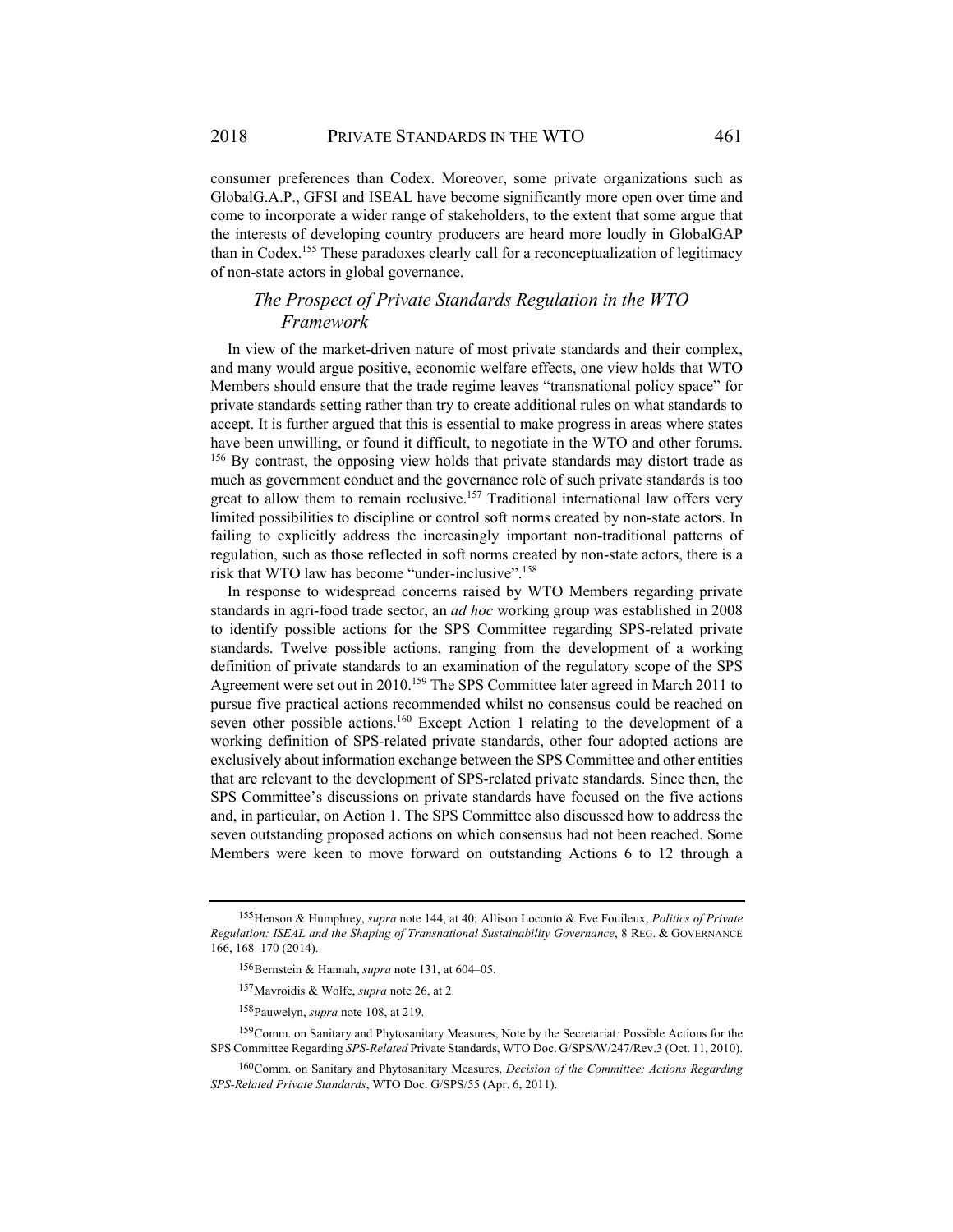voluntary working group.161 However, other Members indicated that they were not prepared to work on those actions where there had been no consensus.

Action 8 recommended for the SPS Committee suggested that the SPS Committee develop guidelines on the implementation of Article 13 of the SPS Agreement, particularly, the terms "non-governmental entities" and "reasonable measures as may be available to Members." Action 10 encourages WTO Members to explore the prospect of introducing a Code of Good Practice, similar to the CGP of the TBT Agreement, for all private SPS standards to enable Members to better implement SPS provisions and improve market access.<sup>162</sup> The proposal further suggested that, procedurally, if the proposal were approved by all WTO Members, it could be adopted either by the SPS Committee through its competence under Article 12.7 of the SPS Agreement or through an amendment to the SPS Agreement under Article X of the WTO Agreement.<sup>163</sup>

It is hard to disagree that these are sensible proposals. The proponents for WTO intervention in private standards have strong evidence demonstrating the significant role that private standards have been playing in global governance. Simply put, they are too significant to be left unregulated. Concurrently, this proposal will leave sufficient transnational regulatory space for private standards without suppressing their development and operation. The essence of the proposal is to replicate widely accepted minimum criteria and best practices that standards-setters are expected to follow and to make the WTO play the role of a "meta-regulator."164 Indeed, this is also the role that international standardizing organizations expect the WTO to play in curbing the adverse effects of private standards. The OIE, for example, suggested that the SPS Committee should be used as a forum for countries to identify and discuss specific problems that they have experienced relating to private standards. On the basis of discussion, the SPS Committee may develop recommendations on future action for Members' consideration.<sup>165</sup> Moreover, following these criteria will enhance the legitimacy of private standards and facilitates exercise of authority and improve compliance in global governance.

Still, there seems to be little chance for this proposal to be accepted by all WTO Members. During the Third Review of the SPS Agreement, China reported that it was in the process of drafting a paper on "Best Practice Guidelines regarding Private Standards" and argued that its application by private standard-setters and members hosting them would help private standards make positive contributions while avoiding the creation of unnecessary barriers to trade.<sup>166</sup> However, the EU, US and Canada indicated that they were not prepared to support the initiative, citing fundamental divergences among WTO members on private standards.<sup>167</sup>

<sup>161</sup> Comm. on Sanitary and Phytosanitary Measures, *Communication from Belize: Actions Regarding SPS-Related Private Standards*, WTO Doc. G/SPS/GEN/1291 (Oct. 16, 2013).

<sup>162</sup> Comm. on Sanitary and Phytosanitary Measures, *Proposal by India: Third Review of the WTO SPS Agreement*, WTO Doc. G/SPS/W/236 (April 17, 2009).

<sup>163</sup> *Submission by the United Kingdom*, *supra* note 102, at 48–49.

<sup>164</sup> Jacco Bomhoff & Anne Meuwese, *The Meta-Regulation of Transnational Private Regulation*, 38 JOURNAL OF LAW AND SOCIETY 138, 141 (2011).

<sup>165</sup> OIE Submission, *supra* note 64, para.15.

<sup>166</sup> Note by the Secretariat, *supra* note 3, para.13.1.

<sup>167</sup> *Id*. paras. 13.4–13.6.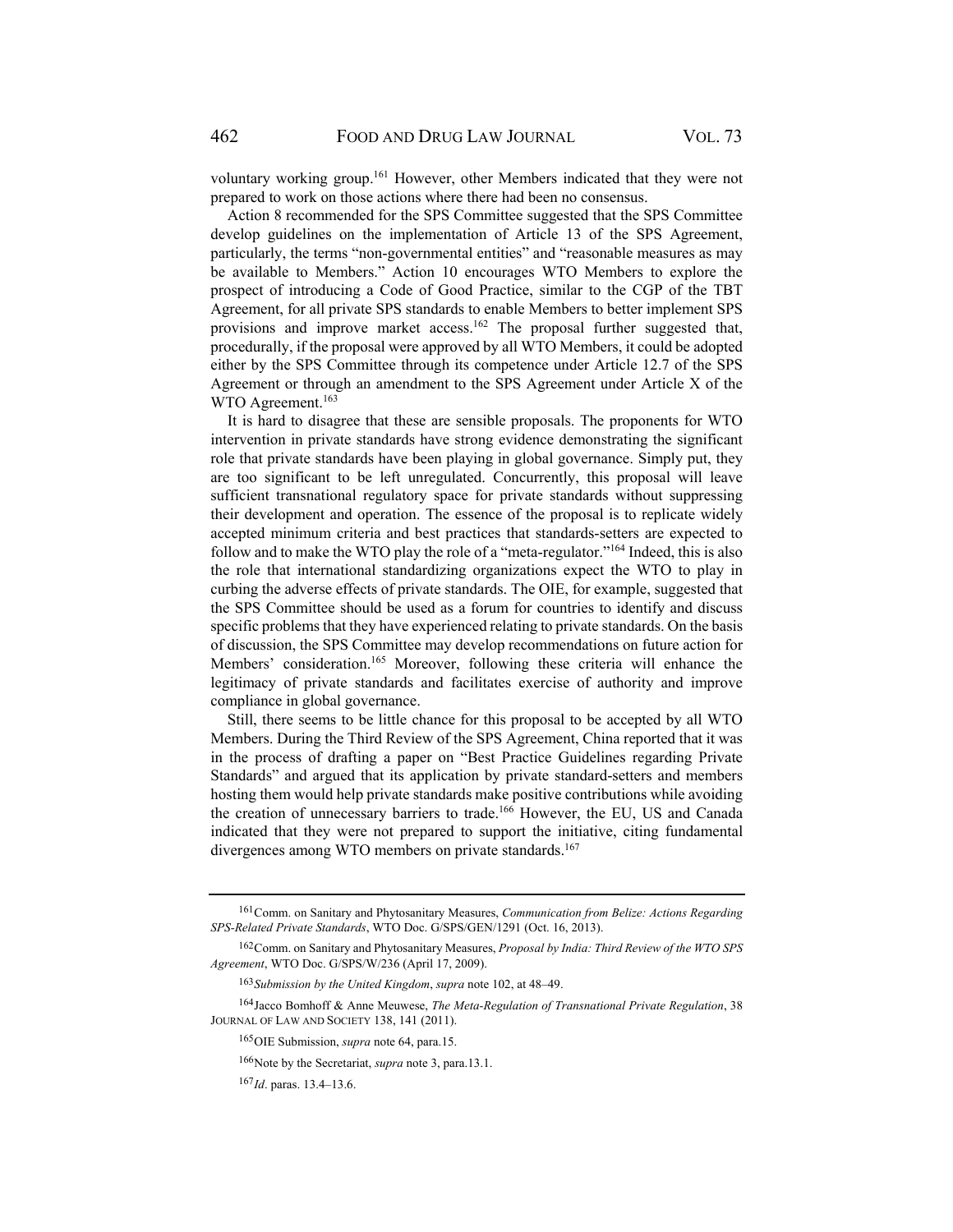More recently, Mavroidis and Wolfe suggested a similar proposal that WTO Members interested in regulating private standards draft a standards "Reference Paper" on the model of the Telecom Reference Paper that can be inscribed in the services Schedules of participating members. These additional commitments are binding on countries that made them and are enforceable through WTO dispute settlement.168 However, applying this approach to private standards in practice will meet the same practical hurdles discussed above. Under Article XVIII of GATS, parties are allowed to schedule commitments in addition to market access and national treatment commitments. The issue is only to find a legal mechanism that allows new regulatory principles in the reference paper to be legally binding. Rather than amending the WTO text, the choice of treating the regulatory principles as additional commitments under Article XVIII that members can include in their schedule was a good approach with the advantage of containing a built in-flexibility, which allows countries to pick and choose from a common set of rules.169 By contrast, the SPS Agreement does not contain a similar provision of XVIII and it is even controversial among WTO Members whether, without a proper mandate, the SPS Committee is the proper venue to discuss potential regulatory approaches.

Looking forward, given the challenge of reconciling divergent views on private standards, it might be more practical to take a plurilateral approach, bringing together only the like-minded WTO Members to draft a Code of Good Practice or reference paper for private standards, based on the CGP of the TBT Agreement and the Six Principles of international standards.<sup>170</sup> These additional commitments could then be built into bilateral or regional free trade agreements. Similar to the Telecommunication Reference Paper approach, states should be allowed flexibility in picking and choosing from the best practices contained in the Code of Good Practice, but if states agree to be bound, the relevant provisions are enforceable through the dispute settlement mechanisms. It is further hoped that the inclusion and voluntary compliance may serve as a lever to achieve a snowball effect, leading it debated and followed with other international instruments and at other international fora. Another potential pathway is for a developing country to identify a specific private standard which is arguably not consistent with the SPS disciplines such as not based on science and excessively restrictive on international trade and bring the dispute before the WTO dispute settlement body.<sup>171</sup> The dispute will create an opportunity for the WTO Appellate Body to shed more light on the ambiguous provisions and uncertain boundary of WTO Members' obligations regarding private standards.

#### **VI. CONCLUSION**

Though private standards came into existence in the early 1990s, the phenomenon did not gather momentum until the early 2000s. This development away from

<sup>168</sup> Mavroidis & Wolfe, *supra* note 26, at 17–19.

<sup>169</sup> Boutheina Guermazi, *Exploring the Reference Paper on Regulatory Principles* (2000), https://webcache.googleusercontent.com/search?q=cache:dKxnytTrGpMJ:https://www.wto.org/english/tra top\_e/serv\_e/telecom\_e/workshop\_dec04\_e/guermazi\_referencepaper.doc+&cd=1&hl=en&ct=clnk&gl=u s.

<sup>170</sup> Bernard Hoekman & Petros C. Marvoidis, *Embracing Diversity: Plural Agreements and the Trading System*, 14 WORLD TRADE REVIEW 101 (2015).

<sup>171</sup> *Submission by the United Kingdom*, *supra* note 102, at 94.